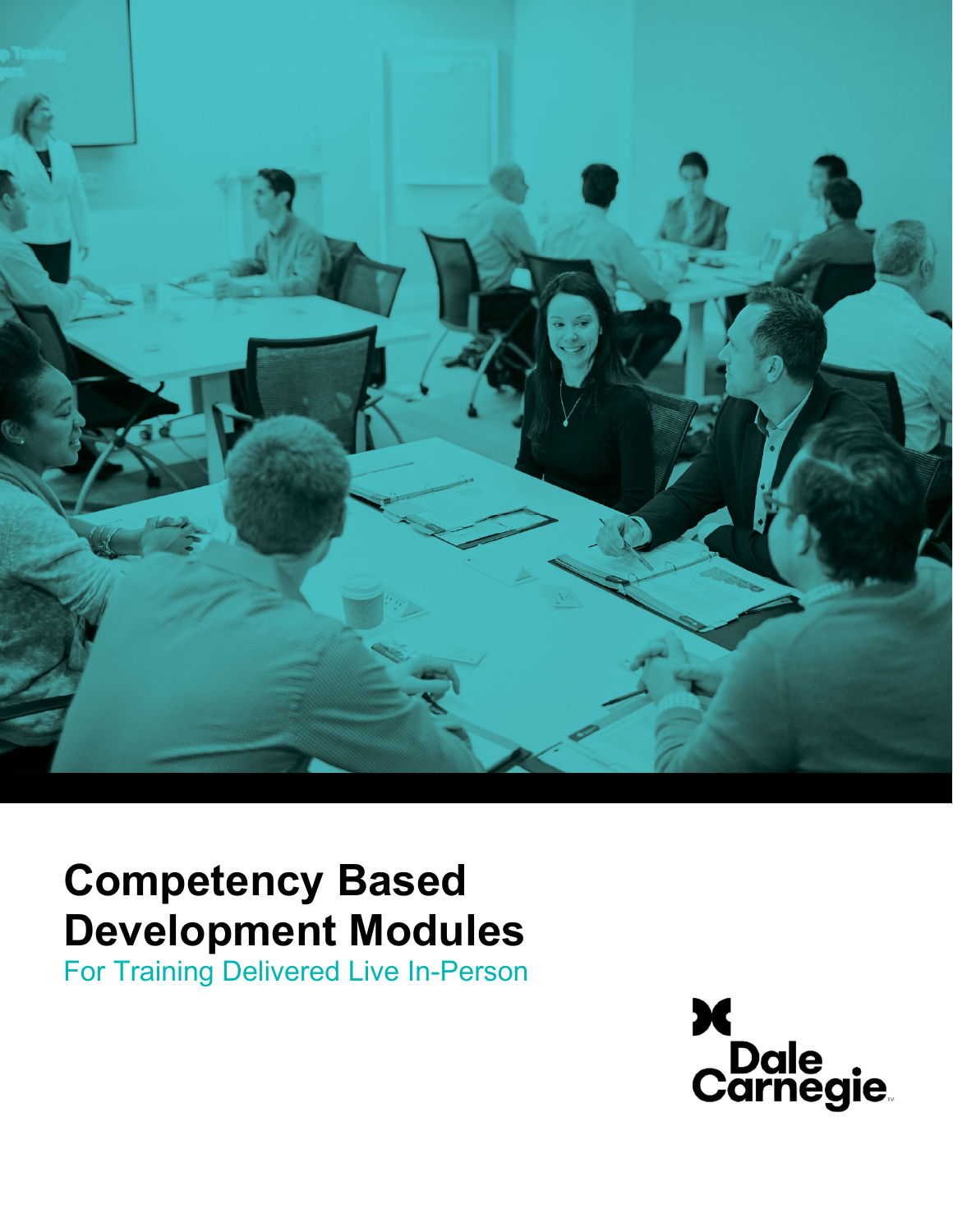## Table of Contents **Leaders Who Build**

| <b>Module Title</b>                           | Page           |
|-----------------------------------------------|----------------|
| <b>Build Trust, Credibility, and Respect</b>  | 5              |
| <b>Business Professionalism 101</b>           | 5              |
| Coach for Performance Improvement             | 6              |
| Coaching: Supportive and Directive Approaches | 6              |
| Communicate to Lead                           | 7              |
| <b>Conflict Management</b>                    | $\overline{7}$ |
| Delegation                                    | 8              |
| <b>Developing Personal Leadership</b>         | 8              |
| <b>Ethical Leadership</b>                     | 9              |
| <b>Handling Mistakes</b>                      | 9              |
| <b>Lead Effective Meetings</b>                | 10             |
| <b>Leadership Communications</b>              | 10             |
| <b>Leadership Styles and Tendencies</b>       | 11             |
| <b>Leading Strong Teams</b>                   | 11             |
| <b>Motivation</b>                             | 12             |
| <b>Motivational Leadership</b>                | 12             |
| <b>Performance Defined</b>                    | 13             |
| Planning                                      | 13             |
| Share the Glory                               | 14             |
| <b>Strategic Planning</b>                     | 14             |
| Time Control to Work on Your Business         | 15             |
| <b>Time Management</b>                        | 15             |
| Vision, Mission, Values                       | 16             |

## **Activated Organizations**

| <b>Module Title</b>                        | Page |
|--------------------------------------------|------|
| Adjust to Change                           | 17   |
| <b>Analyze Problems and Make Decisions</b> | 17   |
| <b>Change Engagement</b>                   | 18   |
| Innovation                                 | 18   |
| Lead Change without Authority              | 19   |
| <b>Manage Change Effectively</b>           | 19   |
| Process Improvement                        | 20   |
| <b>Project Planning</b>                    | 20   |
| <b>Team Change Engagement</b>              | 21   |
| Team Problem Solving and Decision Making   | 21   |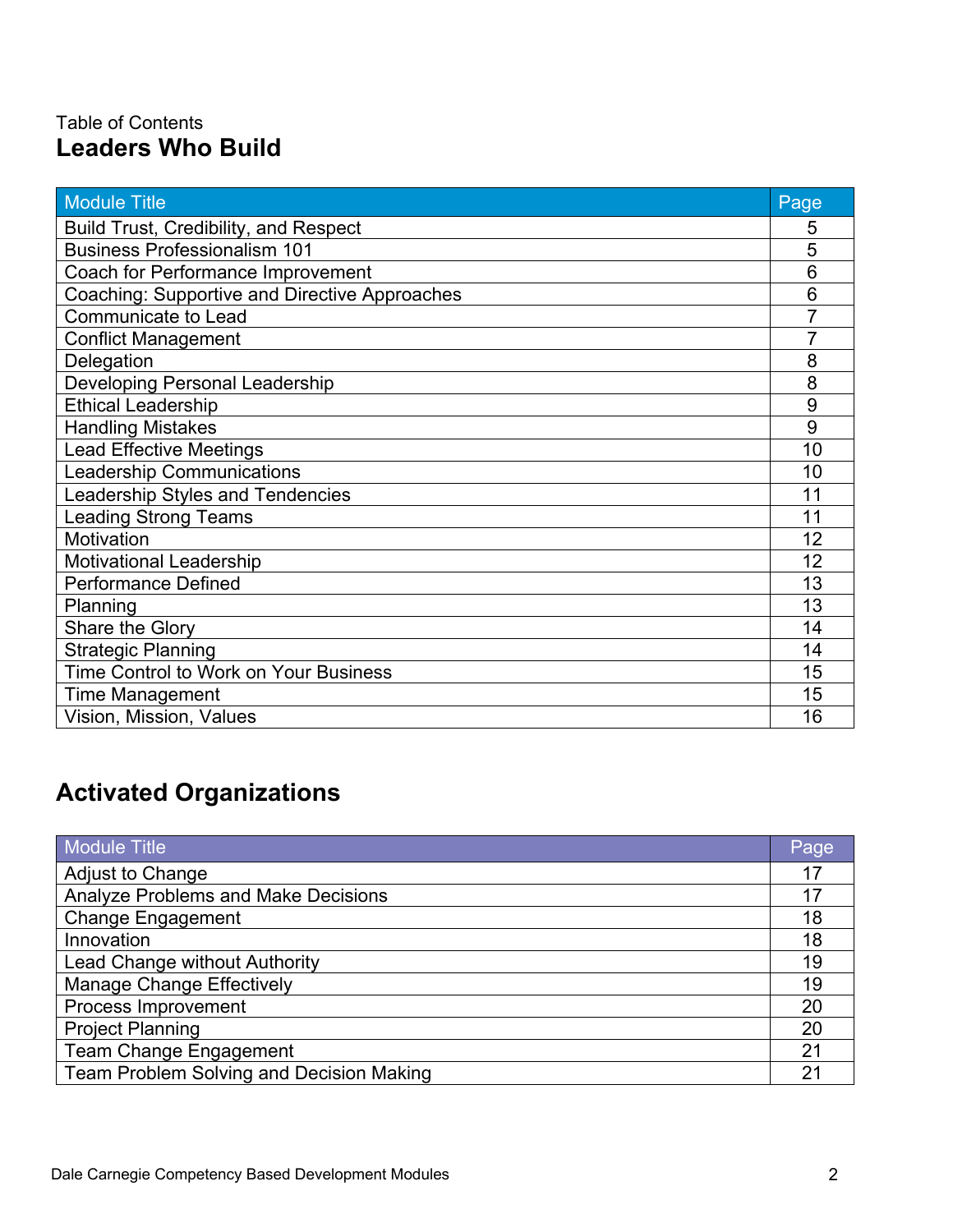| <b>Module Title</b>                                  | Page |
|------------------------------------------------------|------|
| Being a Contributing Team Member                     | 22   |
| <b>Bringing Conflict into the Open</b>               | 22   |
| <b>Communicate with Different Personality Styles</b> | 23   |
| Communicate with Diplomacy & Tact                    | 23   |
| <b>Communicating Across Generations</b>              | 24   |
| <b>Conflict - Maintaining Emotional Control</b>      | 24   |
| Conflict as a Growth Opportunity                     | 25   |
| <b>Conflict to Collaboration</b>                     | 25   |
| Dealing with Difficult Team Members                  | 26   |
| <b>Disagree Agreeably</b>                            | 26   |
| <b>Foundation for Success</b>                        | 27   |
| <b>Internal Conflict Resolution</b>                  | 27   |
| Interpersonal Competence: Best Practices             | 28   |
| Interpersonal Competence: Connect with Others        | 28   |
| Interpersonal Competence: Enhance Teamwork           | 29   |
| Interpersonal Competence: Influence Change           | 29   |
| Listening Skills for Boosting Communication          | 30   |
| <b>Managing Across Generations</b>                   | 30   |
| <b>Managing Stress</b>                               | 31   |
| <b>Negotiations: A Mutually Beneficial Approach</b>  | 31   |
| <b>Team Building</b>                                 | 32   |
| <b>Work with Difficult People</b>                    | 32   |
| <b>Work-Life Balance</b>                             | 33   |

## **Inspiring Presenters**

| <b>Module Title</b>                 | Page |
|-------------------------------------|------|
| <b>Confrontational Questions</b>    | 34   |
| <b>Facilitate for Group Results</b> | 34   |
| Feedback: Supportive and Corrective | 35   |
| <b>Planning Presentations</b>       | 35   |
| <b>Present to Gain Input</b>        | 36   |
| Present to Inform                   | 36   |
| <b>Present to Persuade</b>          | 37   |
| Presenting with Impact              | 37   |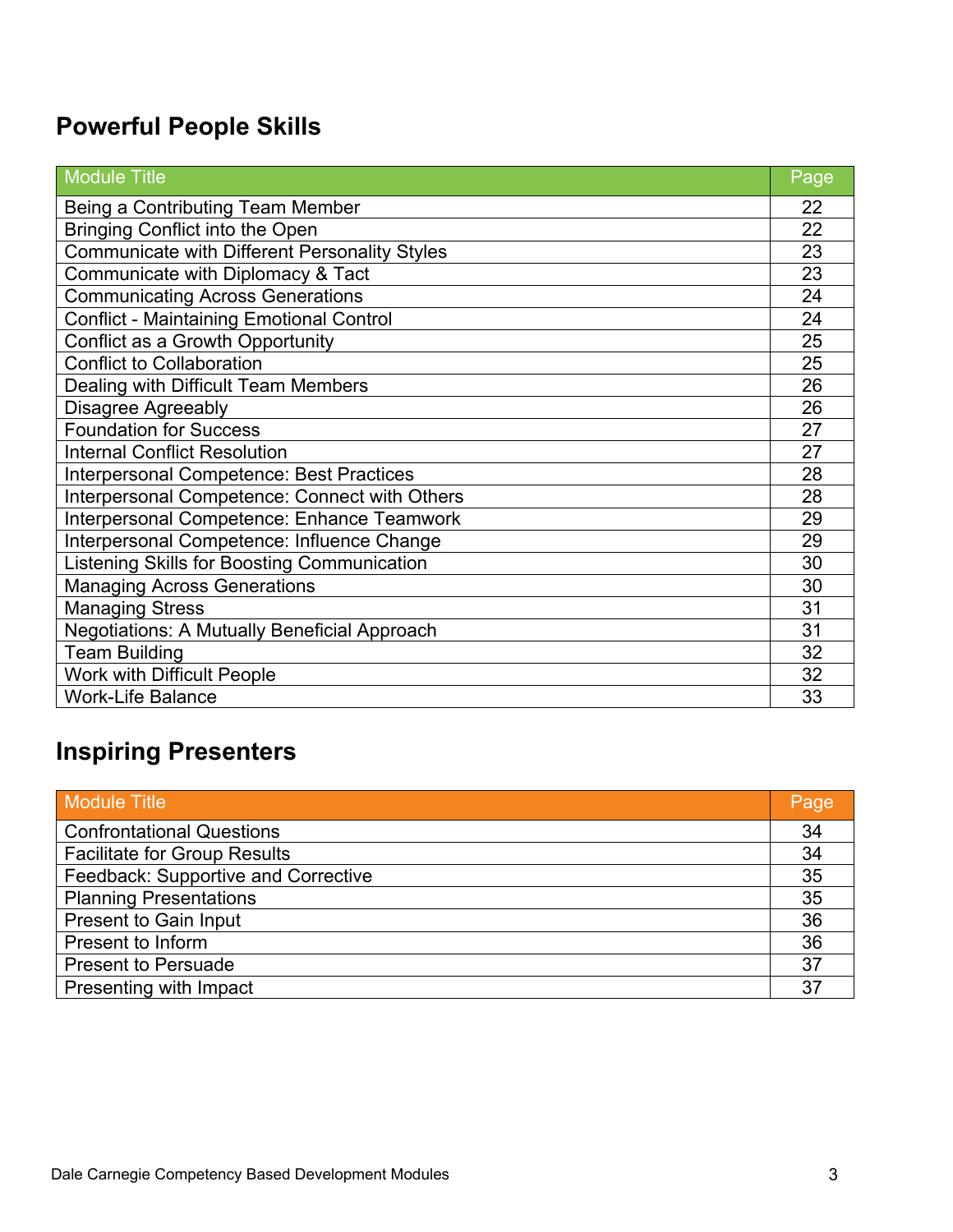| <b>Module Title</b>                              | Page |
|--------------------------------------------------|------|
| <b>Attitudes for Service</b>                     | 38   |
| <b>Complaint Resolution</b>                      | 38   |
| <b>Create Loyal Customers</b>                    | 39   |
| <b>Cross and Up Selling</b>                      | 39   |
| <b>Customer Follow Through</b>                   | 40   |
| <b>Effective First Impressions: Face to Face</b> | 40   |
| <b>Foundation for Consultative Selling</b>       | 41   |
| <b>Generating Interest</b>                       | 41   |
| <b>Internal Customer Service</b>                 | 42   |
| <b>Manage Customer Expectations</b>              | 42   |
| <b>Master the Selling Process</b>                | 43   |
| Motive & Commitment                              | 43   |
| Negotiations: Bargaining and Agreement           | 44   |
| Negotiations: Collaborate to Win                 | 44   |
| <b>Objections</b>                                | 45   |
| <b>Pipeline and Territory Management</b>         | 45   |
| <b>Presenting Solutions to Buying Teams</b>      | 46   |
| Rapport                                          | 46   |
| Rapport: Becoming a Trusted Advisor              | 47   |
| <b>Referrals</b>                                 | 47   |
| <b>Sales Performance Defined</b>                 | 48   |
| <b>Service to Sales</b>                          | 48   |
| Telephone Skills: Inbound                        | 49   |
| Telephone Skills: Inbound and Outbound           | 49   |
| <b>Uncover Selling Opportunities</b>             | 50   |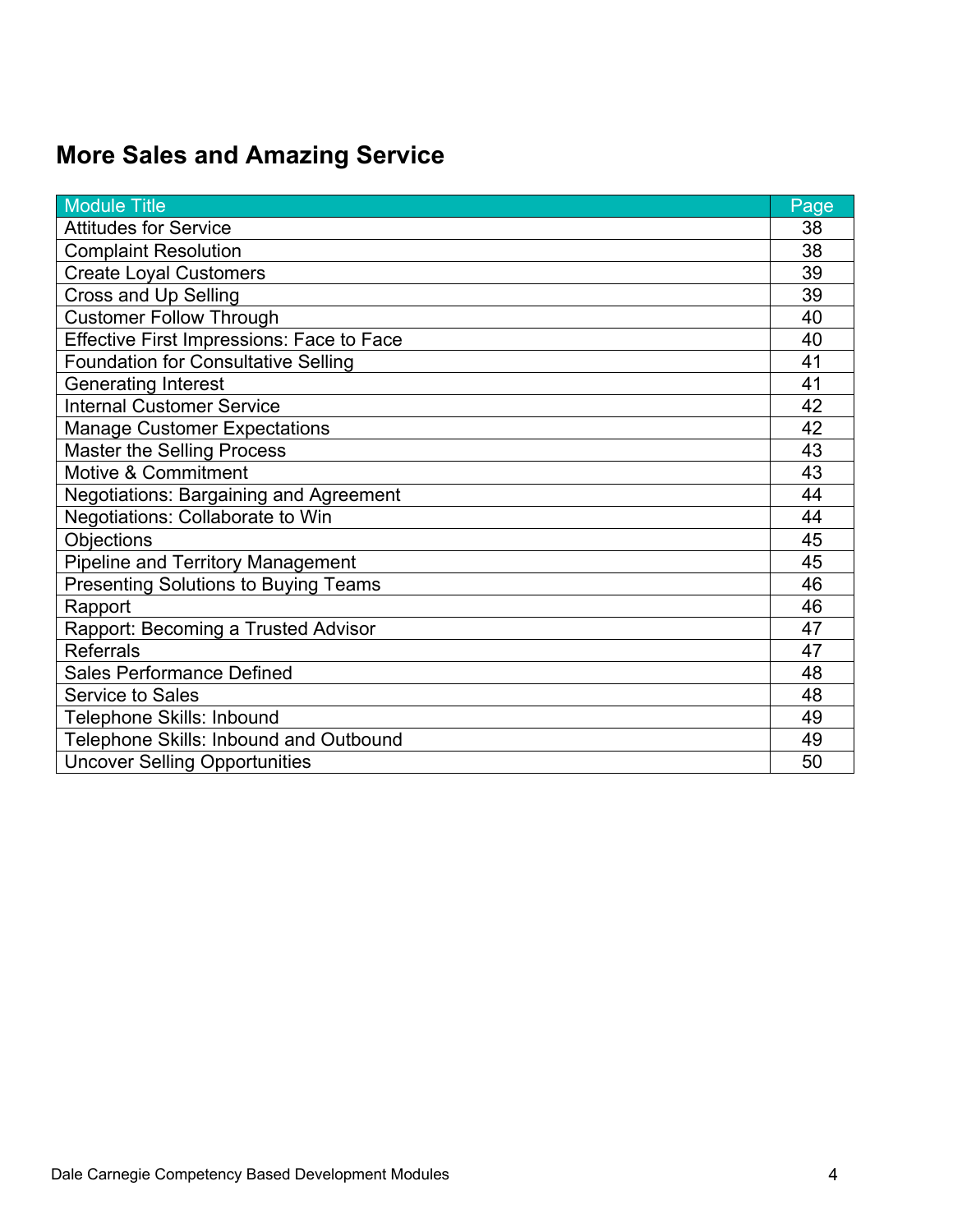## **Build Trust, Credibility, And Respect**

Research by Dale Carnegie Japan found that the emotional trigger that drives employee engagement is trust. Yet some statistics say that a staggering 40% of employees don't trust management. This creates a conundrum, because employees are motivated by working in a trusting environment, yet too many times find themselves in one where they lack this foundation. As a leader, it's your responsibility to avoid this gap by fostering a culture of trust, and that starts with building trust between yourself and each team member. A relationship grounded in trust spawns credibility and respect which shores a culture that works harder together.

In this module, you learn the difference between trust, credibility, and respect, and how their nuances contribute to your ability to lead people to great heights. Building and restoring trust is not easy, but using the right techniques and tools will engender a healthy environment that engages people and ensures you retain them.

#### **Completion of this module will empower participants to:**

- Discern the differences between trust, credibility, and respect and how they interconnect
- Cultivate a trust-based work environment using proven principles
- Restore broken trust and maintain trusting relationships moving forward
- Appreciate how trust is cornerstone to employee engagement and retention

*Primary Competencies: Interpersonal Skills, Professionalism Related Competencies: Values, Leadership* 

## **Business Professionalism 101**

Proper business etiquette a lost art. Many individuals whom claim to be "professionals" lack a basic understanding of how to present themselves. This often occurs when employees are promoted into positions that require them to be an active face of the company. One who does not communicate with customers on a regular basis may suddenly be required to do so daily, without ever receiving training on how to interact properly.

In this module, you'll learn the importance of making others feel the way you intend for them to feel – comfortable. You'll learn the importance of introductions, how best to conduct yourself at a business meeting or dinner, and you'll learn the value of a thank you note. Emily Post lives!

#### **Completion of this module will empower participants to:**

- Understand the role of good manners in business
- Apply guidelines for interacting comfortably in business and social situations
- Be confident in representing themselves or their organization
- Demonstrate etiquette to boost their professional image

#### *Primary Competencies: Professionalism*

*Related Competencies: Interpersonal Skills, Attitude, Leadership*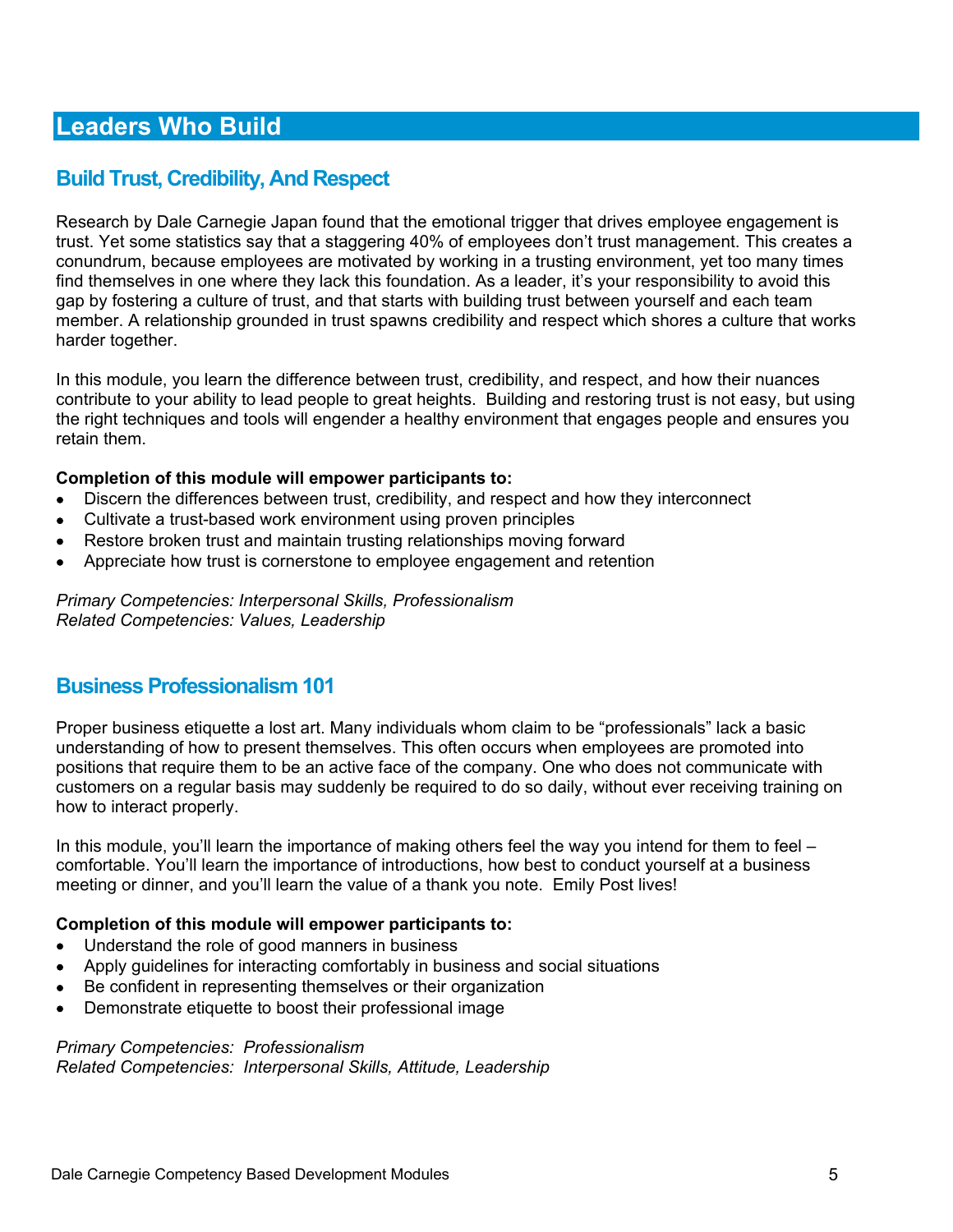### **Coach for Performance Improvement**

In order to improve someone's performance, you have to first establish a goal. With a clear target to reach, a leader can properly evaluate both individual and team performance and guide them, more efficiently, to the finish line. By holding team members accountable and encouraging them along the way, a great coach keeps them motivated and open to opportunities for growth.

In this module, you discuss the importance of goal setting, and evaluate how to achieve those goals. You will follow a proven coaching process designed to improve performance, and you'll identify additional methods for developing your team members to become outstanding performers.

#### **Completion of this module will empower participants to:**

- Describe the Cycle of Growth and Change and how it relates to training and development
- Apply the steps of the Coaching Process to improve performance in others
- Establish individual and team performance goals
- Identify additional opportunities to develop people to become their best self

*Primary Competencies: Leadership, Human Resource Management, Accountability Related Competencies: Professionalism, Influence* 

### **Coaching: Supportive and Directive Approaches**

Anytime a person speaks or acts, you have an opportunity to give feedback. Your response lets the person know you are paying attention, and that you have genuine interest. Feedback shouldn't be oneway, but a dialogue that encourages idea sharing, collaborative problem solving and accountability.

In this module, you examine whatreviews situations call for which type of feedback. You learn to offer positive feedback to encourage others to build on their strengths. You also discover ways to offer constructive criticism without being discouraging and recognize the value that giving feedback has on individual, team, and organizational growth.

#### **Completion of this module will empower participants to:**

- Recognize the need for different types of feedback
- Help people build on their strengths through positive feedback
- Use corrective feedback to encourage behavior change
- View giving feedback as a way to enhance relationships and overall performance

*Primary Competencies: Communication, Interpersonal Skills, External Awareness Related Competencies: Change Management, Adaptability*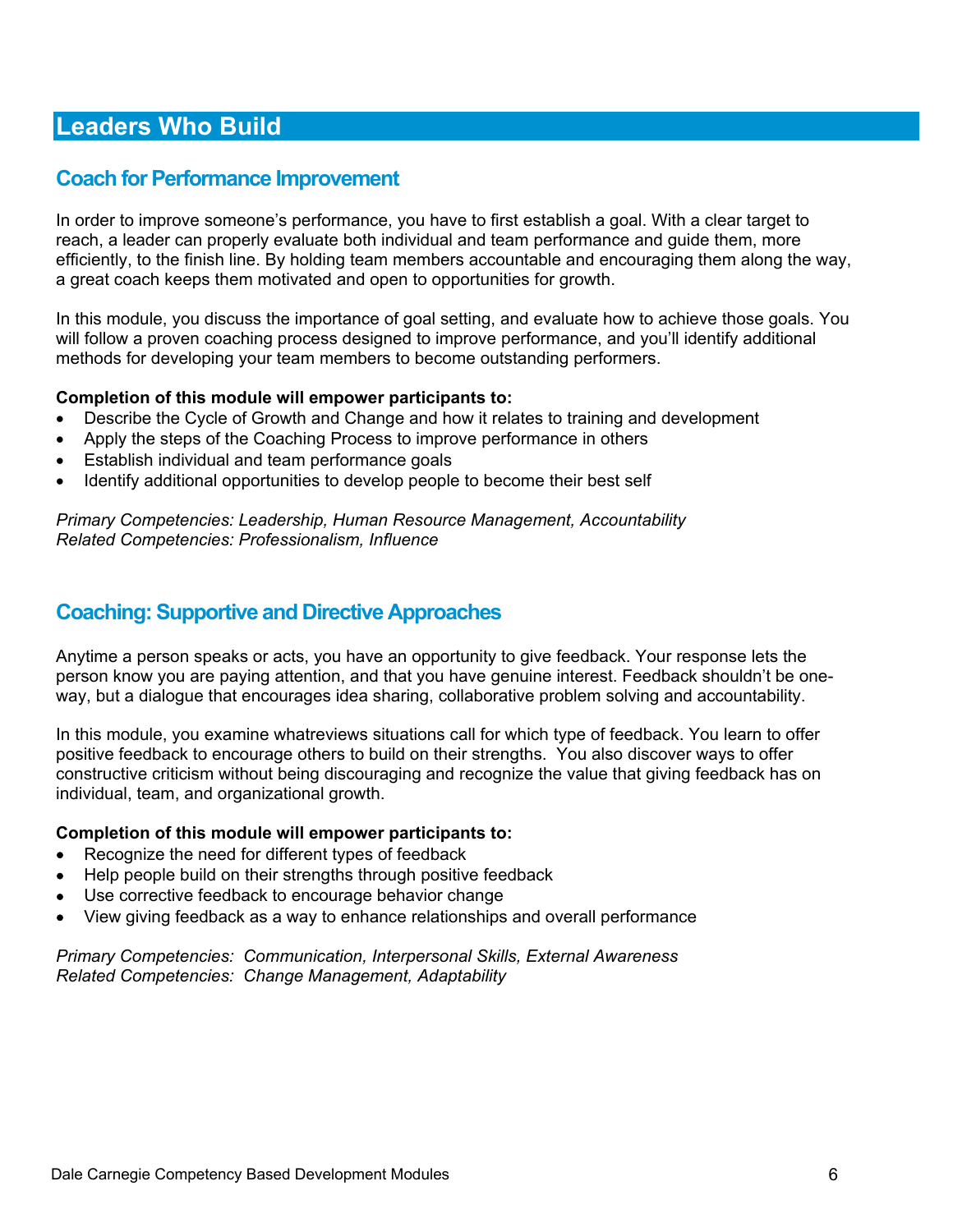## **Communicate to Lead**

A recent survey of Fortune 1000 firms determined that the ability to persuade others is one of the top 10 skills required of strong leaders.

The ability to persuade others requires discovering what's important to others and what influences their actions. That insight comes from listening. Bestselling author and highly respected leadership consultant, Marshall Goldsmith, asserts that 80% of learning from others is based on how well you listen. Listening is not a passive activity, but rather a highly active process. When you genuinely listen to someone, without anticipating your reply, you build understanding, trust, and respect – all qualities that increase your chance at responding with a relevant and persuasive reply.

This module equips leaders with techniques to master the art of listening. Exceptional listening skills and the ability to convince others to a particular way of thinking sets great leaders apart.

#### **Completion of this module will empower participants to:**

- Discover how to influence action
- Demonstrate effective questioning and listening skills that strengthen relationships
- Consider various forms of communication and their impact
- Create feedback opportunities throughout the communication process

*Primary Competencies: Communication Related Competencies: Influence, Leadership* 

### **Conflict Management**

As long as there is more than one person working on a project, there can be conflict. But conflict can be viewed in a positive light. Conflict is usually the result of opposing viewpoints, but if you consider it as a natural sharing of ideas, it can be beneficial. With a clear understanding of the issues and the personalities involved, a good manager can resolve conflict quickly and effectively.

In this module, you explore practical ways to manage conflict within your organization. You learn to use proven tools and methods to expose issues, discuss them objectively, and find a neutral solution.

#### **Completion of this module will empower participants to:**

- Recognize the upside of conflict
- Analyze conflict within their organization
- Recognize their conflict response style
- Apply a variety of strategies for managing conflict

*Primary Competencies: Conflict Resolution Related Competencies: External Awareness, Initiative, Leadership*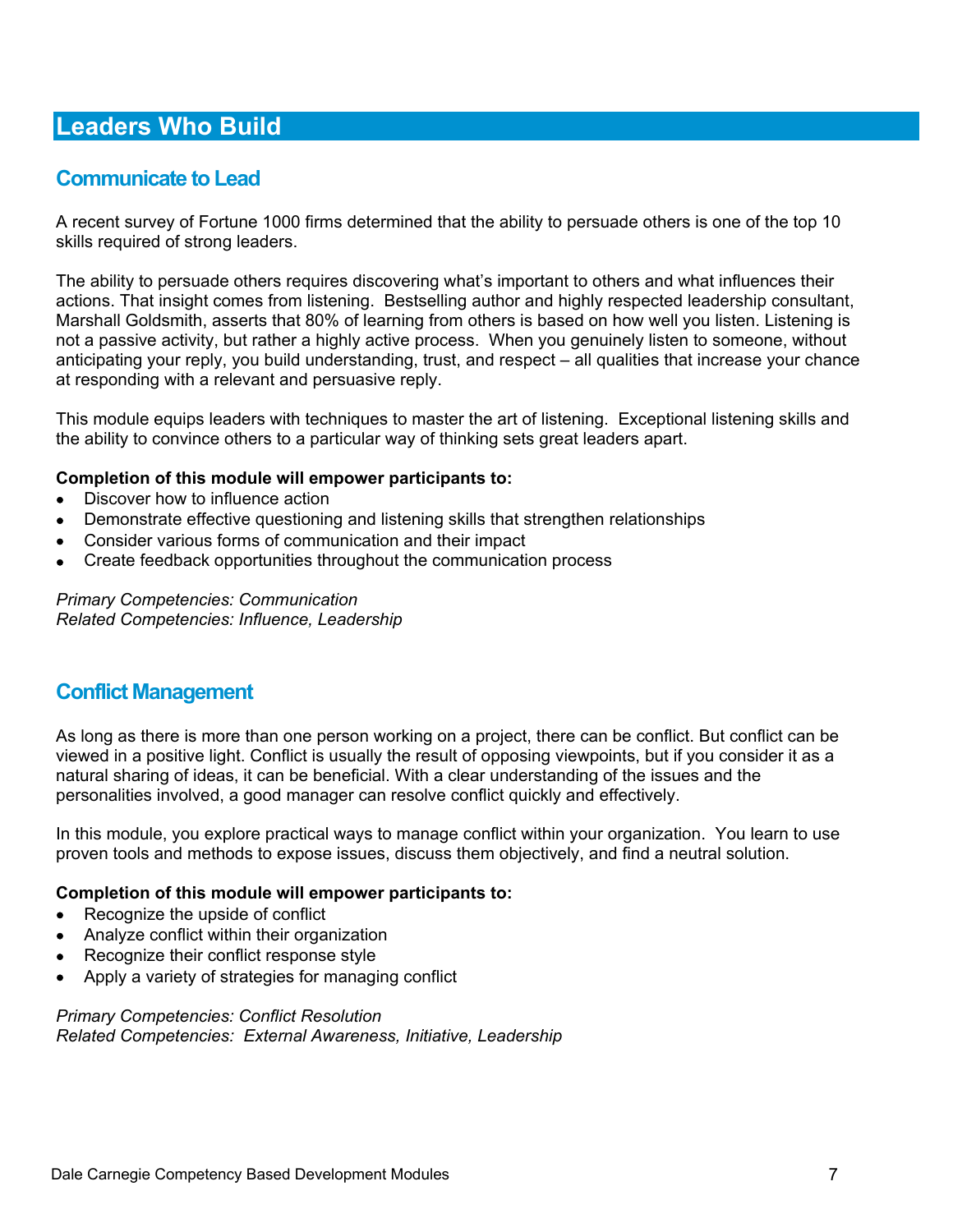## **Delegation**

Delegation is the process of sharing responsibility to achieve optimum results. Once a plan has been outlined and leaders have determined the ultimate objectives, they collaborate with their team on the plan of action.

This module enables managers to demonstrate the steps of the delegation process, which entails developing team members to accept additional responsibilities without losing sight of their central leadership responsibility-- the bottom line!

#### **Completion of this module will empower participants to:**

- Delegate tasks and responsibilities to develop others and optimize outcomes
- Plan and prepare for a delegation discussion
- Communicate clear performance standards for follow-up and accountability
- Understand and apply the Delegation

*Primary Competencies: Accountability, Human Resource Management Related Competencies: Interpersonal Skills, Diversity, Leadership* 

### **Developing Personal Leadership**

It's time to do some soul searching. What kind of leader do you want to be, and how can you make that happen? Are you leading by example? Is your leadership style the best it can be? Are you getting the best results for yourself, your team, and your organization? To develop your most effective personal leadership style, you should consider each of those questions and focus on establishing a style that will enable you to achieve all your goals.

In this module, you discover the differences between leadership and management, and learn the common elements that will help you to succeed at both. You learn leadership values and work toward creating your own personal style as a leader. You will complete this module with a greater understanding of yourself, and a clearer understanding of how to become the leader that you aspire to be.

#### **Completion of this module will empower participants to:**

- Understand leadership and management and the related drivers for success
- Describe leadership experiences and values
- "Innerview" to open the lines of communication and build trust
- Create a personal vision as a leader and manager

*Primary Competencies: Interpersonal Skills, Leadership Related Competencies: Vision, Communication*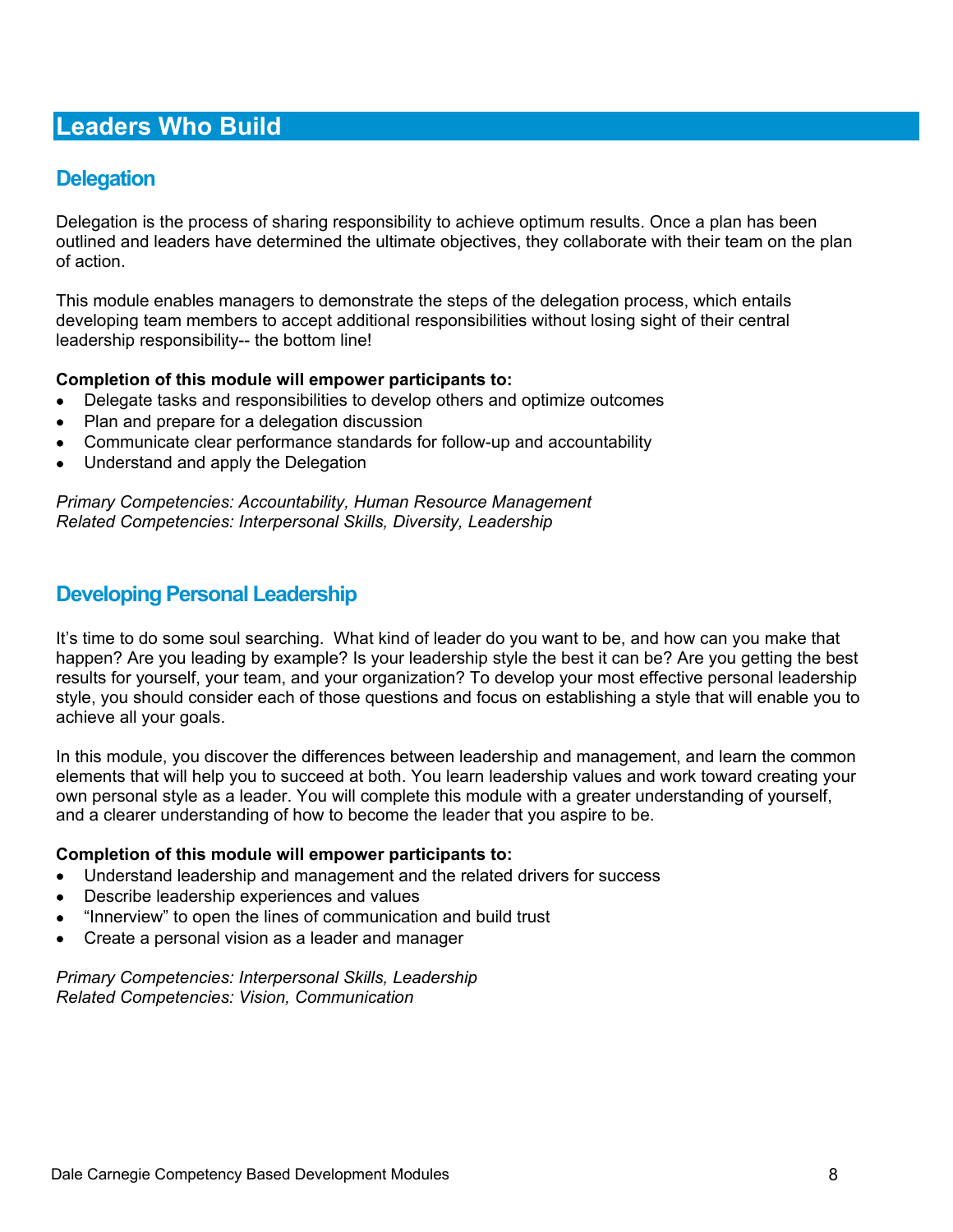## **Ethical Leadership**

To make solid ethical choices, we must first establish ethical boundaries, and learn to stand firmly within them. The best leaders are those with strong character, unwilling to compromise their integrity for any reason. They have boundaries, and they do not cross the line.

In this module, you solidify your own personal code of ethics by establishing ethical boundaries. You examine your own personal experiences and the experiences of others to determine the best approaches in ethical decision-making. You will resolve to be an ethical role model whose values are the driving force of your success. For most people, this module will be a refresher course on how to do the right thing. Always.

#### **Completion of this module will empower participants to:**

- Determine their ethical boundaries
- Be a role model for ethical values and principles
- Make decisions based on ethics
- Earn high regard and respect inside and outside their organization

*Primary Competencies: Values, Leadership, Accountability Related Competencies External Awareness* 

### **Handling Mistakes**

Good leaders understand that when an associate makes a mistake, it's not time for a chewing out. Instead, they rely on the Dale Carnegie Human Relations Principles, and treat the employee with respect as they collaborate on a path to progress. Let's face it. You get more flies with honey than you do with vinegar!

In this module, leaders learn to address team members' mistakes in a manner that is constructive, not demoralizing. You follow a road map to solutions for correcting the error. You'll discover that in the process, you strengthen your relationship with your associate and achieve more together.

#### **Completion of this module will empower participants to:**

- **Effectively address mistakes using an empathetic approach**
- Retain valuable associates by treating them with respect when addressing their mistakes
- Help team members see mistakes as an opportunity to learn and grow
- Maintain control by managing R.A.M.E. (Reasonable, Allowable Margin of Error)

#### *Primary Competencies: Communication, Conflict Resolution Related Competencies: Interpersonal Skills, Human Resource Management, Leadership*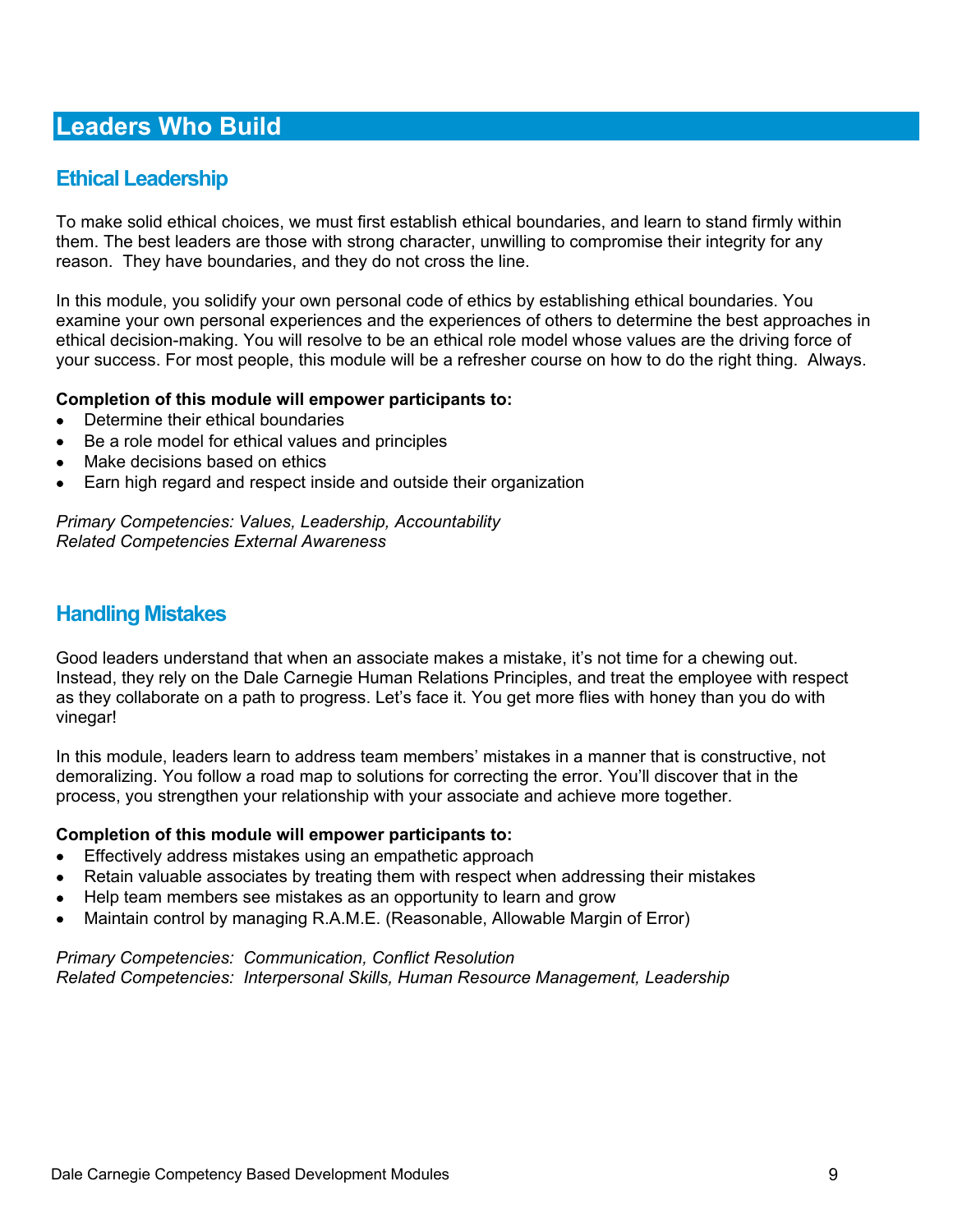## **Lead Effective Meetings**

Meetings are meant to make your life easier! A team that is on the same page is a team that works smarter. When a meeting is led correctly and effectively, results show. Often an effective meeting may even run short. Proper meeting planning ensures that both you and your team understand everything about the meetings objectives.

In this module we cover the essentials of human resources and the importance of productive meetings. You'll learn the three components of an effective meeting strategy. From the pre-meeting planning, to the post-meeting follow up, we'll have you covered!

#### **Completion of this module will empower participants to:**

- Inspire participation in meetings from key stakeholders
- Incorporate ways to build cooperation that lead to positive outcomes
- Apply guidelines that set the tone for a productive exchange
- Plan and lead effective meetings

*Primary Competencies: Leadership, Interpersonal Skills Related Competencies: Teamwork, Communication, Conflict Resolution* 

### **Leadership Communications**

The fundamental role of a leader is to communicate. To inspire, energize, and organize team efforts, leaders must listen, facilitate, and connect. The way a leader communicates is a reflection of who they are: prepared, enthusiastic, skilled, and confident.

In this module you examine three elements of leadership communication: listening, participating in and facilitating meetings, and speaking. You learn how to listen with a purpose, engage others when leading meetings, and speak effectively to create alignment and retain talent.

#### **Completion of this module will empower participants to:**

- Define the elements of leadership communications
- Strengthen leadership listening skills
- Lead and facilitate communications in meetings
- Speak as a leader to inspire and mobilize team action

*Primary Competencies: Communication, Leadership, Professionalism Related Competencies: Influence, Interpersonal Skills*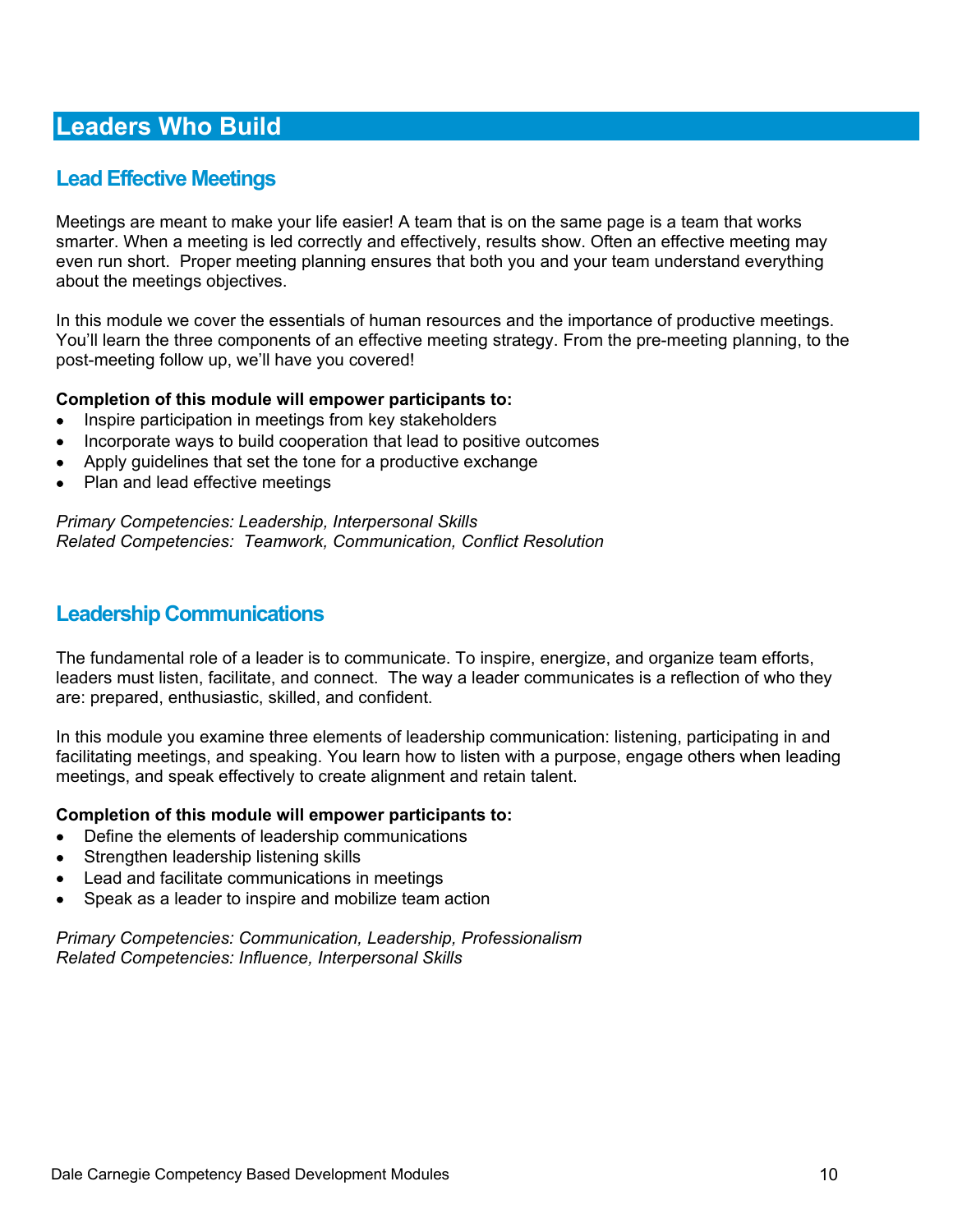## **Leadership Styles and Tendencies**

Every leader has a different leadership style. Interacting with people with a similar style is easy. The tricky part is communicating with those whose style differs – maybe even the polar opposite of your own! In today's diverse corporate climate flexibility is king.

In this module, leaders analyze four different styles of communicating with others. You explore the different characteristics of each style and determine which one is most like your own. You will focus on accepting a variety of styles to sustain cooperative, inclusive, long-term relationships.

#### **Completion of this module will empower participants to:**

- Identify the characteristics of four Leadership styles
- Identify their own leadership style
- Work more effectively across styles
- Develop a greater understanding of other Leadership styles

*Primary Competencies: Leadership, Adaptability, External Awareness, Related Competencies: Diversity, Interpersonal Skills* 

## **Leading Strong Teams**

Sometimes it seems the saying is true—that many people are "born leaders." There are some leaders that appear to develop strong teams wherever they go through whatever task they are assigned. The truth is, people can learn to lead if they have the right mindset, tools, and training.

In this module, you learn the strategies and tools that make managers look like born leaders. You will learn the challenges of leading a diverse group of individuals, and specific ways to turn that group into a cohesive, high-performing team working together toward shared goals.

#### **Completion of this module will empower participants to:**

- Build on characteristics of strong teams for continuous improvement
- Capitalize on individual strengths to take teams to higher levels of performance
- $\bullet$
- Facilitate the intersection of diverse personalities in strong teams
- Leverage competitive spirit to propel a team's progress

#### *Primary Competencies: Teamwork, Leadership*

*Related Competencies: Results Oriented, Accountability, Interpersonal Skills, Communication, Diversity*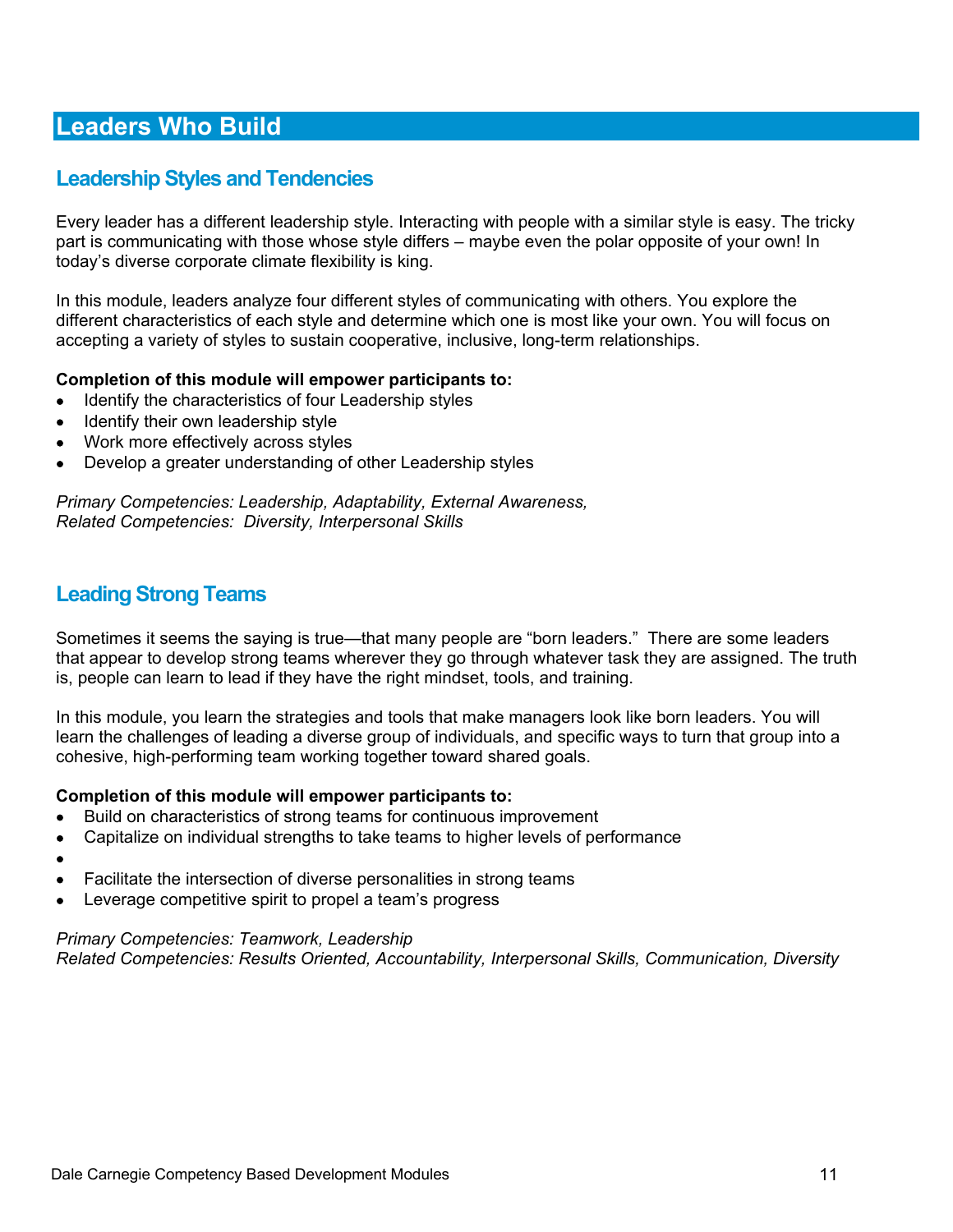### **Motivation**

Money is not always the best motivator. Once you get to know your people their underlying needs and wants, you'll discover what uniquely drives them to higher levels of performance. As leader, it's your job to find out what makes each of your team members tick, then close in on those power sources that motivate them beyond maintaining a position to bringing their best every day. The successful leaders of today recognize the value in understanding all different personality types and taking the time to discover what fuels their people to become the organization's most prized resources.

In this module you learn how to understand the needs and desires of your team and better connect with them using proven Human Relations Principles. You explore each principle and determine how to best apply them to your everyday interactions to inspire action, build trust, and develop the human potential of your organization.

#### **Completion of this module will empower participants to:**

- Examine work environments and identify current motivation levels
- Identify motivation factors and tools to increase motivation among associates
- Apply human relations principles to build effective relationships and commitment levels
- Accentuate the positive in specific, measurable terms

*Primary Competencies: Interpersonal Skills Related Competencies: Leadership* 

### **Motivational Leadership**

Whenever you hear about a low performing workforce, it's often the leader who is blamed, for it's highly unlikely for a group of talented professionals to turn out rubbish! What leaders often overlook is the fact that a powerful team is only as strong as their leader and the environment the leader creates for them. It has been proven repeatedly that team members who are inspired and supported by a caring leader outperform others in efficiency, effectiveness, and creativity.

This module takes a look at the many ways leaders can mold a work environment into an inspirational think tank. Stimulating your team to grow on an individual level demonstrably increases morale and productivity as a whole. Using Dale Carnegie's famous principles as your own motivational tool belt will help you develop the textbook environment for your team to create, participate, and repeat.

#### **Completion of this module will empower participants to:**

- Recognize the leader's role as a motivator
- Develop greater awareness of drivers that motive individuals
- Recognize the relationship between expectations and motivation
- Align individual motivators with organizational goals

*Primary Competencies: Leadership, Influence, Teamwork Related Competencies: Human Resource Management, Results Oriented*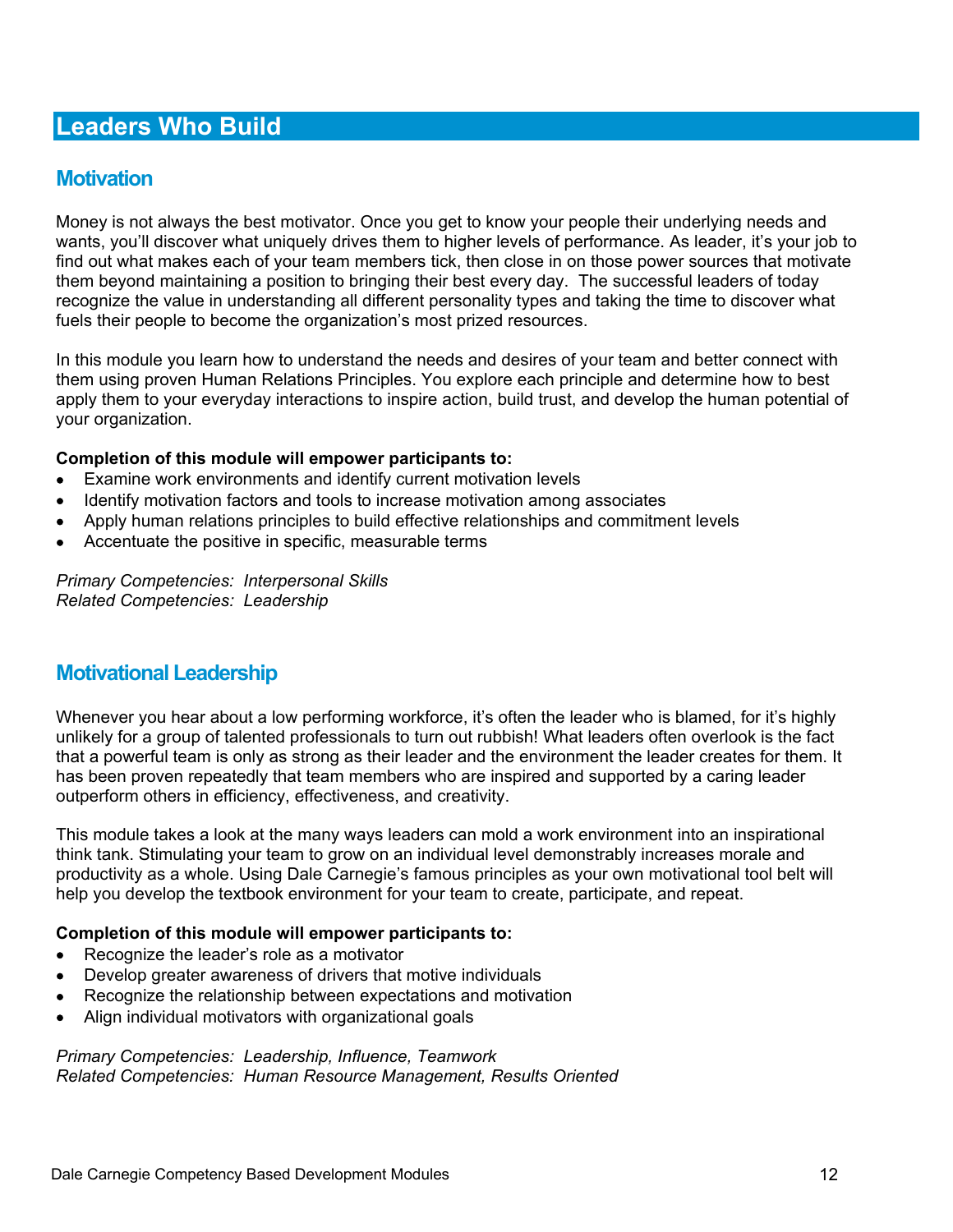## **Performance Defined**

If you want to be able to hold someone accountable, you need to first make certain they understand what's expected of them, and then give them ideas on how to best deliver. Goals drive performance, and plans propel goals.

In this module, you learn to create clear and specific performance expectations that support your organization's vision and objectives. You will be able to communicate expectations clearly, both verbally and in writing. You will gain tips on how to align areas of responsibilities with the knowhow and skills to create positive energy and outcomes.

#### **Completion of this module will empower participants to:**

- Develop a structured document that defines performance expectations
- Communicate expectations in a clear and meaningful way
- Identify key skills, knowledge, and abilities essential to job performance, and match talent to task
- Translate business objectives into daily activities with measurable results

#### *Primary Competencies: Management Controls, Human Resource Management Related Competencies: Initiative, Leadership*

### **Planning**

Having a vision is creative. Having a vision and executing a plan to move it forward, is leadership. Outstanding leaders know how to successfully communicate their vision, gain acceptance of that vision, and prioritize the tasks and methods necessary to turn the vision into a reality. Planning. Planning. And more planning.

In this module, you examine an eight-step planning process that describes the steps necessary to turn a vision into reality. You discover ways to communicate the vision in a clear, compelling manner, and you learn to implement a plan to achieve the best results.

#### **Completion of this module will empower participants to:**

- Understand the value of proactive approach to leadership
- Describe a vision in clear, specific, compelling terms
- Identify the steps necessary to transform a vision into action
- Implement a plan with clearly defined communication goals

#### *Primary Competencies: Vision, Results Oriented Related Competencies Decision Making, Management Controls, Leadership*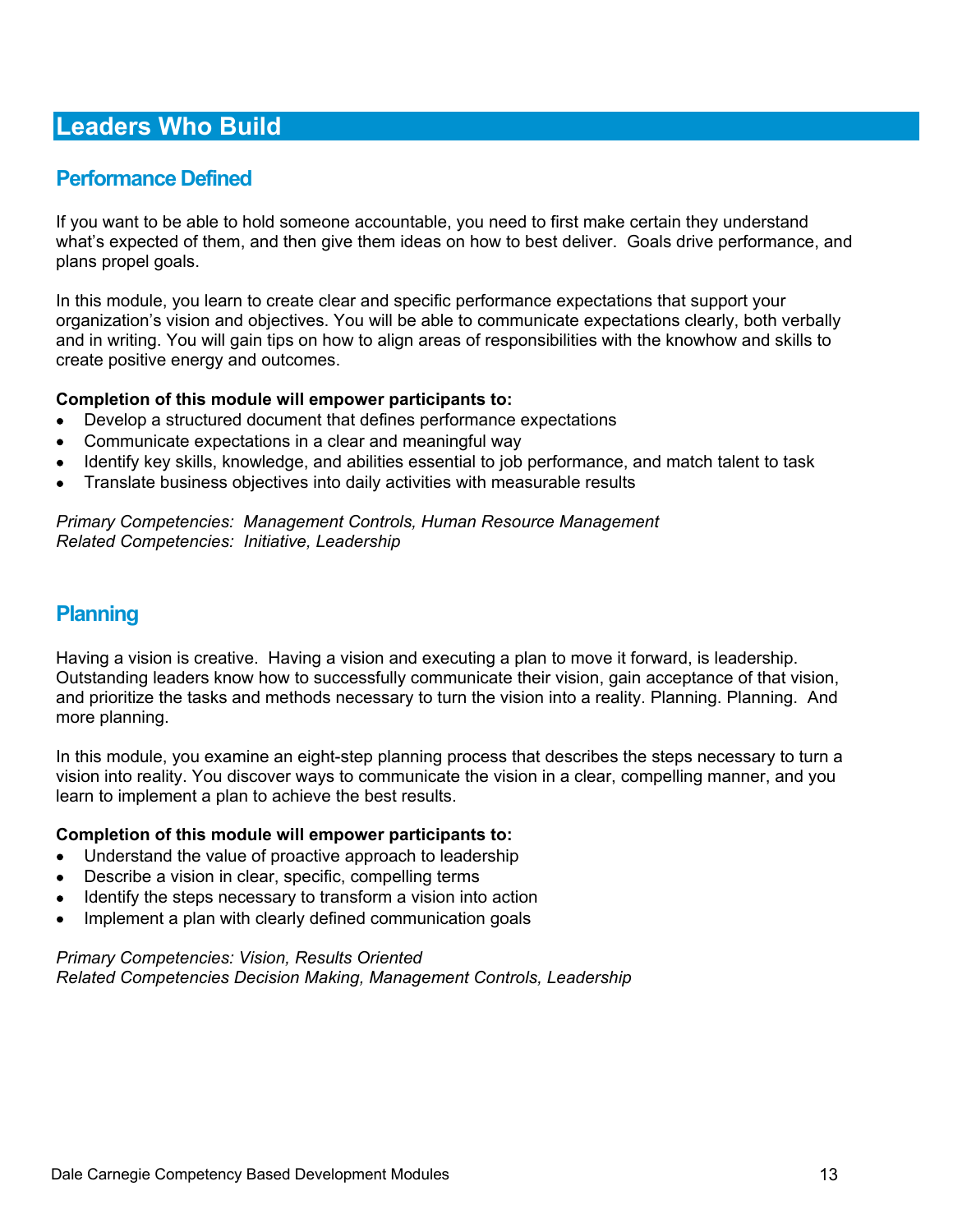## **Share the Glory**

Sharing the glory is not just a nice thing to do, it's the right thing to do. Recognizing and rewarding people is a necessity for maintaining morale and motivation. The good news is that sharing the glory is easy to do and yields both immediate and long-term returns. When credit is given where and when it's due, desired behaviors get reinforced and repeated, and leaders get respected.

This module explores why recognition is so important and how to do it most meaningfully. Leaders develop ways to share the glory that benefit both the organization and the employees. Most importantly, they will plan and practice a method of recognizing people and teams in a formal and public setting.

#### **Completion of this module will empower participants to:**

- Identify opportunities to set a leadership example by sharing the glory
- Practice sharing the glory in meaningful ways
- Identify the impact that sincere recognition has on morale and retention
- Encourage desired behaviors through recognition and reward

*Primary Competencies: Teamwork, Leadership Related Competencies: Influence, Professionalism, Results Oriented* 

### **Strategic Planning**

It does not take much to be convinced of the importance of planning. Examples abound with organizations that have thrived or failed due to adequate planning or lack thereof. Organizations can either create their own destiny or be at the mercy of the moment. The difference comes down to a strategic plan that defines a destination and provides a roadmap to reach it.

This module explores the differences between strategic and tactical planning. Participants specify the core competencies that provide their organization's competitive advantage and apply those natural strengths toward a strategic plan that lays out the required actions.

#### **Completion of this module will empower participants to:**

- Identify the differences between strategic and tactical planning
- Jump start their organization's growth by developing a strategic intent and plan
- Leverage the organization's core competencies identified during the module
- Assess the current state using SWOT Analysis

*Primary Competencies: Leadership, Decision Making, Change Management Related Competencies: Vision, Values, Teamwork*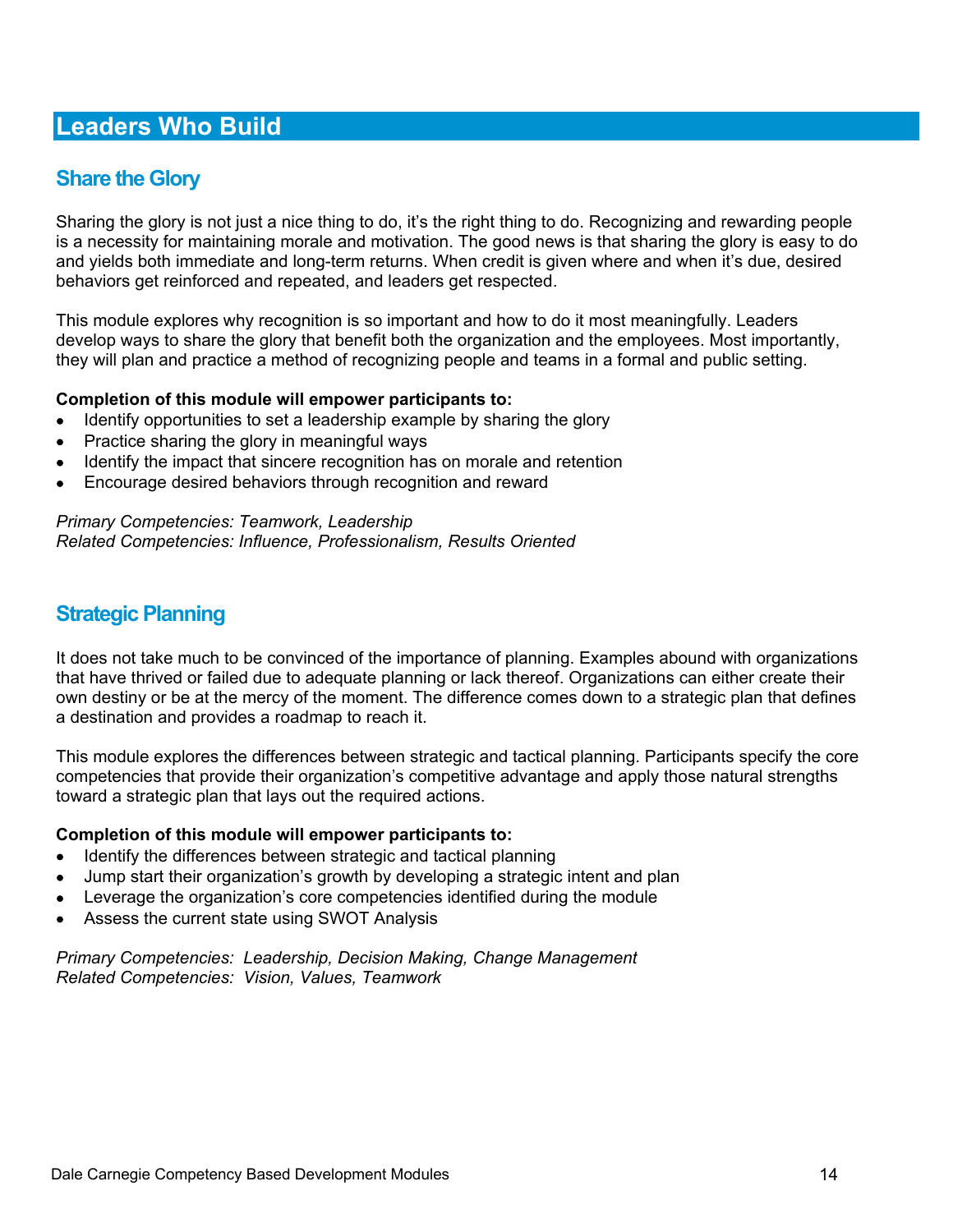### **Time Control to Work on Your Business**

It's easy to get caught up in routine activities when you should be focusing on moving the business forward. Effective managers need to be able to balance all the competing priorities and focus on the tasks that will have the most impact.

In this module, you examine the differences in controlled and uncontrolled time so that you can focus on top priorities, rather than issues of lesser importance. You analyze how you spend your time and look for ways to delegate routine tasks, so that you can balance operational and developmental areas. Then you will learn how to add two hours to every day.

#### **Completion of this module will empower participants to:**

- Manage routine operations while focusing on future growth
- Understand the difference in routine, problem solving, and developmental activities
- Identify differences between controlled and uncontrolled time
- Make the most of their time by discerning and addressing priorities

*Primary Competencies: Initiative, Results Oriented Related Competencies: Vision, Stress Management* 

### **Time Management**

No matter how hard you try, you can't make more time. You simply have to make better use of the time you have. The key is to invest your time in the most productive way that will yield the best results.

In this module, you first analyze where your time is spent. Are you focused on the task at hand, or are you really spending a little too much time around the water cooler? Once you have a clear picture of how your time is lost, you'll have a better idea of how to adjust your routine. You will be given specific tools and methods that help people stay focused, reduce procrastination, and empower you to reach your goals – on time!

#### **Completion of this module will empower participants to:**

- Understand how their time is spent
- Overcome time management obstacles and work more efficiently
- Apply tools to plan, organize and manage their time
- Leverage time and increase productivity, working smarter, not harder

*Primary Competencies: Management Controls, Initiative Related Competencies: Human Resource Management, Leadership*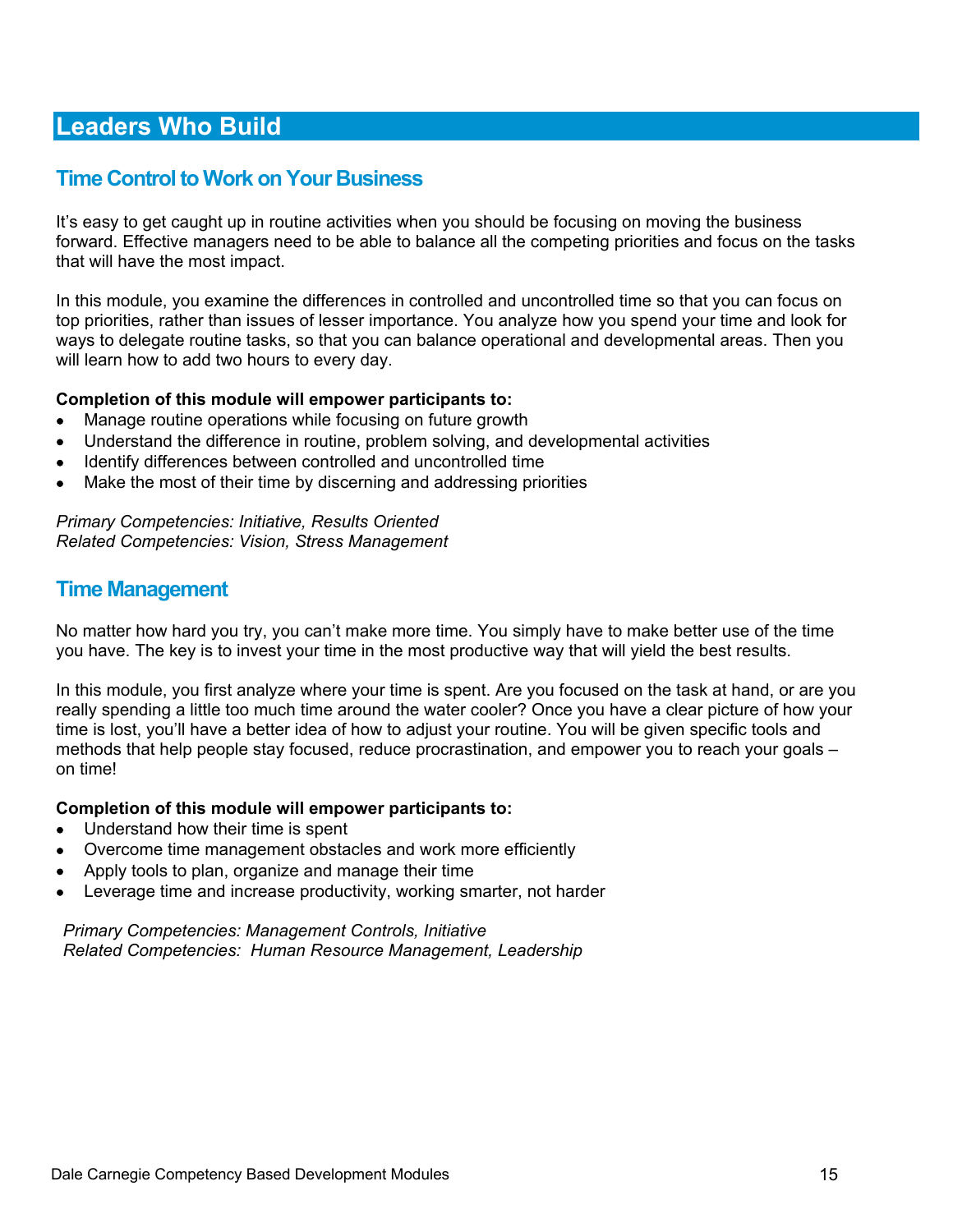## **Vision, Mission, Values**

Visionary companies have proven to prosper. In the groundbreaking book, Good to Great, Jim Collins and his teams researched a variety of companies in varying industries to determine what made them great. Their findings showed that while creating vision statements is without a doubt important, being truly visionary extends beyond the words. It entails envisioning every aspect from planning to execution.

This module explores the foundational elements that take a company from good to great -- over the long term. Organizational leaders learn how to paint an enticing picture of success by engaging others and showing them how they fit in the future setting.

#### **Completion of this module will empower participants to:**

- Create vision statements that are motivating and compelling
- Define mission statements that demonstrate a clear path to the vision
- Clarify values to build alignment
- Communicate vision, mission, and values to stakeholders

*Primary Competencies: Values, Vision Related Competencies: Communication, Teamwork, Leadership*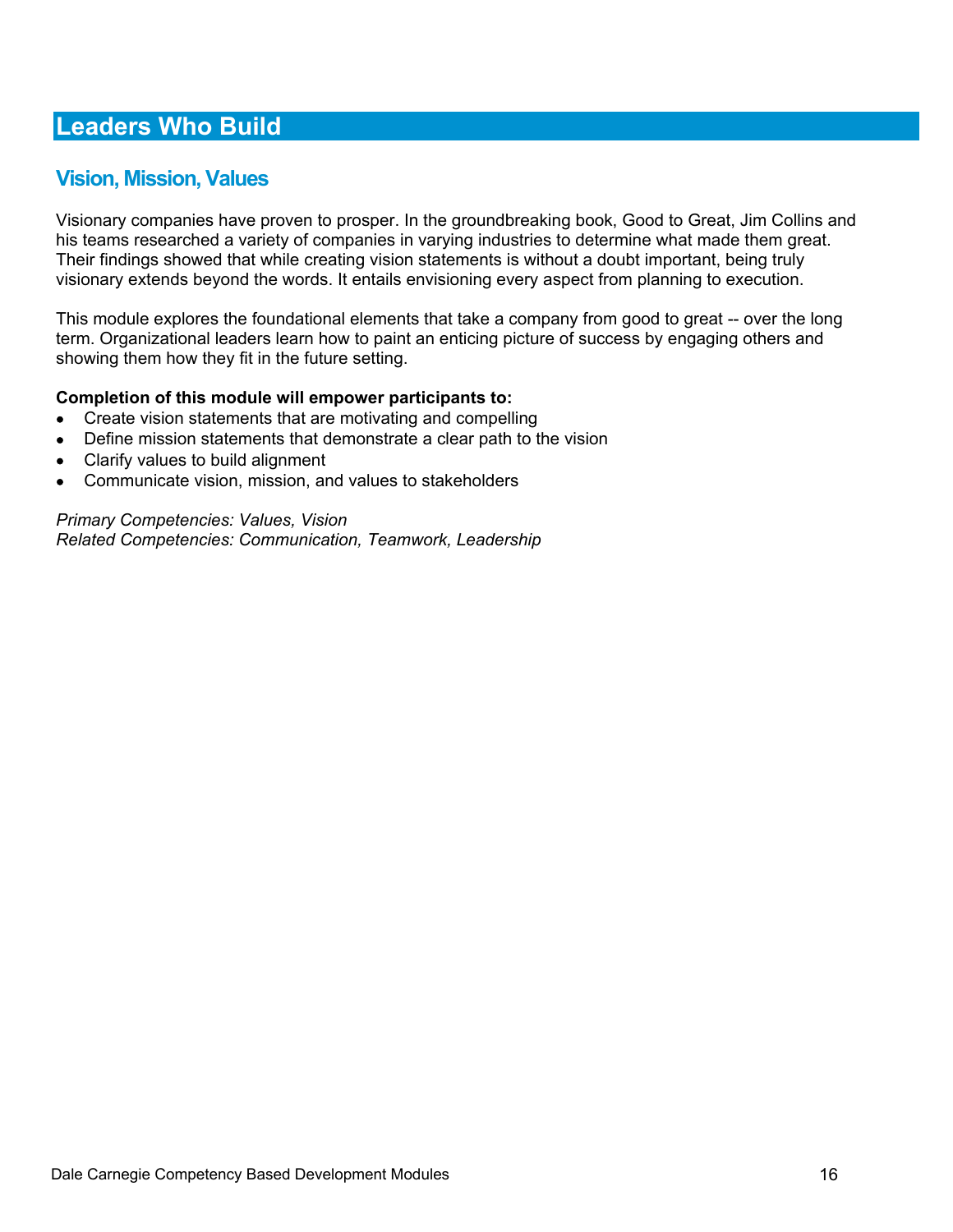## **Adjust to Change**

Change happens, and when it does, your reaction to it can mean the difference between thriving and or just surviving. According to Socrates, the secret of change is to focus all of your energy, not on fighting the old, but on building the new. Some people embrace change and welcome the opportunities it brings, while others resist. It has been noted that approximately 70% of change initiatives fail. Sometimes change is not the problem, resistance is.

In this module, you learn to embrace change by focusing on what you will gain, not what you will lose. In doing so, you garner the attention of others as a change agent, armed to lead the charge in your organization.

#### **Completion of this module will empower participants to:**

- Define the challenge of change
- Commit to principles for adapting to change
- Adapt personal work patterns and attitudes in response to change
- Be a role model of change for others

*Primary Competencies: Adaptability, Change Management Related Competencies: Stress Management, Creative Thinking* 

## **Analyze Problems and Make Decisions**

Problem solving and decision making takes time and resources. It also takes information and the ability to make sense of it. On top of that, it can be a stressful and worrisome task. Managing the process of problem solving requires tools and techniques to take out the guess work and to come to conclusions you're confident are the best ones.

This module introduces tools to make the process of decision-making easier and more interactive. You learn methods to work as a team to acquire and analyze information. Using three different methods, you make decisions leveraging group input. Most importantly, you take away strategies for managing the stress that comes with trying to make the best decision.

#### **Completion of this module will empower participants to:**

- Use defined processes to solve challenging problems
- Tap into diverse perspectives to analyze and solve business problems
- Implement decision-making techniques to reach sound decisions
- Apply principles of controlling stress and worry in making decisions and solving problems

*Primary Competencies: Teamwork, Vision, Accountability Related Competencies: Results Oriented, Influence*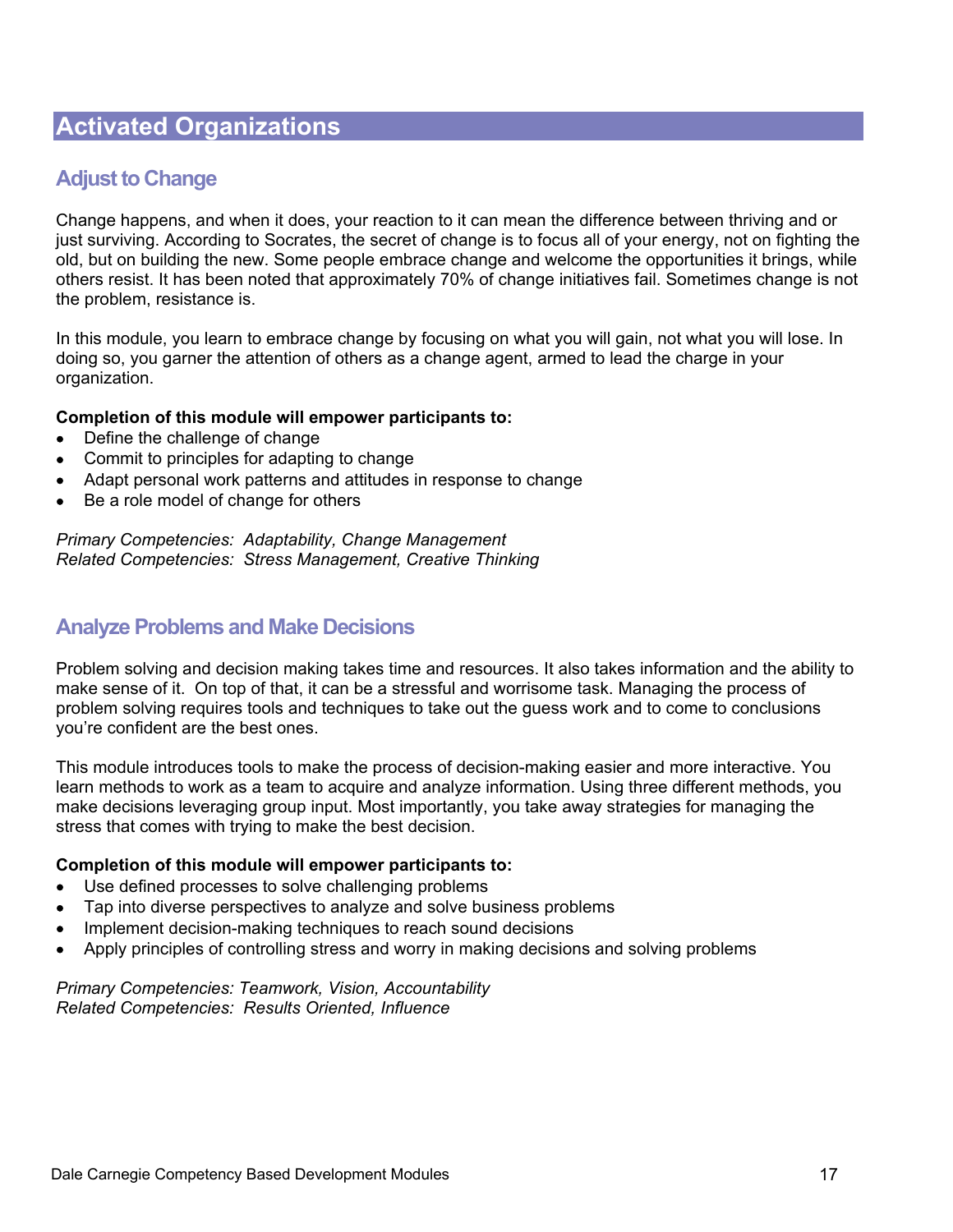## **Change Engagement**

Change is going to come. The decision is not about how to avoid it, but rather how to embrace it and engage everyone in the organization with the realities of it. Change in an organization brings specific challenges that must be met with courage and confidence, creativity and flexibility. The first step is understanding the complexities of change, including the potential impacts to everyone involved, so that you meet challenges right from the start and remain in top form throughout the process.

This module prepares you for the changes to come in your organization. First, by learning the challenges for engaging with change and how to overcome them. Then, by understanding a structured model that helps you determine your role in change engagement, regardless of your level in the organization.

#### **Completion of this module will empower participants to:**

- Be ready for change and manage it head on!
- Articulate the intricacies of change engagement
- Make commitments to implementing change engagement principles
- Employ a flexible and positive approach to embracing change

#### *Primary Competencies: Change Management, Adaptability Related Competencies: Initiative, Creative Thinking*

### **Innovation**

Moving an organization forward takes new ideas. Lots of them. It takes many minds thinking creatively to generate new ideas, and then even more to turn them into reality. The Dale Carnegie 9-Step Innovation Process helps leaders do just that…leverage the potential of others to generate new ideas and bring them to life.

In this module, you learn to facilitate the spawning of new ideas. But innovation doesn't stop with the next big idea. It takes the ability to turn the idea into a solution by following the Innovation Process.

#### **Completion of this module will empower participants to:**

- Manage change proactively
- Recognize and encourage new idea generation
- Facilitate an Innovation Process for problem solving and continuous improvement
- Create a conducive environment for the exchange and flow of ideas

*Primary Competencies: Adaptability, Change Management, Creative Thinking Related Competencies: Vision, External Awareness, Interpersonal Skills, Decision Making*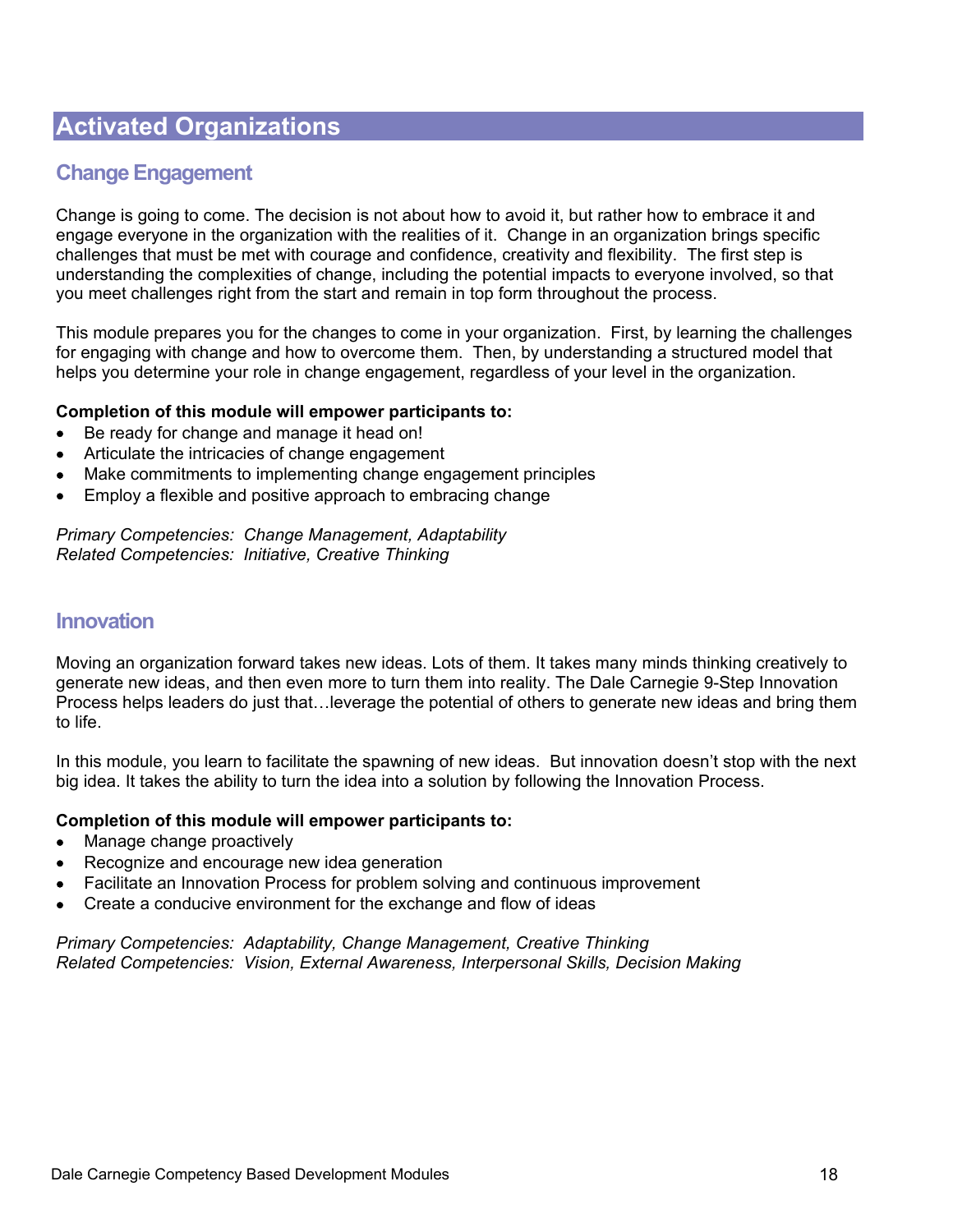## **Lead Change without Authority**

Workplaces are in a constantly evolving environment of change. Regardless of your role, you have the opportunity to influence and drive change. Seizing this opportunity has numerous benefits. Being a change advocate positively impacts how you are viewed in the organization, your job satisfaction, and your opportunity for career advancement.

In this module, you learn to recognize current change in the organization and how you can influence change without the clout. Most importantly, you develop a personal plan for staying flexible during change and map out ways you can advocate for and lead change regardless of your job title.

#### **Completion of this module will empower participants to:**

- Appreciate the need for change as a competitive driver
- Diagram their involvement with organizational change and their position in the Change Model
- Follow principles for leading change without authority
- Maintain flexibility during change

*Primary Competencies: Leadership, Change Management Related Competencies: Adaptability, Influence* 

### **Manage Change Effectively**

The only constant is change and managing through change can be one of the most challenging responsibilities leaders face. It's when the course becomes unsteady leaders need the most help steering the ship.

This module explores the internal and external factors that drive change and how change impacts the organization and its leaders. Participants explore a model for change to set the right things in motion the right way and avoid pitfalls while navigating the team through uncertain times.

#### **Completion of this module will empower participants to:**

- Avoid the most common change management mistakes
- Apply a model for change
- Define the type of change happening in the organization
- Manage themselves and others through the change

*Primary Competencies: Change Management Related Competencies: Leadership, Creative Thinking, Management Controls*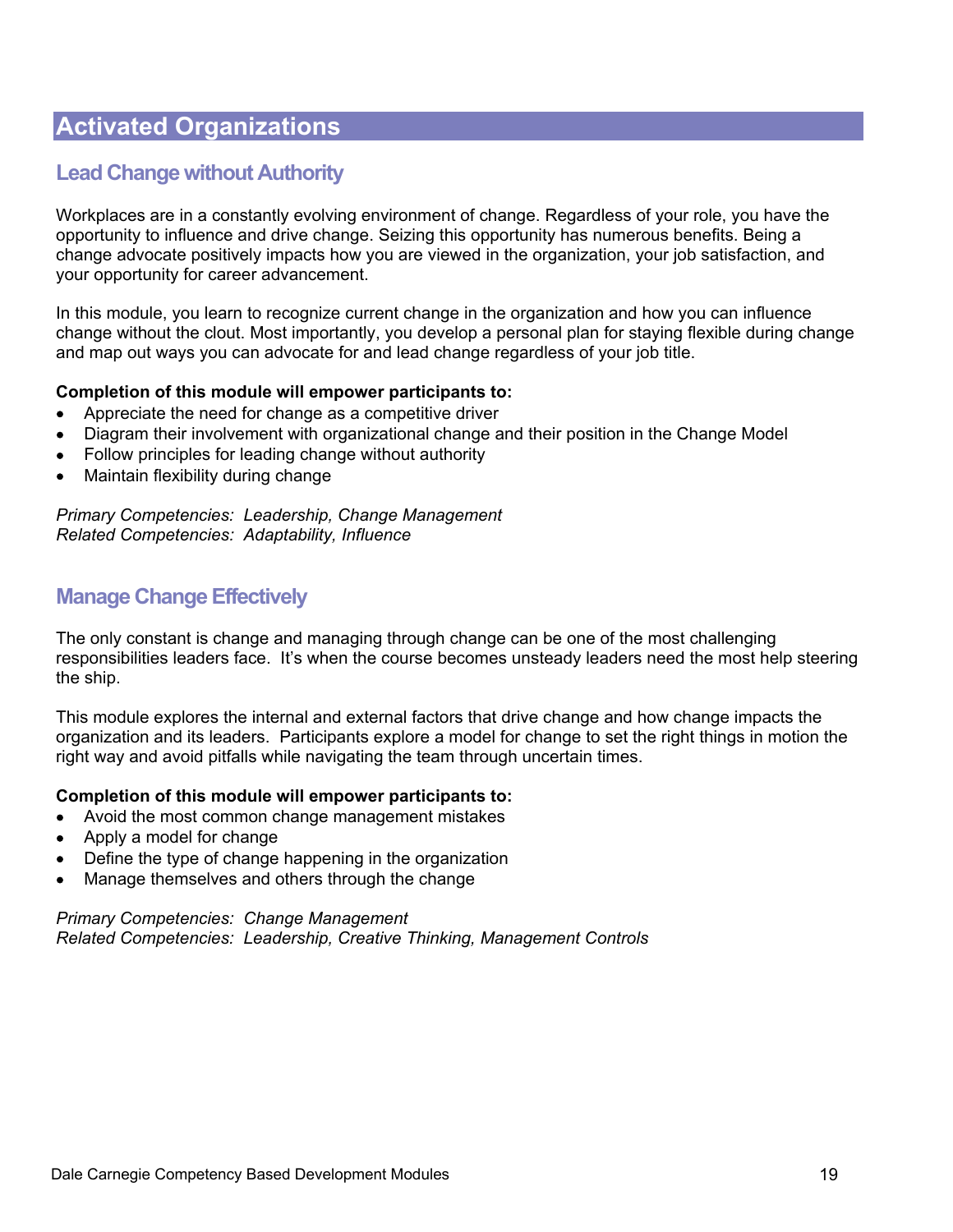### **Process Improvement**

The old adage "if it's not broken, don't fix it" is a fitting synopsis of the need for purposeful process improvement. Even when a process may not appear broken, forward-thinking organizations continuously seek better ways to do things—even though it means upsetting the status quo.

This module urges you to take a hard look some of the processes in your organization that may not appear broken but do need improvement. Through this close examination, the nuances of existing processes come to light and you will develop a plan for change or improvement. Most importantly, you will capitalize on the knowledge and expertise of colleagues to identify opportunities and put ideas into action.

#### **Completion of this module will empower participants to:**

- Evaluate the effectiveness of existing processes to determine ways to improve
- Explain processes to others to increase understanding and buy-in
- Implement methods to improve existing processes
- Leverage diverse perspectives to invigorate work processes

*Primary Competencies: Teamwork, Change Management, Creative Thinking Related Competencies: Initiative, Communication* 

## **Project Planning**

The ability to plan projects, whether large or small, simple or complicated, is essential in today's business environment. Keeping projects from floundering and to keep people from wandering off course, resulting in delayed success, missed deadlines, or failing altogether, requires the specific skills to successfully guide projects to completion.

While charts and plans provide a roadmap to project success, at the end of the day, people make projects happen. Engaging the team in the plan and ensuring role clarity and accountability makes the difference for bringing a winning project to completion.

In this module, you learn a proven process for charting and staying the course of a project plan. This process includes identifying team member strengths, anticipating challenges, and holding people accountable for achieving their tasks and goals.

#### **Completion of this module will empower participants to:**

- Use a project planning process to achieve results
- Identify project plan strengths and overcome challenges using a SWOT analysis
- Assign responsibilities to team members based on talent and skill
- Hold team members accountable to goals and tasks

*Primary Competencies: Teamwork, Vision, Accountability Related Competencies: Results Oriented, Influence*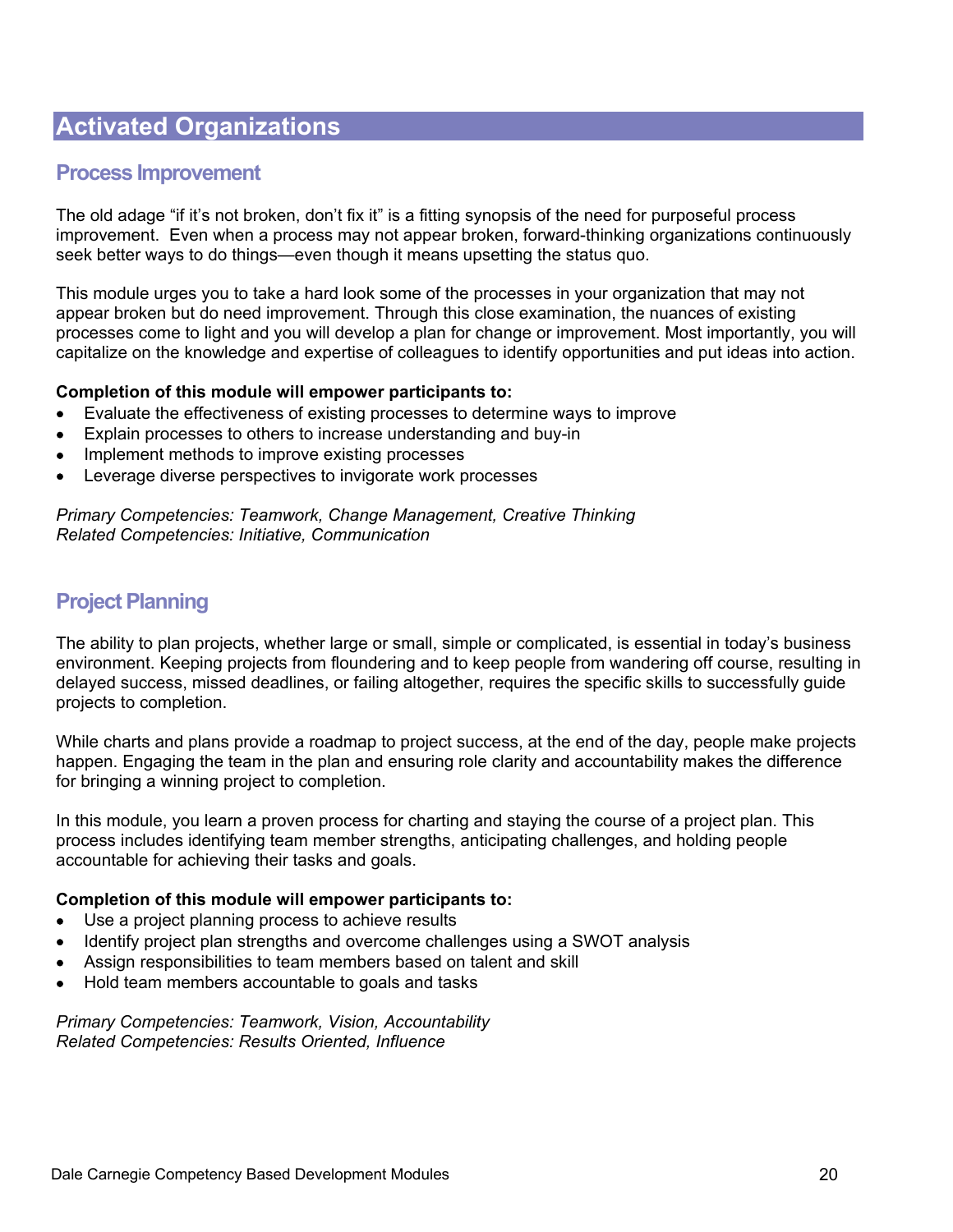## **Team Change Engagement**

Perhaps you think you or your contribution go unnoticed – especially if you're serving on several teams once. That's where you're mistaken. Those around you notice what you're doing -- and what you're not doing. Your reputation is built on your ability to be a contributing positive and focused team member, especially during times of change. Gaining respect as a valuable team member impacts your goals, relationships, opportunities and even the degree to which your peers will embrace change.

This module helps you to be that reputable, valuable team member who can be counted on during times of change. You will focus on the attitudes you project, ways you support others during change, and contributions you can make to be a high-impact transformation agent for your team.

#### **Completion of this module will empower participants to:**

- Apply principles for participating in teams during change
- Develop stronger team relationships
- Practice a higher level of listening effectiveness
- Integrate the Change Model into team interactions

*Primary Competencies: Teamwork, Change Management Related Competencies: Adaptability, Initiative* 

## **Team Problem Solving and Decision Making**

When it comes to making business decisions, two heads are better than one. That's why smart organizations assemble teams to work on problem solving, recognizing that a group will counter balance each other and the outcome will be an informed and optimal solution. However, without a disciplined approach to problem solving and decision making, teams will often flounder, hang on hunch, or compromise in ways that don't lead to the best results. And bad decisions are bad for business.

This module provides the disciplined approach that teams need to problem solve and make sound decisions. Teams learn to use proven methods for gathering and analyzing information, tools for creative and critical thinking, and diagrams to make decisions that can be implemented through specific action steps. Using a systematic approach takes the guesswork out of key work processes, leading to measurable results for the overall organization.

#### **Completion of this module will empower participants to:**

- Facilitate a "Meeting of the Minds" using a proven model for team problem solving
- Identify root problems using the Interrelationship Graph
- Generate feasible solutions using creative and critical thinking
- Make decisions that gain commitment to achieve the best business outcomes

*Primary Competencies:* Teamwork, *Creative Thinking, Decision Making Related Competencies: Interpersonal Skills, Change Management*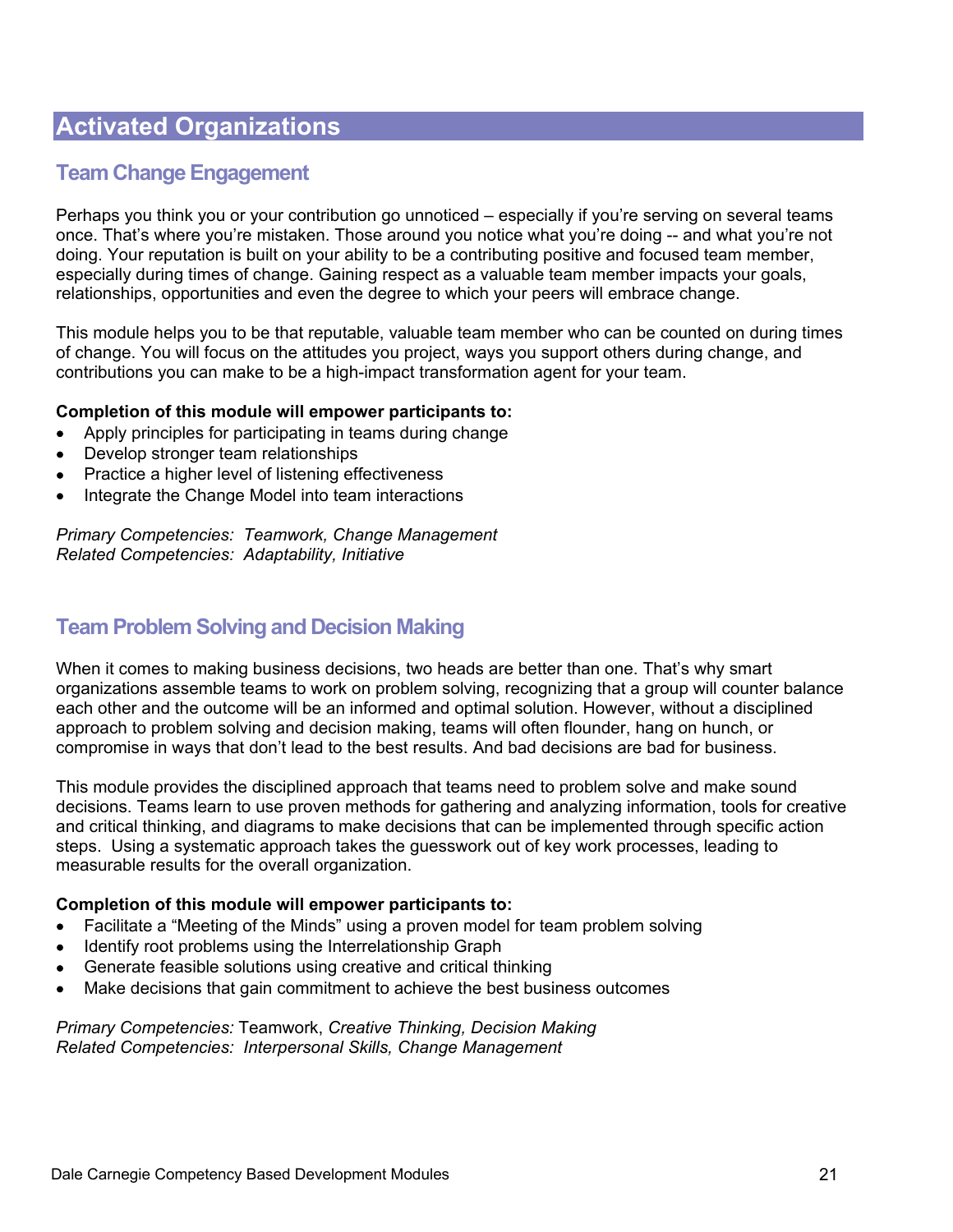## **Being A Contributing Team Member**

Your ability to be viewed as a valuable and proficient member of a team can have a significant impact on your professional goals. Your status as a team member can impact your work relationships, job satisfaction, and leadership opportunities.

This module allows you to evaluate what you contribute to your team and understand the challenges of serving on multiple teams. Team members will also learn how to exceed expectations to ensure collective success.

#### **Completion of this module will empower participants to:**

- Evaluate themselves as team members
- Plot out their involvement in multiple teams
- Define and share common goals and expectations with team members
- Incorporate strategies for team success

*Primary Competencies: Professionalism, Accountability, Teamwork Related Competencies: Attitude, External Awareness, Results Oriented, Interpersonal Skills, Communication* 

## **Bringing Conflict into the Open**

The ability to work well with others is even more important today with the pressures of our complex and fast-paced work environments. When there is discord, it needs to be addressed head-on, but constructively. Most people avoid addressing contentious situations, yet ironically, conflict can lead to progress. The word "constructive" is defined as helping to improve; promoting further development or advancement, so by definition, conflict can serve as a powerful catalyst. It can lead to breakthrough solutions and resilient relationships.

This module allows your team to build courage and confidence when confronting conflict. Team leaders learn to create a comfortable environment in which people feel safe to air issues, with the understanding that all discussions will be respectful and productive.

#### **Completion of this module will empower participants to:**

- Identify sources of conflict
- Transform conflict into opportunities
- Openly discuss disagreements
- Integrate strategies that maintain harmony
- Move beyond conflict and achieve more as a team

*Primary Competencies: Values, Conflict Resolution, Initiative Related Competencies: External Awareness, Stress Management, Interpersonal Skills, Communication*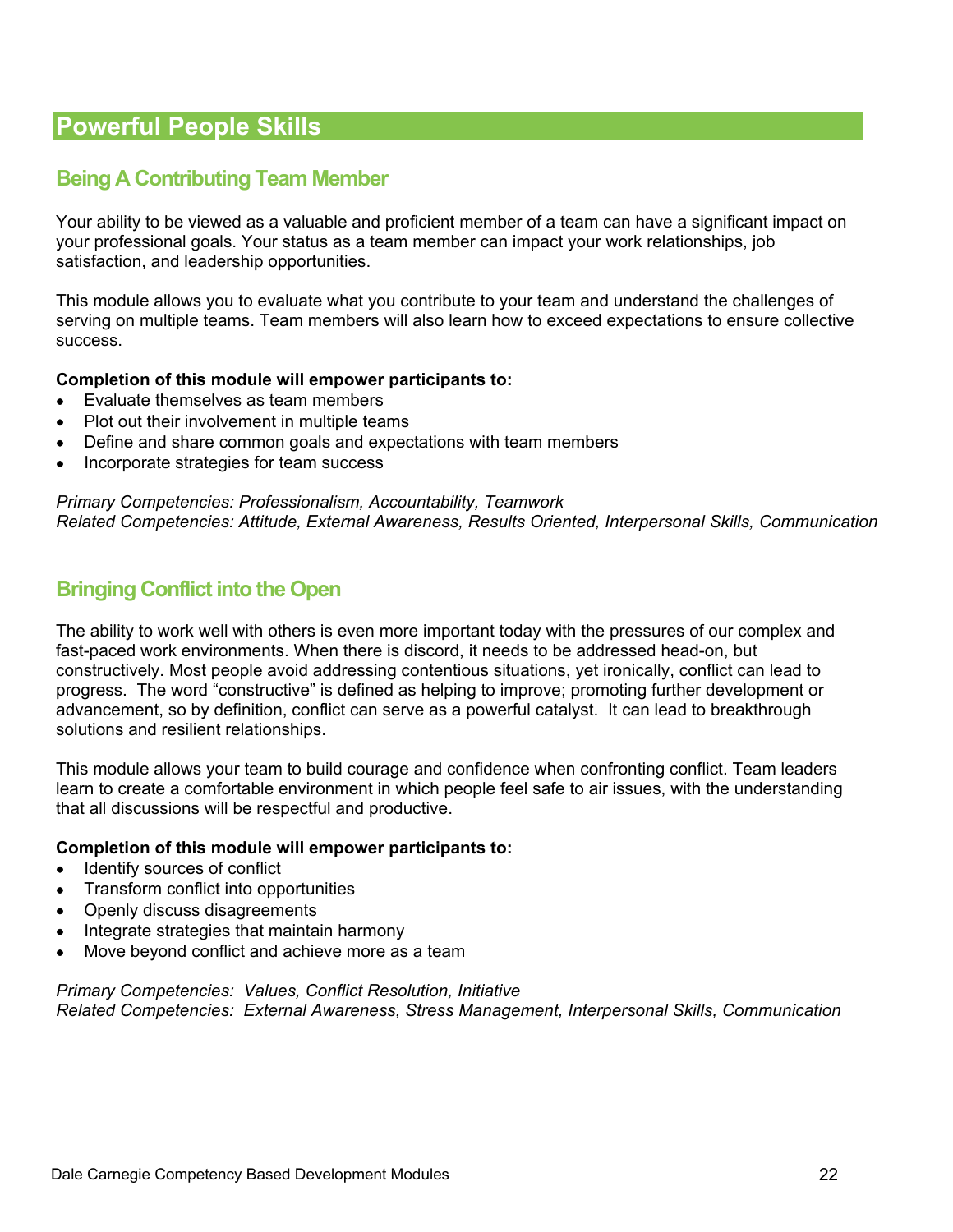### **Communicate with Different Personality Styles**

Behavioral psychologists have researched the theory that people's behavior can be roughly classified in four groups, represented as quadrants. Each quadrant represents the behavioral styles of people in that group. No one is purely any style, and no style is better or worse than another. Each tendency has strengths and weaknesses. By recognizing your dominant style and developing the ability to identify traits in others, you can change our behaviors to interact with a wide variety of personalities and tendencies.

This module will help you understand the four dominant personality styles: driver, expresser, amiable, and analytical. Knowing your style is the most important element to help reach across barriers and connect with others. You need to identify your own strengths and weaknesses to take control of your actions and feelings. Then you can focus on understanding others and using effective approaches to build collaboration.

#### **Completion of this module will empower participants to:**

- Identify their own personality style and how they react under pressure
- Modify their behaviors to better connect with people of different styles
- Influence the attitudes and behaviors of others

*Primary Competencies: Communication, Conflict Resolution, External Awareness Related Competencies: Influence, Adaptability, Interpersonal Skills* 

### **Communicate with Diplomacy and Tact**

We have all been awed by someone who always seems to know what to say and how to say it in any situation. These people know how to communicate with diplomacy, tact, and confidence. Research conducted by Mike Poskey at ZERORISK HR indicates that one of five emotional intelligence competencies that successful leaders employ is called "social skills and political correctness." This competency is important in all areas of life. The ability to communicate with diplomacy and tact improves your leadership skills by helping you manage change, negotiate and compromise, resolve conflicts, gain consensus and collaboration, and create a cohesive team.

This module gives participants the opportunity to practice dealing with trying situations in a confident and diplomatic way. They will learn to speak honestly and tactfully, give and receive constructive feedback, and use mediation skills to help others find common ground when holding opposing viewpoints.

#### **Completion of this module will empower participants to:**

- Respond to difficult situations in a confident, diplomatic, and tactful way
- Give and receive feedback without eliciting negative emotions
- Apply mediation techniques to find common ground among opposing viewpoints

*Primary Competencies: Communication, Professionalism Related Competencies: Conflict Resolution, External Awareness*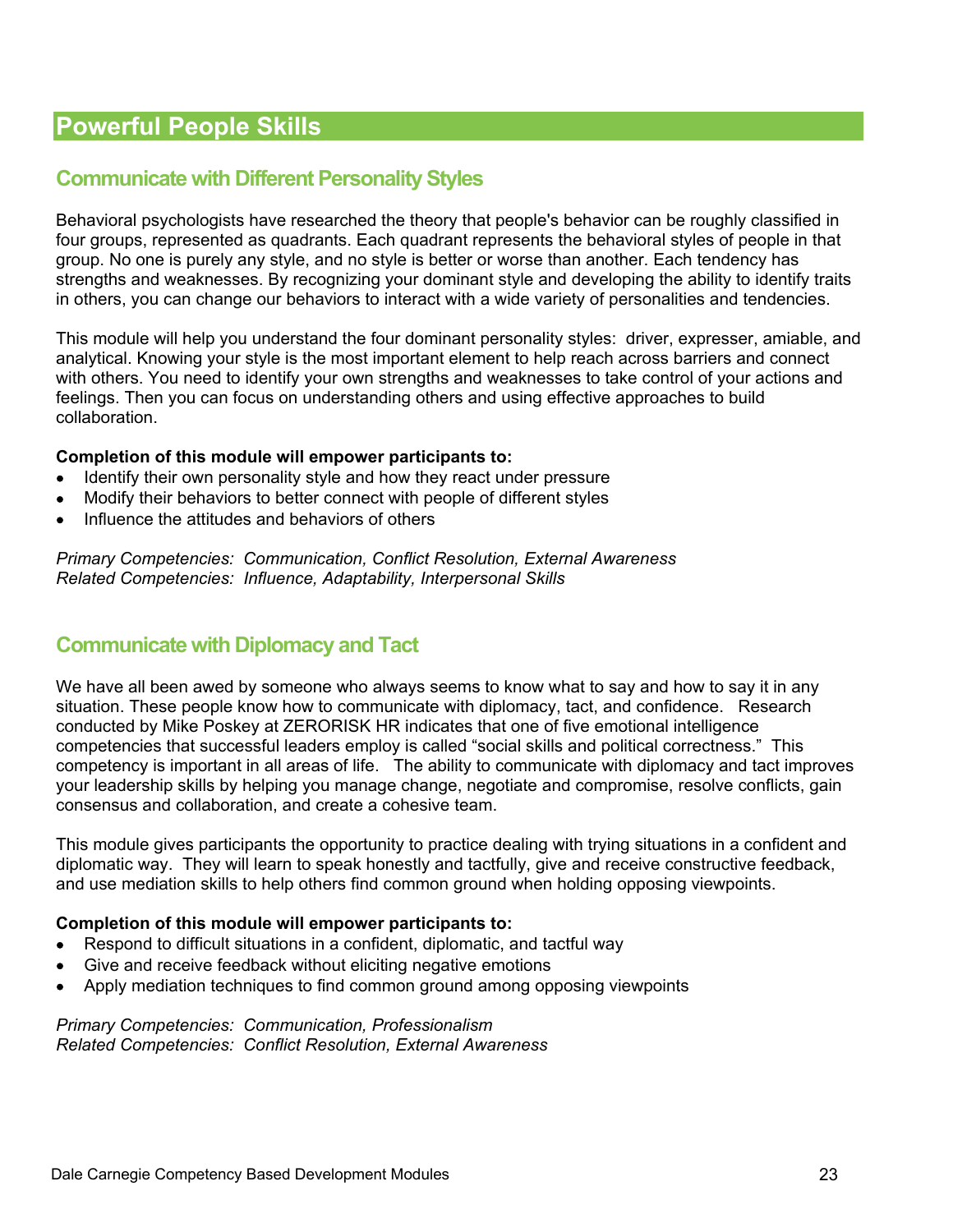## **Communicating Across Generations**

With so many different generations working side by side in today's workforce, communicating ideas may become a bit challenging. Each generation has a different mindset and manner of communicating. By bridging the gap between generations, team members can build a more cohesive, productive resultsdriven team.

This module explores the differences between generations and provides insight into identifying with others. Accepting generational differences can bring new skills to the table, as well as provide exciting new opportunities in the workplace. Participants learn to work and communicate across generations to create a unified, productive, and successful team.

#### **Completion of this module will empower participants to:**

- Communicate clearly and confidently with diverse generations
- Cross generational borders and become a cohesive team free from time or era constraints
- Motivate and appreciate contributions from all team members
- Adapt new skills and work approaches when working with others from different generations

*Primary Competencies: Diversity, Communication Related Competencies: Interpersonal Skills, External Awareness* 

## **Conflict – Maintaining Emotional Control**

Maintaining emotional control is one of the most important yet challenging aspect of preserving relationships. By understanding and applying six elements of the conflict cycle, which include ways to manage frustration and respond productively, people can guard relationships and solve conflict without the usual drama and stress.

Conflict can lead to strong negative emotions that disguise the true core of the issue. Yet these emotions are still valid, so to transform these tense situations into progressive interactions, feelings must be addressed.

This module helps team members manage negative emotional reactions to contentious situations, fostering a culture that works harder together to solve challenges.

#### **Completion of this module will empower participants to:**

- Understand and apply the steps of the conflict cycle
- Express emotions in a transformative way
- Embrace the values that help manage emotions
- Confidently discuss conflict with others

#### *Primary Competencies: Conflict Resolution*

*Related Competencies: Stress Management, Interpersonal Skills, Communication*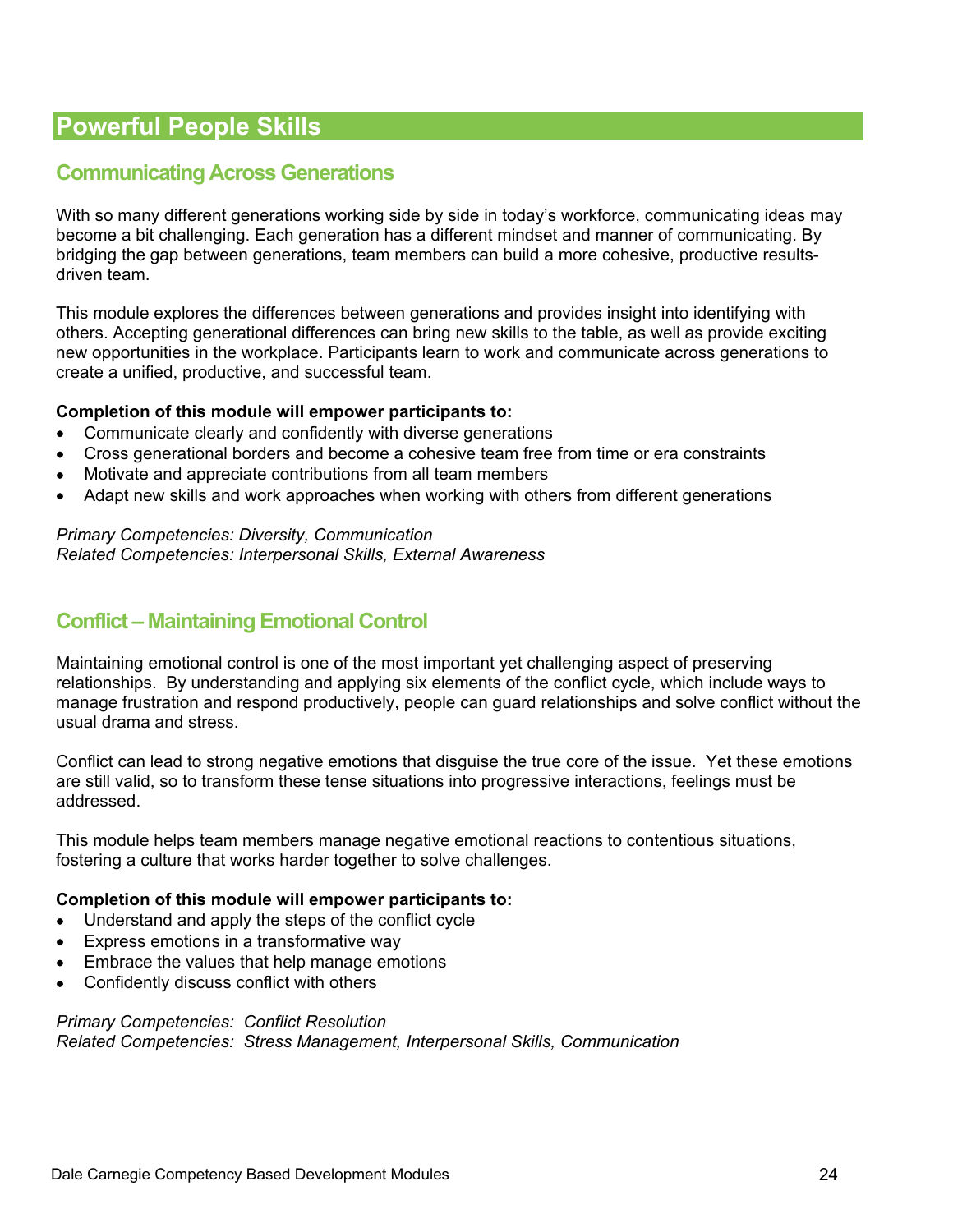## **Conflict as a Growth Opportunity**

Conflicts can be difficult as they occur, but the positive resolution of conflict can build courage and confidence in the workplace. Sometimes only conflict can create a dynamic tension and enable a team to reach new heights.

We seem to naturally want to avoid conflict because it's generally viewed as a negative in the workplace. This view may pervade because organizations lack the tools to consider conflict in a positive way. When a culture treats conflict as an opportunity to channel frustrations into solutions, it can inspire relationships that drive progress and achieve the unexpected.

This module introduces you to ways you can learn, grow, and expand your skills in conflict situations. You will prepare for clashes and develop strategies for disagreements in positive ways.

#### **Completion of this module will empower participants to:**

- Identify when conflict inhibits opportunities for growth
- Remove conflict-based barriers to show measurable improvements
- Build stronger relationships through conflict resolution
- Create a trusting workplace with open communication

#### *Primary Competencies: Conflict Resolution*

*Related Competencies: Stress Management, Interpersonal Skills, Communication* 

## **Conflict to Collaboration**

Conflict can be difficult to resolve without the help of others. By collaborating with people inside and outside of your organization, leaders can leverage the diverse talents and experiences of others, gain new perspectives, and uncover unexpected solutions.

This module shows how collaboration enables team members to draw upon their unique, individual strengths while creating a sense of unity. You will discover how working communally eases the pressure off of a single individual and extends responsibility evenly among team members, giving everyone the opportunity to take command of their roles and excel together.

#### **Completion of this module will empower participants to:**

- Identify opportunities for collaborative problem-solving
- Enlist the skills and abilities of others to solve challenges
- Collaborate with others to reduce conflict and create synergy
- Build a collaborative environment through shared values

#### *Primary Competencies: Conflict Resolution, Teamwork Related Competencies: Values, Interpersonal Skills, Communication, Influence, Creative Thinking*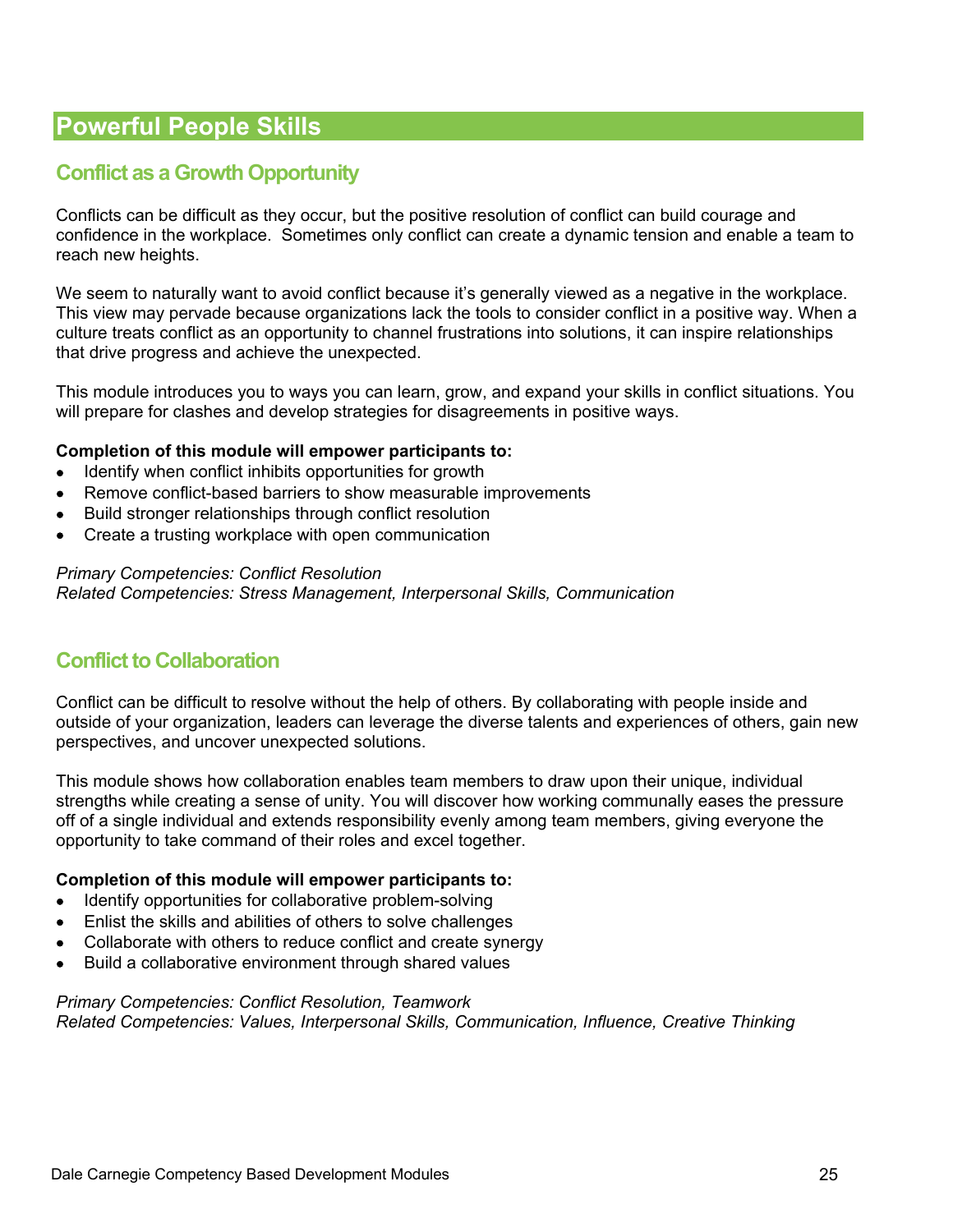## **Dealing with Difficult Team Members**

Some team members are unaware of their negative behavior and the impact on team dynamics. Knowing how to recognize and address these negative behaviors is a critical skill in any collaborative environment. Dealing with difficult people entails identifying disruptive actions, understanding the nuances and stages of group reactions, and addressing issues constructively.

This module enables participants to identify disruptive behaviors and apply principles and techniques to keep things moving in a positive direction. Participants learn principles and skills to move through challenging moments proactively rather than defensively.

#### **Learning Objectives**

- Identify disruptive behaviors
- Discuss the impact of team dysfunction
- Focus on maintaining productive team relationships
- Follow a process for influencing behavioral change of difficult team members

*Primary Competencies: Attitude, Influence, Conflict Resolution Related Competencies: External Awareness, Interpersonal Skills, Communication, Teamwork* 

### **Disagree Agreeably**

The ability to address contentious situations is a challenging skill for most people. Rather than avoiding conflict, it should be embraced as an opportunity to learn, adapt, and respect one another as you work toward an agreement that is mutually acceptable to all team members.

This module offers insights into your own work style and communication "hot buttons." You will not only explore situations that challenge you most, you'll learn to manage your emotions and to express your opinions in a productive way that leads to acceptance and agreement.

#### **Completion of this module will empower participants to:**

- Identify personal hot buttons and their role in disagreements
- Give others the benefit of the doubt
- Moderate opinions to open up to potentially great ideas
- Apply techniques that empower team members to disagree diplomatically

*Primary Competencies: Conflict Resolution, Communication, External Awareness Related Competencies: Interpersonal Skills, Attitude, Adaptability*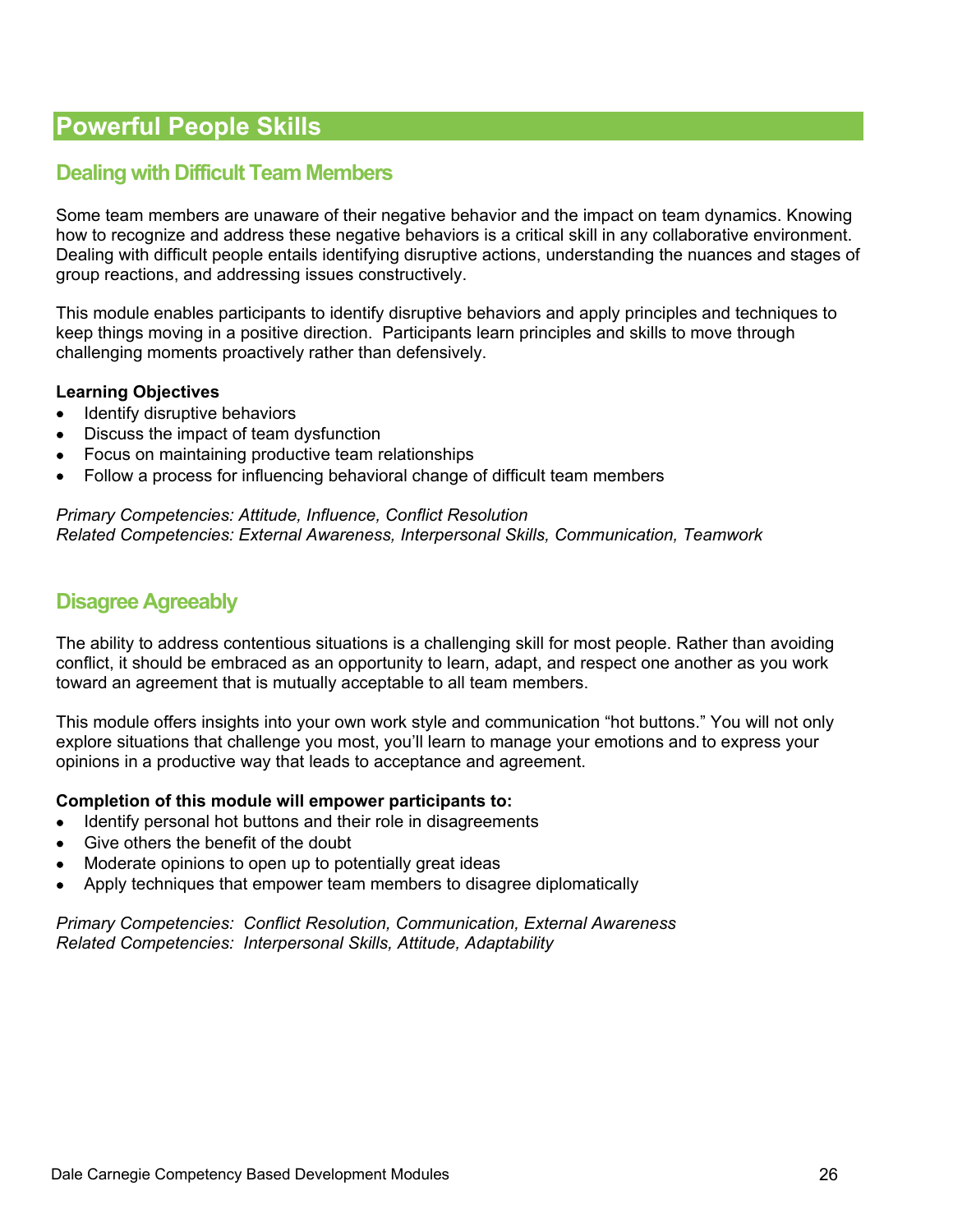## **Foundation for Success**

Success occurs when a person intentionally defines who they want to be, and what they want to achieve. Ambitious people have a clear picture of where they are going and a plan to get there. You are most effective inside and outside of work when you set goals just beyond reach and commit to the actions for reaching them.

This module lays the foundation for success by encouraging you to think and dream big and inspiring you to put your heart and soul into it. You will receive tools and tips for setting and achieving attainable goals and staying the course when the road gets rough.

#### **Completion of this module will empower participants to:**

- Recognize the importance of expanding personal belief boundaries
- Understand and apply a cycle for growth and change
- Develop a motivating and achievable vision
- Create professional connections that can facilitate success

*Primary Competencies: Communication, Vision Related Competencies: Interpersonal Skills, External Awareness* 

### **Internal Conflict Resolution**

Why can't we all just get along? Everyone responds to conflict in different ways, and in today's workplace, there are plenty of sources of discord -- team roles, interpersonal relationships, direction for a project, and a host of external factors. Understanding the sources of conflict lets you to address them and develop effective resolution strategies to move progress along.

In this module, you work on enhancing your ability to manage real world conflicts that can challenge even the brightest teams. You will analyze conflict situations and discover methods to resolve them that will foster a more cooperative environment.

#### **Completion of this module will empower participants to:**

- Analyze conflict to get to the root causes
- Manage attitudes by understanding reactions
- Find the best approach to conflict that results in the greatest outcome
- Improve on strategies that make for a thriving team

*Primary Competencies: Conflict Resolution Related Competencies: External Awareness, Communication*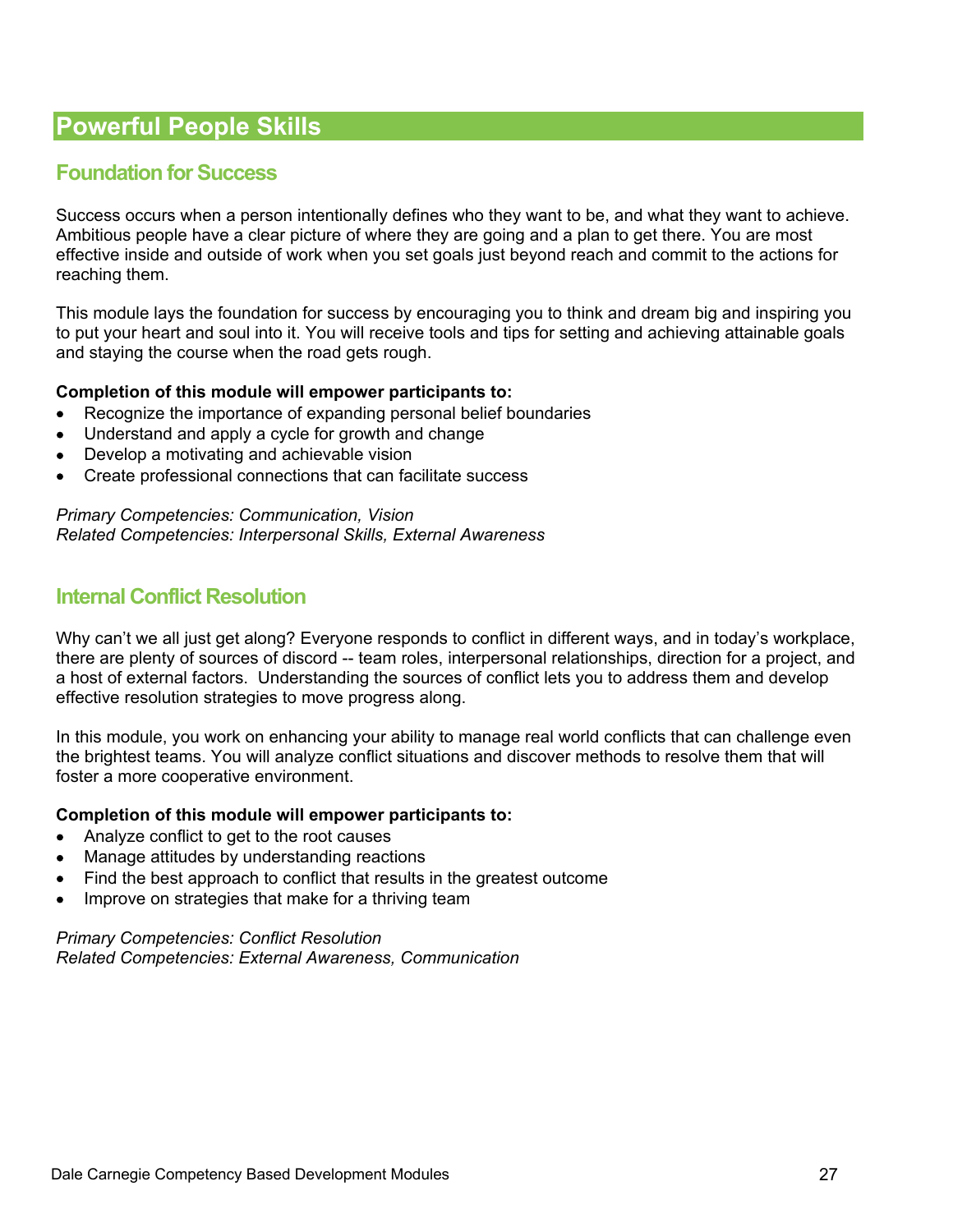### **Interpersonal Competence: Best Practices**

No one strives for average. We all aim to be the best we can be. Part of being our best involves how we relate with others. Building and nurturing interpersonal relationships sometimes comes easily, but most times it takes an intentional effort to connect with others and manage our interactions with them. Cooperating with others can be especially challenging as we increasingly deal with diverse personalities in complex situations.

In this module, you learn best practices for building professional relationships. Not only will you learn ways to adjust your approach for dealing with others, you will set targets for implementing what you learn so that your interpersonal relations benefit from incremental improvements, and ultimately deep-rooted trust.

#### **Completion of this module will empower participants to:**

- Identify opportunities to improve professional relationships
- Adjust their own behavior to enhance relationships
- Adopt best practices for improving interactions with others
- Follow a concrete action plan for interpersonal competence

*Primary Competencies: Interpersonal Skills, Teamwork, Adaptability Related Competencies: Diversity, Influence, Communication* 

### **Interpersonal Competence: Connect with Others**

Isaac Watts said that learning to trust is one of the most difficult tasks in life. Yet, trust is the foundation of all thriving relationships. It is virtually impossible to make genuine connections without trust. When your behavior toward others is aimed at gaining their trust, their behavior also changes. Soon, your connection is strengthened and the relationship flourishes.

In this module, you learn to build trust and rapport to strengthen workplace bonds. These bonds are essential for teams to work harder together and deliver meaningful results. Being a part of a culture where trust is present benefits everyone because productivity is higher, and the work itself becomes more satisfying and rewarding.

#### **Completion of this module will empower participants to:**

- Adjust the way they approach others to support a vibrant work culture
- Apply principles that build trust and rapport in relationships
- Identify opportunities to improve relationships with team members
- Enjoy work more and contribute to organizational goals

*Primary Competencies: Interpersonal Skills, Communication, Leadership Related Competencies: Diversity, Influence, Teamwork*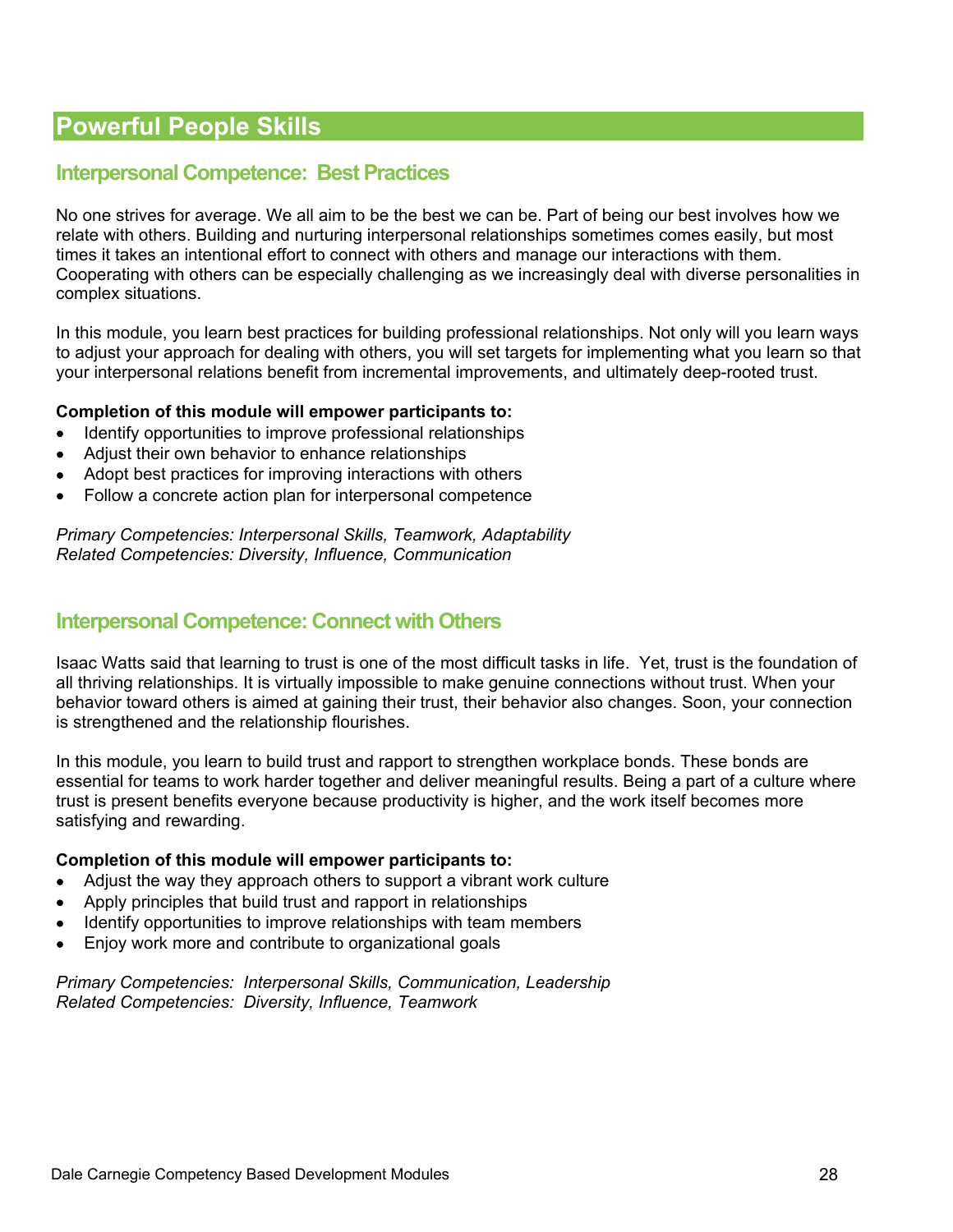## **Interpersonal Competence: Enhance Teamwork**

Teamwork is essential to accomplish the goals of any organization. When a team cares about each other, seeks to understand different points of view, and establishes protocols for communication, they achieve extraordinary things!

This module builds upon the foundation that productive team members understand their combined roles and single mission. Principles are explored that keep members motivated by drawing upon natural strengths and contributing to a thriving team.

#### **Completion of this module will empower participants to:**

- Feel confident and equipped to achieve success with team members
- Apply principles for gaining willing cooperation and engagement
- Identify opportunities to improve collaboration
- Tap into diverse strengths and perspectives

*Primary Competencies: Teamwork, Accountability, Interpersonal Skills Related Competencies: Communication, Adaptability, Attitude* 

### **Interpersonal Competence: Influence Change**

Nimble companies are on the lookout for change champions in their quest to lead in today's competitive market. Some teams have an official leader who is accountable for setting direction, making decisions, and taking on challenges. In other cases, a team can agree that one individual is fit for the role of leader. In either case, these leaders must inspire others, influence change, and put ideas into action.

This module prepares participants to lead others in times of change. They will assess their ability for influencing the attitudes and actions of others by evaluating their own willingness to adapt transformational leadership behaviors. Principles are explored for building respectful, productive relationships where together everyone achieves more.

#### **Completion of this module will empower participants to:**

- Uncover opportunities for positive change in the workplace
- Apply principles for influencing behaviors and attitudes
- Invest time, skill, and energy into creating a positive change within the team
- Lead innovation and transform cultural norms

*Primary Competencies: Leadership, Interpersonal Skills, Conflict Resolution Related Competencies: Teamwork, Change Management*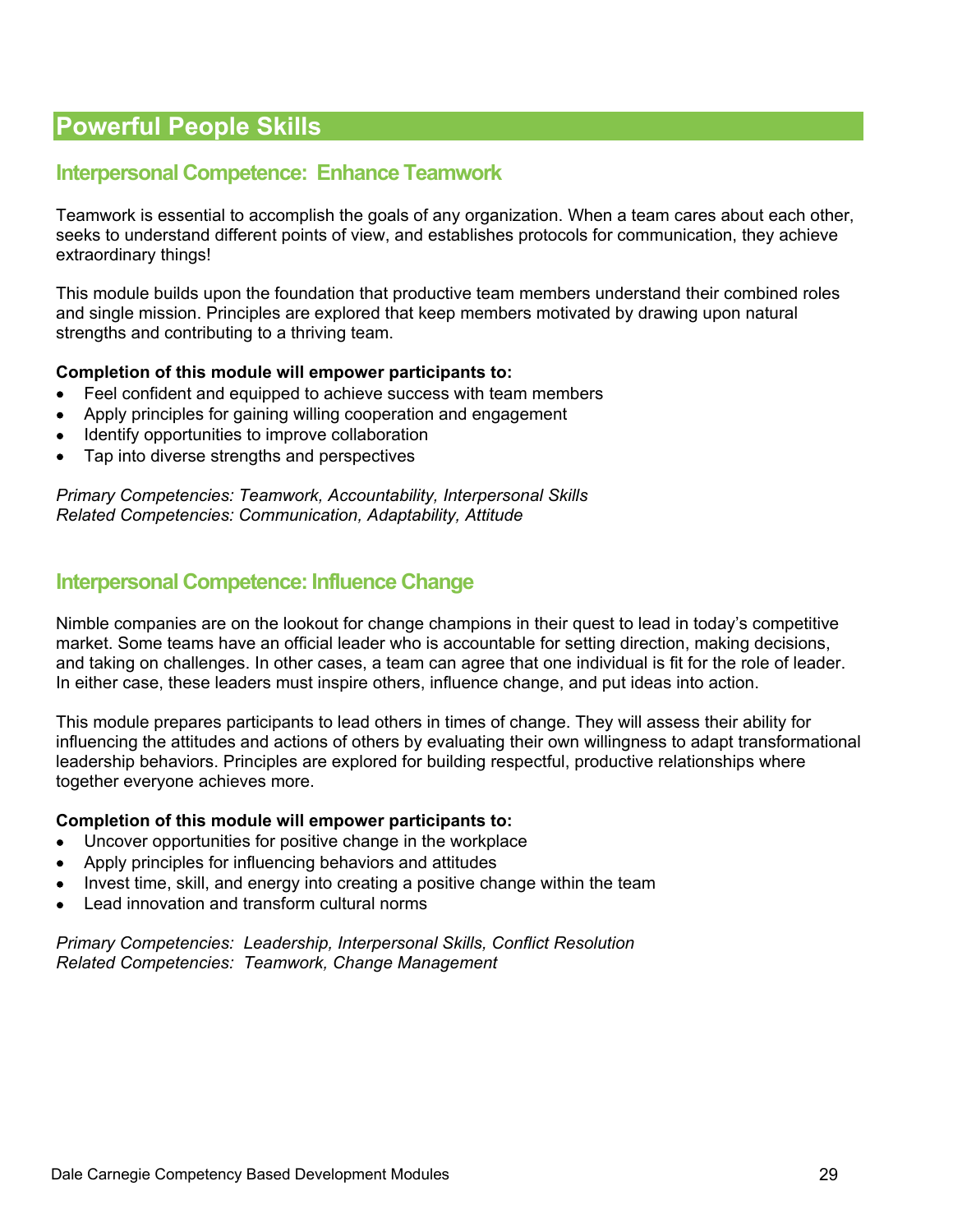## **Listening Skills for Boosting Communication**

The average adult speaks at about 100-150 words per minute. Most listeners can hear and comprehend about 200 words per minute -- or more. This means we need to tune-in, people! But active listening is challenging. It requires focus, patience, and sincerity. It also requires the acceptance that yours is not the only opinion worth hearing. Mastering the art of good listening improves communication and safeguards relationships.

This module helps you determine ways to improve your active listening skills. You learn how to uncover opportunities by asking key questions that engage colleagues or clients and increase your understanding of their needs and expectations.

#### **Completion of this module will empower participants to:**

- Assess their listening skills overcome obstacles
- Deal with all kinds of listeners
- Genuinely engage with others and ask questions that uncover opportunities for growth
- Demonstrate active listening skills in all interactions

*Primary Competencies: Communication, External Awareness, Interpersonal Skills Related Competencies: Interpersonal Skills, Attitude, Values* 

### **Managing Across Generations**

Each generation brings a unique set of talents to the table. When a leader encourages team members to bridge the generations, embrace their differences, and connect with one another, the result is a cohesive unit that prospers and accomplishes any task they are given. Managing across generations is an essential key in creating a team that puts ideas into actions.

In this module, you learn how to bridge the generation gap and tap into the unique pool of talents that people of all ages bring to the workplace. Learning to work in a diverse environment shows you that people of all ages throughout the spectrum have something to contribute to the challenges we face today. Generational differences can become a catalyst for enhancing productivity and creating a dynamic, vibrant workforce that highlights timeless solutions for respecting and valuing everyone's perspective.

#### **Completion of this module will empower participants to:**

- Appreciate the benefits of diverse generations working together
- Provide constructive feedback that resonates with specific generations
- Coach different generations to reach their full potential
- Capitalize on the skills and strengths of each

*Primary Competencies: Diversity, Leadership Related Competencies: Influence, Human Resource Management*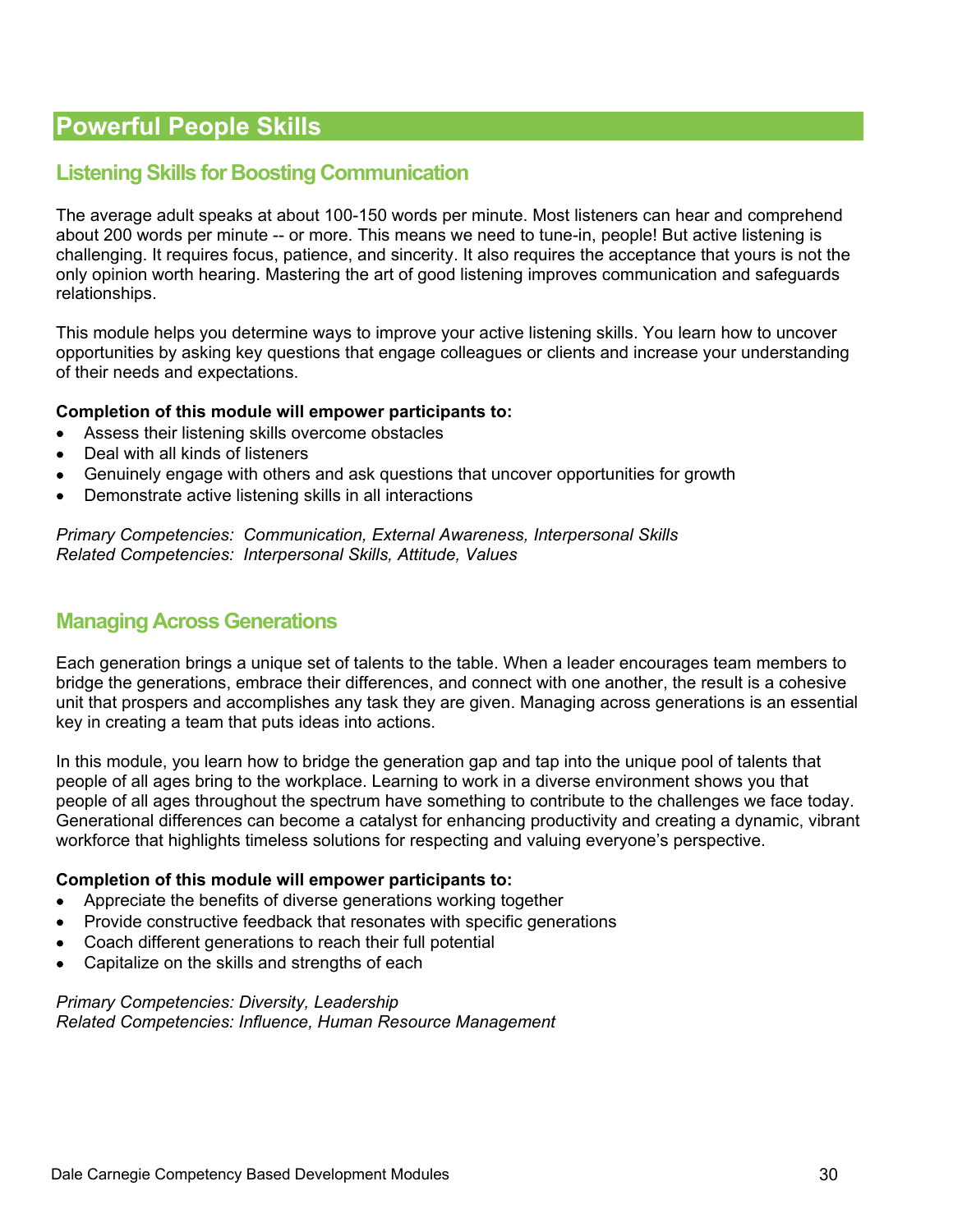## **Managing Stress**

Managing stress is similar to managing other aspects of your life– it's about taking time to explore which parts of your life require improvement. Identifying different kinds of stress, and how you respond to that stress, allows you to tap into your best parts and put ideas into action.

In this module, participants learn how to take steps toward converting their negative reactions into positive ones. By understanding what factors cause you or team members stress, you can intentionally work together to create a healthy, stress-free work environment.

#### **Completion of this module will empower participants to:**

- Examine different types of stress and their impact
- Explore strategies for handling stress
- Work collaboratively with peers to manage stress
- Transform negative energy into a positive opportunity

*Primary Competencies: Stress Management, Attitude, External Awareness Related Competencies: Interpersonal Skills, Adaptability* 

## **Negotiations: A Mutually Beneficial Approach**

The dynamic nature of professional relationships today requires balancing the giving and receiving of value in every interaction. Such ability is never left to chance. An expert negotiator is both adaptive and influential, ensuring an outcome that is mutually beneficial. This reciprocal approach paves the way for authentic relationships and long-term success.

This module introduces an all-win negotiation model and allows participants to assess how they fare as a negotiator. Understanding the four stages of negotiation, adapting qualities of a successful negotiator and applying specific negotiation strategies, participants not only plan for an upcoming negotiation situation, but build confidence and skill for future interactions.

#### **Completion of this module will empower participants to:**

- Assess and improve their negotiation skills
- Identify qualities of champion negotiators
- Engender all-win outcomes through planning and preparation
- Practice negotiation tactics to that result in mutually beneficial outcomes

*Primary Competencies: Interpersonal Skills, Adaptability, Results Oriented Related Competencies: Creative Thinking, Professionalism*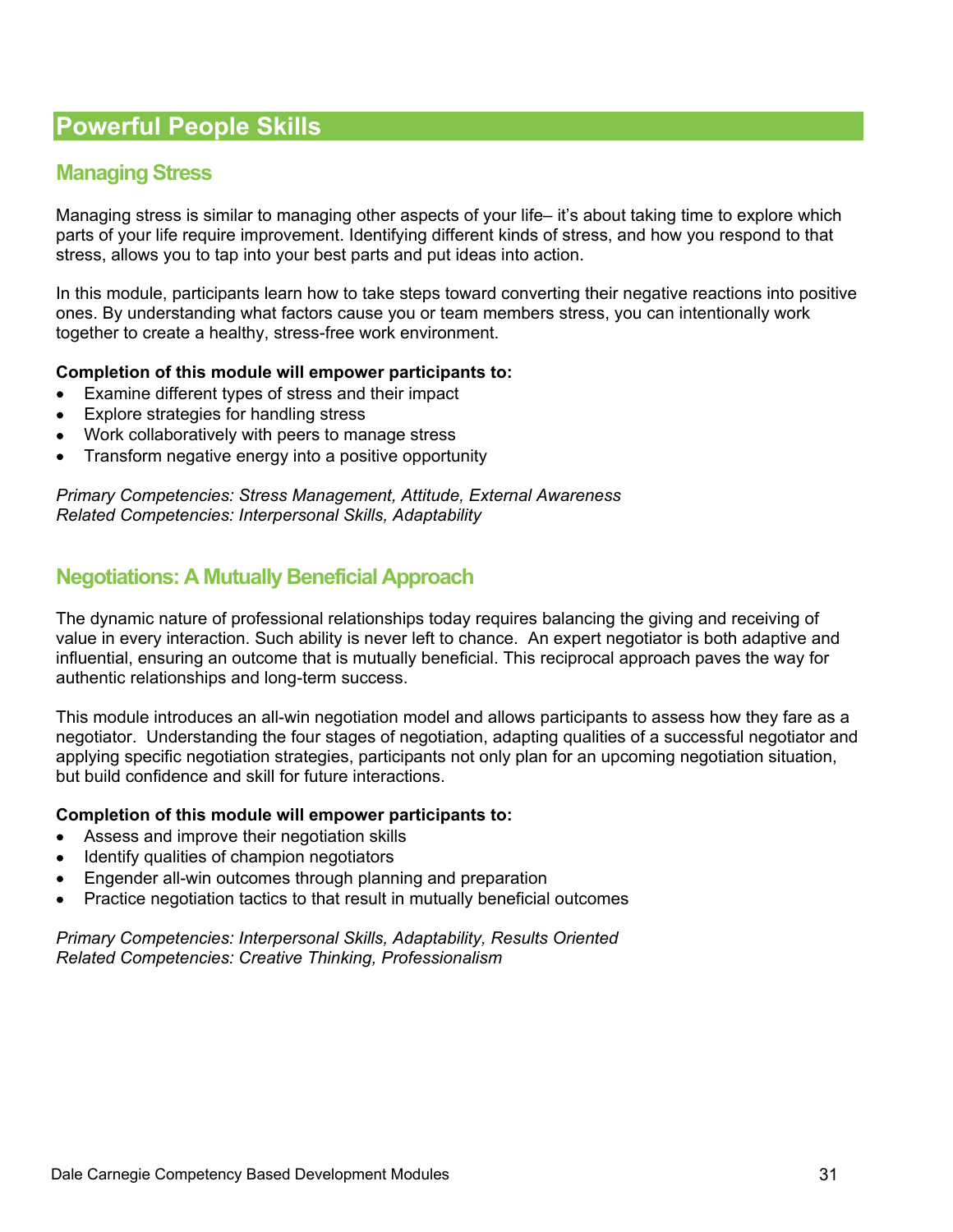## **Team Building**

Team dynamics are a natural function of a work environment. They may have their ups and downs, but when teams build on the strengths of each individual and build structure into processes, you can count on them to deliver quality results.

In this module team members explore the importance of sharing a common vision and values. Participants explore the importance of creating and supporting an environment of unity and learn how adapting behaviors to align with overall team agreements lead to greater pride and synergy.

#### **Completion of this module will empower participants to:**

- Create and commit to common purpose
- Practice guidelines that represent team values
- Build a team that learns from and supports one another
- Create a culture that delivers results through synergy

*Primary Competencies: Teamwork, Leadership Related Competencies: Values, Vision, Attitude, Interpersonal Skills* 

### **Work with Difficult People**

Whether at work, home or in our community, we all encounter challenging personalities. A first instinct might be to avoid difficulty because addressing it can feel like confrontation, which can be exhausting and emotionally draining. But avoiding discord will only make it worse. Unresolved conflicts waste enormous amounts of time and energy and destroy morale and negatively impact the bottom-line.

This module empowers participants to engage with difficult people in a confident and constructive way. Team members take a look at their own qualities against six common disruptive behaviors and determine if they contribute to conflict. Participants also learn how to apply a 12-step process to situations that involve negotiation and compromise, as well as evaluate and understand the concept of benefit of the doubt.

#### **Completion of this module will empower participants to:**

- Work more effectively with difficult people
- Uncover opportunities for growth by improving working relationships
- Apply principles and techniques for negotiating effectively
- Recognize how and when to compromise

*Primary Competencies: Interpersonal Skill, Attitude Related Competencies: Teamwork, Communication*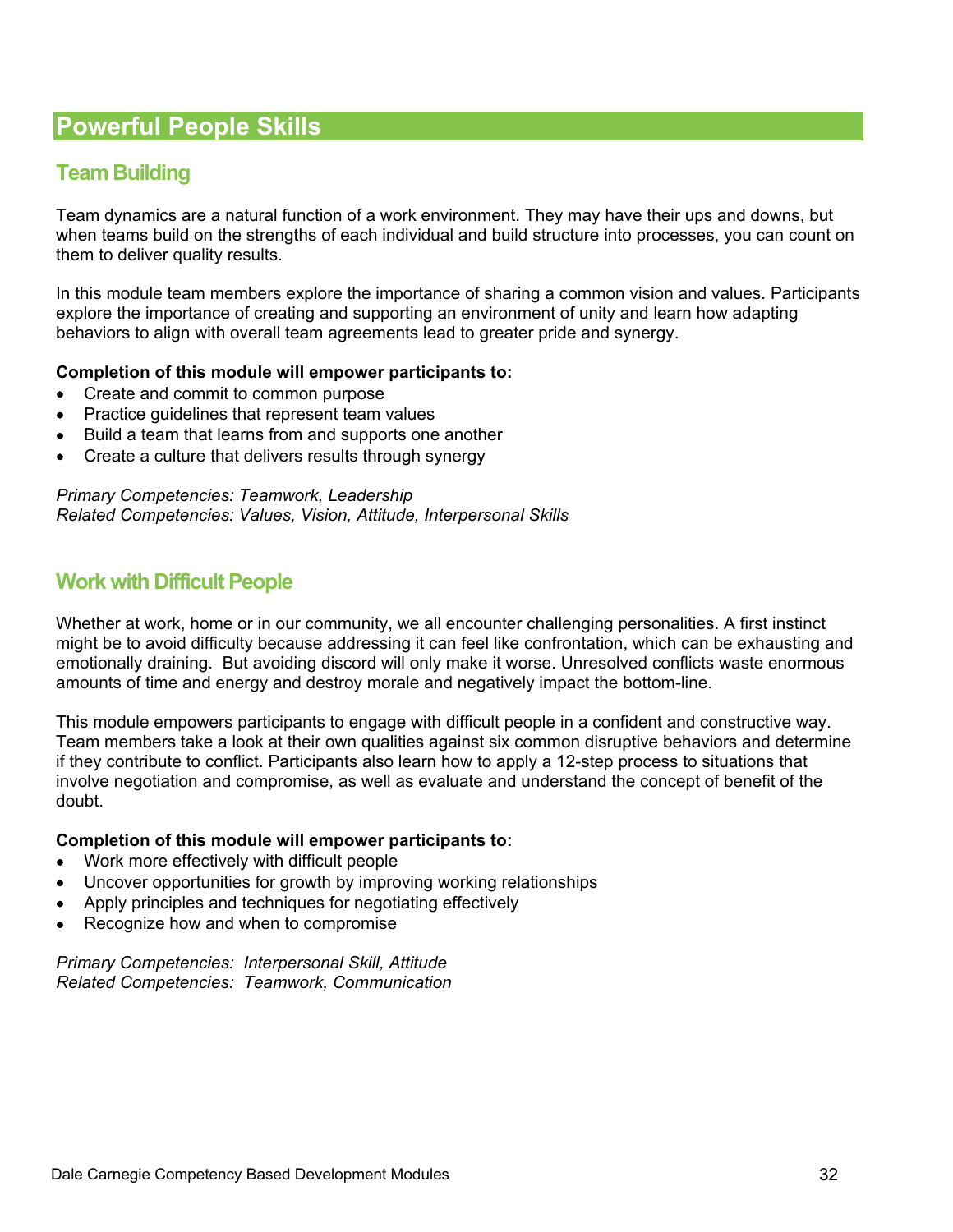## **Work-Life Balance**

You can't do a good job if a job is all you do. Work-life balance is a necessity for professionals in today's complex world, but it takes discipline and effort to achieve that balance. Often obstacles, ranging from unplanned emergencies to conflicting priorities, can prevent you from maintaining that perfect, healthy balance. Being attentive and cautious of how you are devoting your time helps you to pave a path towards a balanced, successful career and life.

In this module, participants examine the balance between work, family, community, spirituality, social life, and finances. Assessing satisfaction in these areas allows you to commit to strategies that bring balance and happiness into life and the workplace.

#### **Completion of this module will empower participants to:**

- Evaluate their work-life balance
- Define areas where they could spend more time or less time
- Bring balance into their life and take command of their role!
- Take note of areas where more or less time can be spent

*Primary Competencies: Stress Management, Initiative Related Competencies: Values, Vision, External Awareness*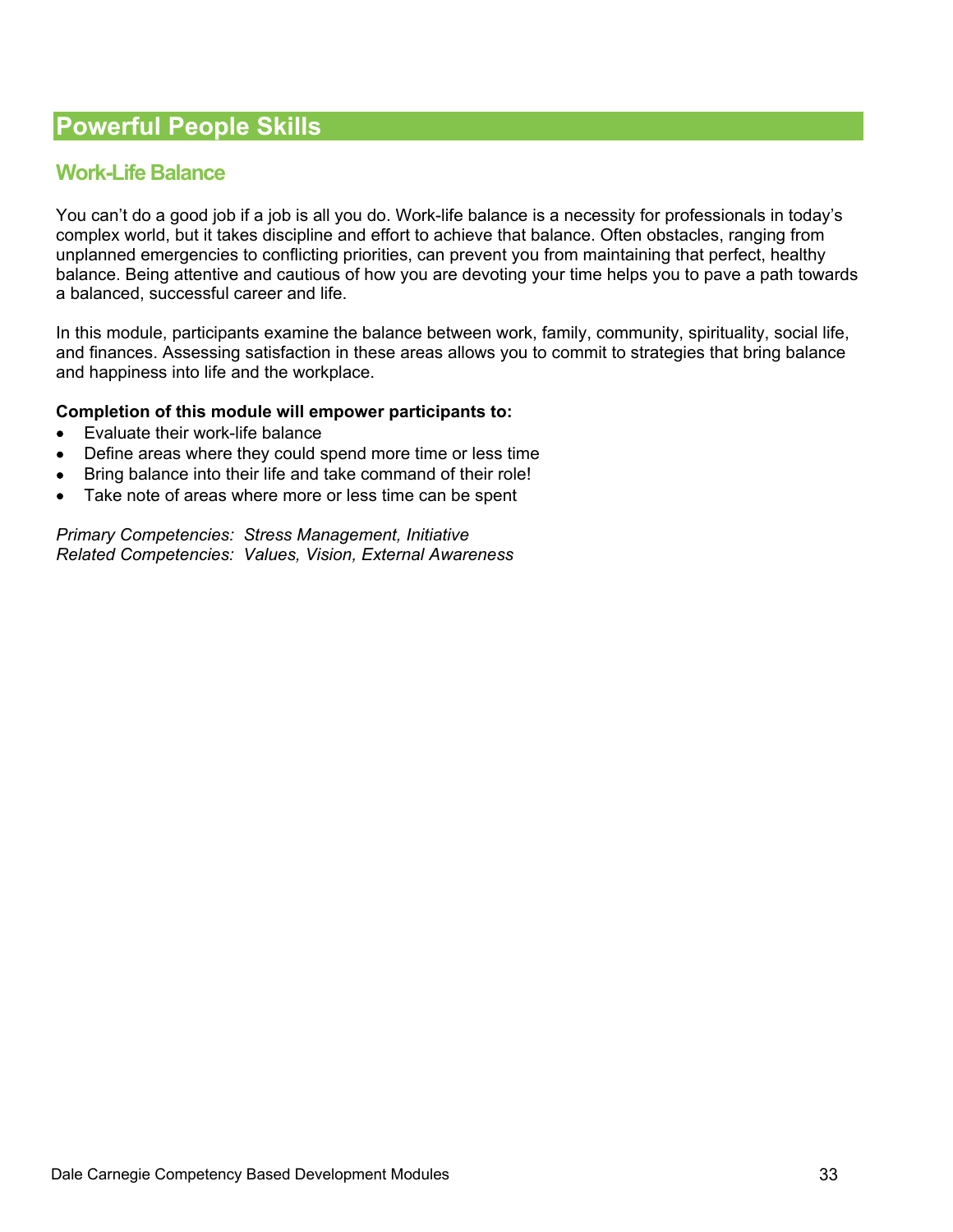## **Confrontational Questions**

Even some of the most adept business executives find the Question and Answer session of a presentation to be the most difficult portion to traverse. The transition from delivering an effective message, to responding to questions in a manner that leaves people thinking that you were well prepared, is challenging.

In this module, you learn how to maintain control when challenged by a difficult person with a confrontational question. You will learn to keep moving at a brisk pace, communicate your response positively, both verbally and with body language, and practice a proven method for responding to adverse questions.

#### **Completion of this module will empower participants to:**

- Learn to face the challenges of difficult questions through preparation
- Communicate positive messages verbally and non-verbally
- Stay in control of confrontational sessions
- Use an easy-to-follow method for responding to confrontational questions

#### *Primary Competencies: Communication*

*Related Competencies: Attitude, Stress Management, Interpersonal Skills* 

## **Facilitate for Group Results**

Professionals bring their own knowledge and experience to the table. An effective facilitator helps participants learn from each other by guiding the discussion. Professionals also retain much more when they are engaged than when listening to a lecture. An effective facilitator draws from the group and leads people to a higher level of understanding and performance.

In this module, you focus on the skill necessary for successful facilitation. You explore ways to open, lead, and close sessions in a manner that fosters group involvement, rather than being the sage on stage. You will learn techniques that encourage group members to work together, instead of relying on you for direction. You will leave with the confidence and ability to lead a group by drawing on the strength of its members and guiding them toward their goals.

#### **Completion of this module will empower participants to:**

- Create an environment that fosters open dialogue in groups
- Apply a variety of questioning techniques to create group engagement
- Use methods that encourage group members to work together
- Facilitate effectively by engaging their audience

*Primary Competencies: External Awareness, Communication Related Competencies: Teamwork, Professionalism, Results Oriented*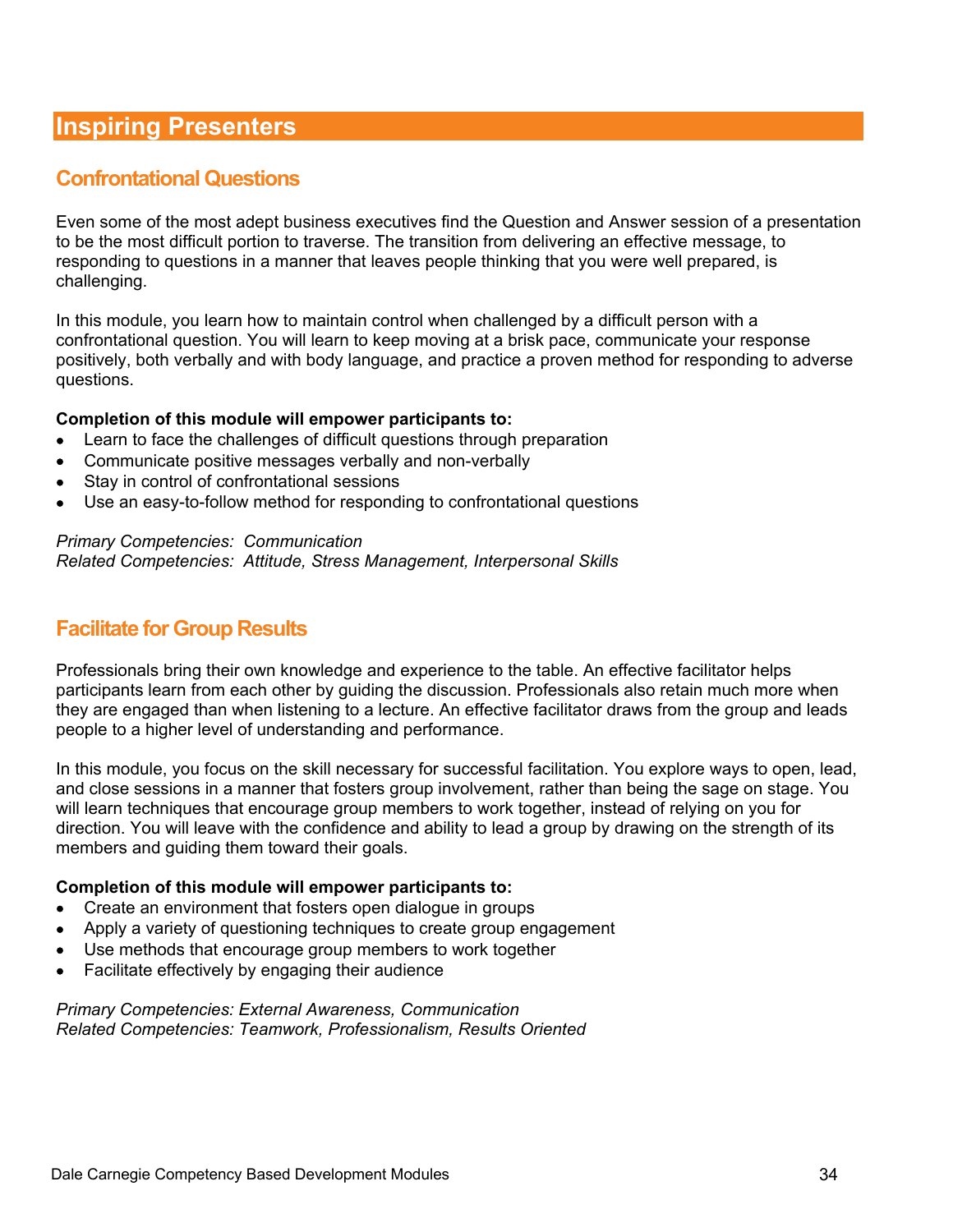## **Feedback: Supportive and Corrective**

The ultimate objective of feedback is to provide people with supportive and corrective insights that relate to organizational and individual objectives. You can achieve this primarily by providing genuine and encouraging feedback. Your responses should be brief, and you can aim them at the entire group and not just at the speaker.

Anytime a person speaks or acts, there is an opportunity to give positive feedback. The response indicates we are listening and that the person's contributions are important. Since adult learning is primarily facilitation driven, responding adds value in several ways: it moves the pace of the session along; it rewards idea sharing; it encourages risk taking; and builds a positive participatory adult learning environment.

In this module, you examine what situations call for which type of feedback. You learn to offer positive feedback to encourage others to build on their strengths. You also discover ways to offer constructive criticism without being discouraging and recognize the value that giving feedback has on individual, team, and organizational growth.

#### **Completion of this module will empower participants to:**

- Recognize the need for different types of feedback
- Help people build on their strengths through positive feedback
- Use corrective feedback to encourage behavior change
- View giving feedback as a way to enhance relationships and overall performance

*Primary Competencies: Communication, Interpersonal Skills, External Awareness Related Competencies: Change Management, Adaptability* 

## **Planning Presentations**

Confidence. It is arguably the most important element to a compelling presentation, regardless of who, or how large an audience you're addressing. And you can't feel confident unless you know that you're prepared. An effective presentation involves planning. Planning includes creating an outline, analyzing your audience and ways to appeal to specific audience members, and practicing methods to control anxiety.

In this module, you learn the planning process for effective business presentations and receive tools for ensuring your presentation is relevant and compelling for your audience. Most importantly, you'll gain confidence for when you're called to give your first performance!

#### **Completion of this module will empower participants to:**

- Understand the foundational elements that comprise a powerful presentation
- Apply tools to analyze the audience and customize delivery
- Prepare evidence to give their presentations more impact
- Practice the elements of a standard presentation

*Primary Competencies: External Awareness, Communication Related Competencies: Attitude, Professionalism*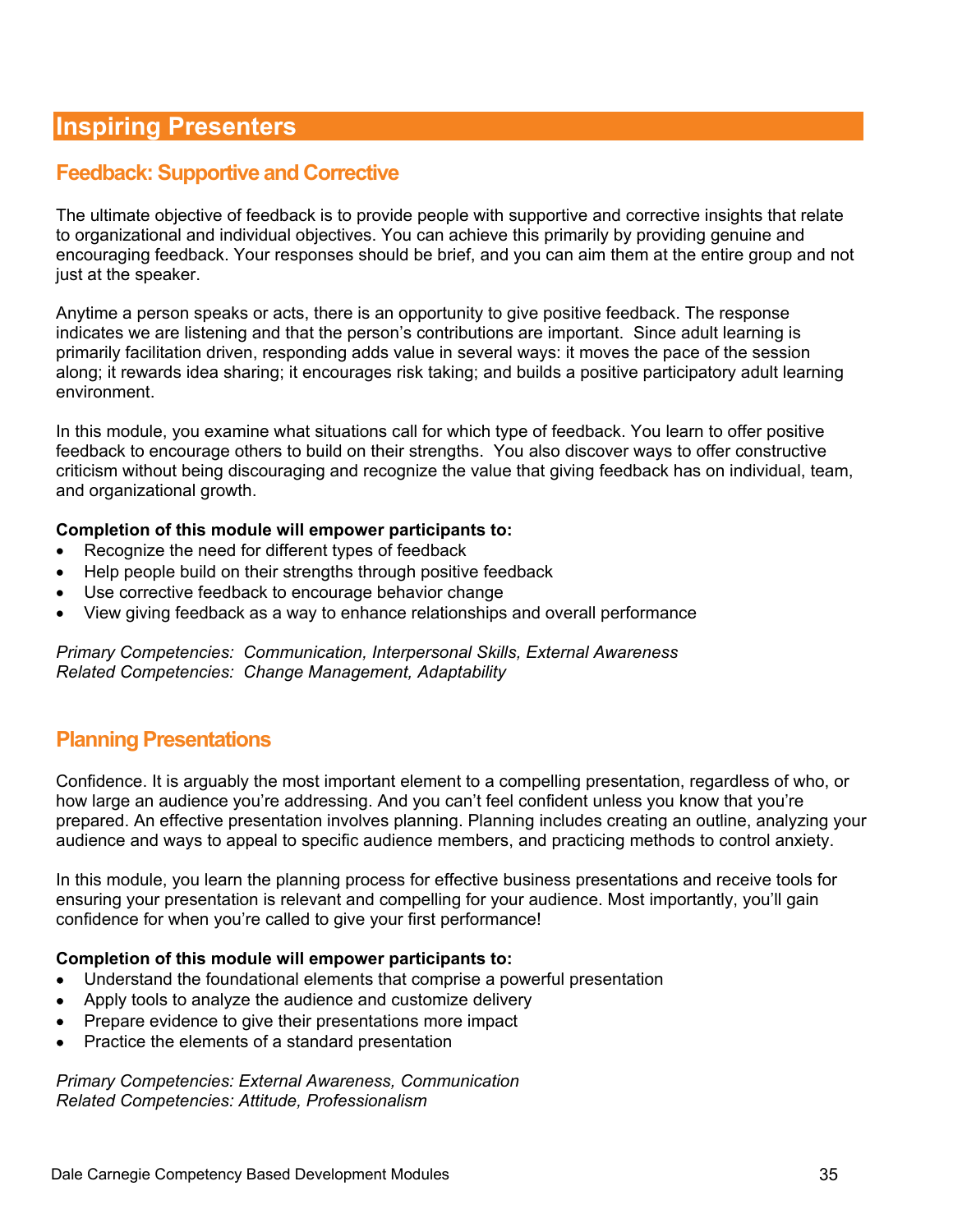## **Present to Gain Input**

One of the most valuable types of business presentations is the one that is designed to gain input. Rather than a typical sharing of information, this presentation calls for the exchange of ideas between the presenter and the listener. While the presenter still controls the direction of the presentation, she requires a willingness to allow an even flow of information, rather than dominating the conversation with her own opinions. In other words, she needs to check her ego at the door.

This module examines the role of the facilitator in drawing out ideas and opinions. You analyze a model that allows you to remain in control and move the discussion in a relevant and valuable direction. You review how careful planning and preparation are essential to making this type of presentation effective. You also learn that the varied personalities of your needs should be carefully considered so you can earn their respect and cooperation – and accomplish your goal of tapping into their fresh thinking.

#### **Completion of this module will empower participants to:**

- Plan and prepare presentations to gain input
- Structure presentations for logical, productive outcomes
- Engage participants in exchanging ideas and opinions
- Incorporate a model designed to guide discussion and elicit ideas while maintain control

*Primary Competencies: Communication, Creative Thinking Related Competencies: Leadership, Conflict Resolution, Decision Making* 

## **Present to Inform**

An effective presentation to inform ensures a clear understanding of the message by emblazoning it in your listeners' head for eternity. Too strong? Not really. The preferred outcome is an audience that understands the message, stays engaged throughout, and replays some of the information for days to come.

In this module, you will plan an informational presentation in which your message is clear, and your audience remains interested. You will use graphics to reinforce your information and you confidently request feedback, so you can clarify any points of confusion.

#### **Completion of this module will empower participants to:**

- Plan for effective informational presentations
- Use a model for making your ideas clear
- Reinforce your information using visual impact
- Solicit feedback to ensure the clarity of your message

*Primary Competencies: Initiative, Communication Related Competencies: Influence, Leadership*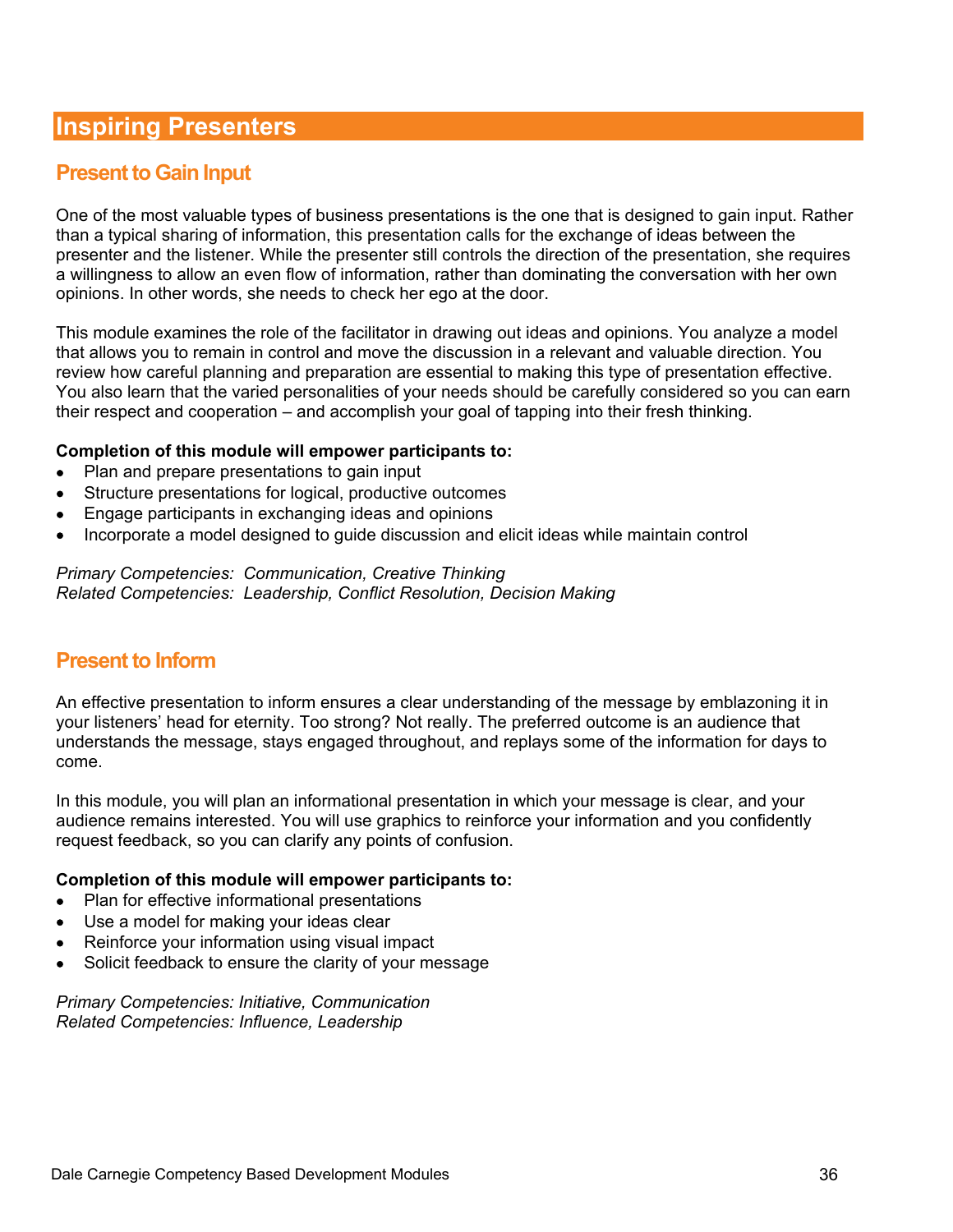### **Present to Persuade**

Many times throughout your career you will be called upon to make a presentation that persuades your listener to take action or alter their way of thinking. Whether you are a salesperson who is trying to close a sale, or a sales leader rolling out a new compensation plan, many business executives need to persuade their listeners. Prepare to persuade!

In this module, you address the most effective methods of presenting to persuade. You learn to analyze your listener's point of view in order to make your presentation clear, concise, and inclusive of their concerns. You use facts to make your presentations more convincing. You learn to incorporate the three proven elements of a dynamic, persuasive presenter: Earn the right to present, Excite your listener on your topic, and Eagerly share the importance of your message.

#### **Completion of this module will empower participants to:**

- Follow a proven structure for persuasion
- Use facts to give credibility to your message
- Demonstrate the 3 E's for convincing listeners
- Plan for a persuasive presentation

*Primary Competencies: Influence, Communication Related Competencies: Leadership, Results Oriented, Interpersonal Skills* 

### **Presenting with Impact**

In his book, The Quick and Easy Way to Effective Speaking, Dale Carnegie says that people evaluate you in four ways: what you say, how you say it, what you do, and how you do it. To present with impact, you need to be at the top of your game in each of those areas. Your message and your delivery are the presentation, so it's up to you to make it count!

This module shows you how a provoking opening creates a positive first impression and skillfully sets up your key points. You will learn to use facts to support your message, and visual aids to strengthen your impact. Most importantly, you explore ways to establish trust and credibility with your listeners, and the importance of a resounding finish.

#### **Completion of this module will empower participants to:**

- Establish trust, credibility, and respect with listeners
- Clarify the key points of a message
- Implement a variety of support tools that bolster a message
- Open and close sessions with impact

*Primary Competencies: Communication, Influence, External Awareness Related Competencies: Adaptability, Professionalism*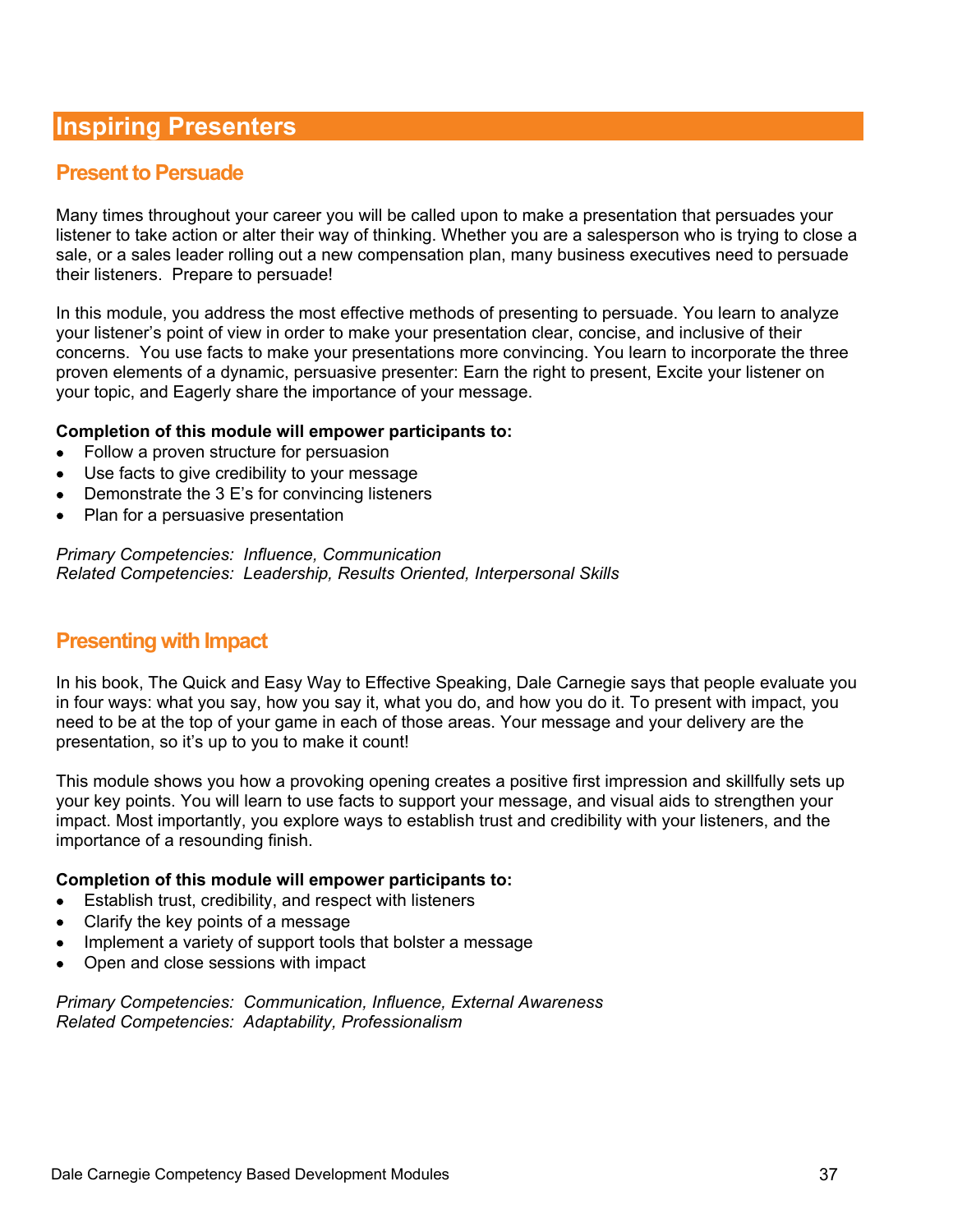### **Attitudes for Service**

It might sound simple but driving profitability and growth stems from customer service and satisfaction. And superior customer service entails a series of finely interconnected activities that begin with the customer's first point of contact and continues through to their next encounter. Transforming a customer into a champion for the organization hinges on perfecting the details throughout the customer lifecycle.

This module makes you keenly aware of how your attitude during customer contact can make the difference. You will learn to project a friendly willingness to serve customers in a low-pressure, high-touch way in every customer interaction.

#### **Completion of this module will empower participants to:**

- Set goals for improvement by assessing current Customer Service Attitudes
- Build customer relationships by incorporating the Four Drivers of Customer Service
- Maintain consistently positive attitude by applying Attitude Control Principles
- Use conversational language to keep the interactions casual and relaxed

*Primary Competencies: Attitude, External Awareness, Customer Experience Related Competencies: Stress Management, Interpersonal Skills, Communication, Influence Adaptability* 

### **Complaint Resolution**

People talk. Consumer studies have shown that a dissatisfied customer tells between 9-15 people about their experience and around 13% of dissatisfied customers tell more than 20 people – and that's not counting who they reach on Facebook. You can't afford to let customer complaints cost you. Savvy organizations realize that it pays to have a structured process in place to handle complaints in ways that turn unhappy customers into happy ones.

This module explores the causes of complaints, and ways to respond to both rational and emotional customer concerns. You will learn how to maintain a positive attitude when dealing with difficult people and issues, and techniques to resolve issues that not only fix the problem but keep customers coming back.

#### **Completion of this module will empower participants to:**

- Deal with emotional and rational aspects of complaints
- Reduce stress on both sides when resolving complaints
- Resolve complaints using a consistent service recovery process
- Reduce the number and type of complaints received

*Primary Competencies: Conflict Resolution, Customer Experience Related Competencies:* Attitude, *Stress Management, Interpersonal Skills, Communication*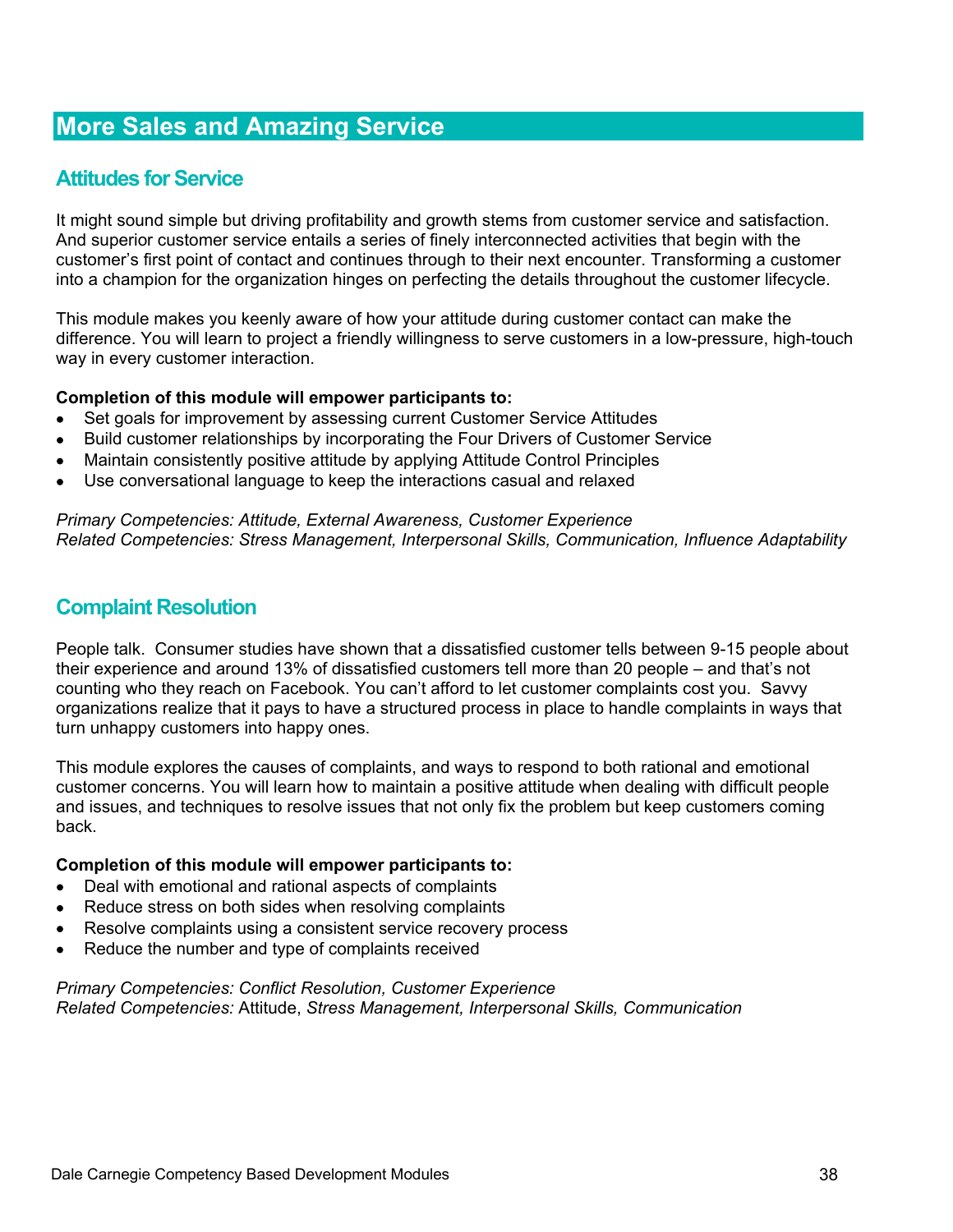## **Create Loyal Customers**

Studies have shown it takes more to find a new customer than it does to keep an existing one. But retaining customers in a growing global market is no easy task. Today's customers are educated, prepared, and have more options than ever before. They can also be more demanding, and merely satisfying them isn't enough. Turning customers into fans who are not only loyal, but also refer others, requires delivering exceptional customer service that exceeds expectations every time.

Understanding how to deliver extraordinary service that creates loyal customers is the main focus of this module. Participants explore what it means to have a customer-focused mindset and learn six key strategies for providing extraordinary service. And, they discover how and why to building lasting customer relationships.

#### **Completion of this module will empower participants to:**

- Increase customer loyalty through exceptional customer service
- Apply principles to exceed customer expectations
- Build relationships using creative follow-up techniques
- Understand the reasons why customers defect

*Primary Competencies: Customer Experience, Interpersonal Skills Related Competencies: Customer Acquisition, Initiative* 

## **Cross and Up Selling**

Even existing customers are sometimes unaware of the options and opportunities you have to offer. It's your job as a customer service professional to make them aware and to help them meet their needs with the variety of products and services you provide. This involves knowing when and how to cross sell and upsell by asking the right questions in the right way and presenting alternatives skillfully.

Customer service professionals double as problem solvers. You try to help customers make decisions to best meet their needs and make them happy. This can be a delicate situation as you seek to cross sell and upsell without appearing pushy.

In this module, you will learn proven methods for opening customers' eyes to the possibilities that you have to offer. You will be able to help customers see that, even with an increased initial expense, your suggestions add more value. The end result is win-win…a satisfied customer and additional sales.

#### **Completion of this module will empower participants to:**

- Identify ways to provide a more complete solution
- Recognize and use opportunities to add value for customers
- Apply a cross and up selling process to make decisions easy or customers
- Apply methods that justify the need for cross and up selling

*Primary Competencies: Customer Acquisition, Customer Experience Related Competencies: Interpersonal Skills, Communication, Influence*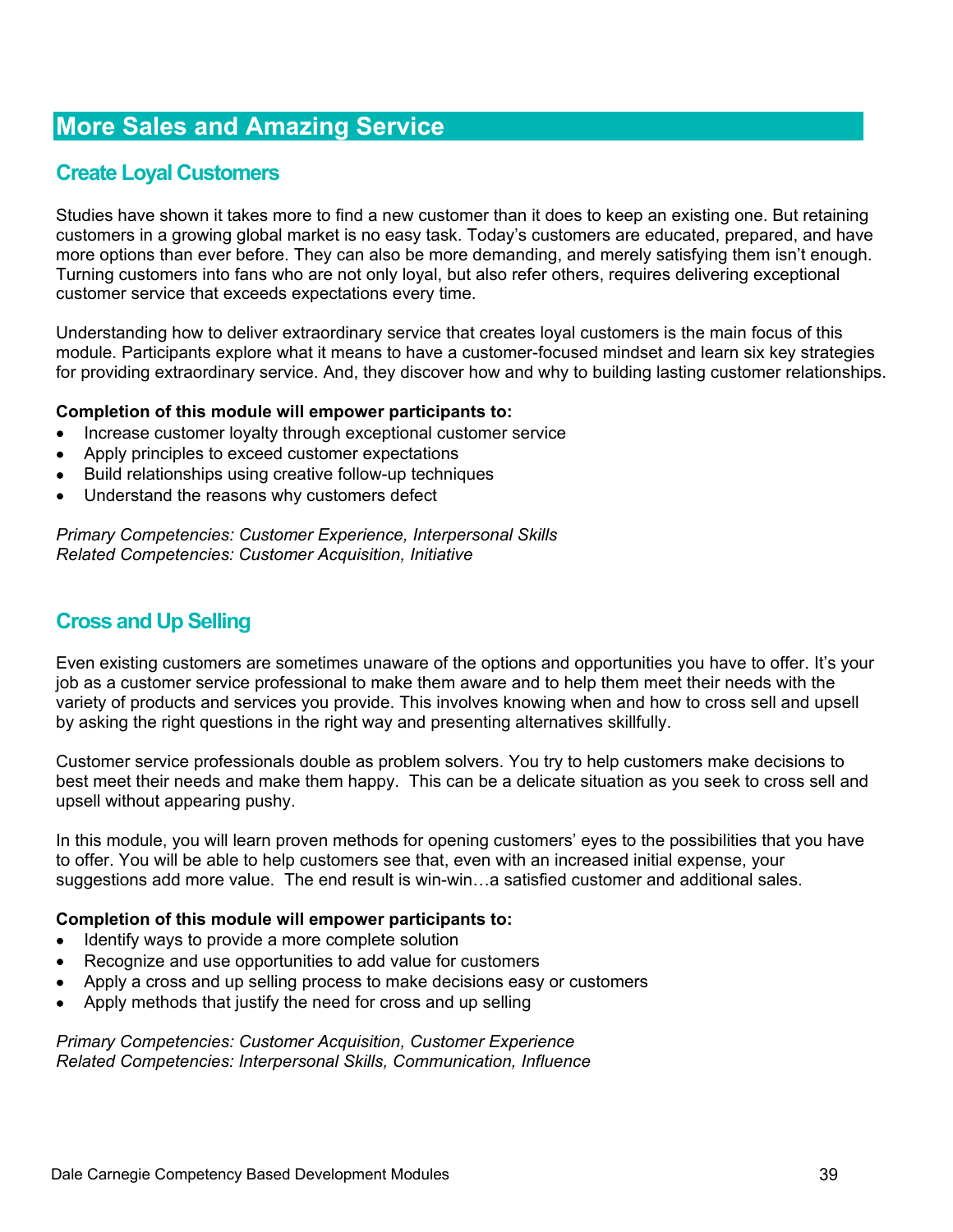## **Customer Follow Through**

Little things mean a lot. Something as simple as a thank-you or other acknowledgement after a customer interaction may be the little thing that sets you apart. Through follow-up, you make your customers feel they are important and cared for. It's one of the easiest, quick wins you can find for building strong, and long-term relationships.

This module will open your eyes to the seemingly little things you can do to follow through with customers to know you cherish them. Using a creative, yet organized approach, you explore a variety of follow through activities to carry on contact and exceed their expectations for ongoing conversation and care.

#### **Completion of this module will empower participants to:**

- Recognize and exceed customer follow-through expectations
- Create opportunities for follow-through actions
- Discover a systematic process for customer follow-through
- Build long lasting relationship by staying connected to customers

#### *Primary Competencies: Communication, Customer Experience Related Competencies: Creative Thinking, Interpersonal Skills, Customer Acquisition*

### **Effective First Impressions: Face to Face**

The starting point for the entire customer service process is meeting and greeting the customer. The vital first moments with the customer set the tone for the entire interaction. By energetically and professionally welcoming your customer, you make successful customer interactions not only possible, but probable. Customers want to be recognized, appreciated, and treated with courtesy and understanding. For this to happen, you have to be at your best in this meet and greet stage of the sales process.

In this module, you examine the critical first steps in the customer service process: meeting and greeting the customer. You work on exceeding the customer's expectations in their interactions with you. You commit to avoiding the kinds of mistakes that can damage the process before it has a chance to start, while following a simple process for moving the customer interaction forward.

#### **Completion of this module will empower participants to:**

- Create an unforgettable first impression
- Make customers feel important
- Use a process for meeting and greeting customers

*Primary Competencies: Communication, Customer Experience Related Competencies: Attitude, External Awareness, Professionalism*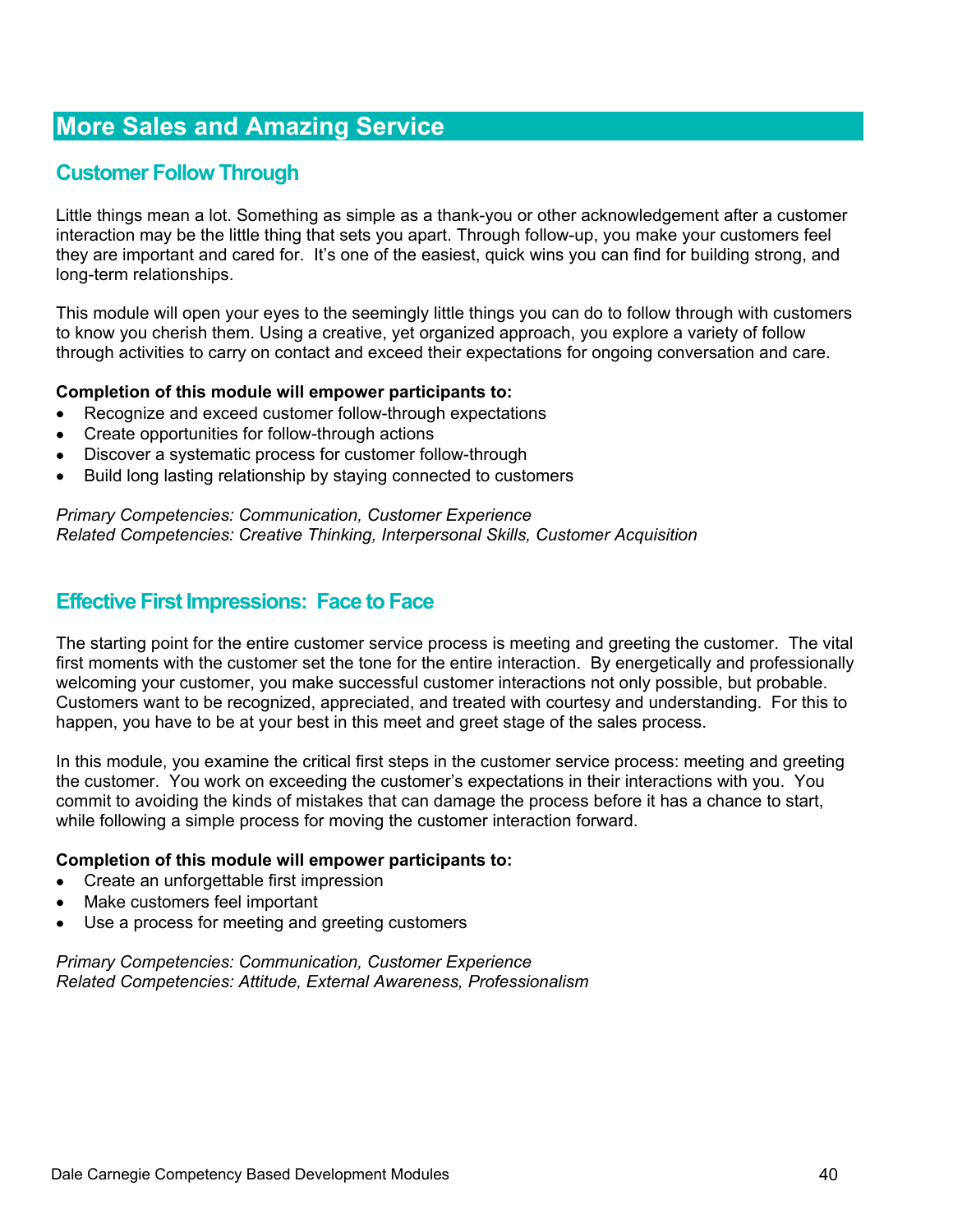## **Foundation for Consultative Selling**

Selling without a process is like fishing with a rod and reel instead of a net. You'll catch some, but it takes more work and time. A proven process delivers consistent results. Building relationships and using a consultative sales approach creates positive outcomes all parties.

This module lays the groundwork for consultative selling by exploring the key steps and concepts of a proven sales process that leads to measurable results for both sides. You will spend time setting goals and developing a personal mantra for reaching new heights. Practical skills are also taught such as time management and strategic planning.

#### **Completion of this module will empower participants to:**

- Recognize what qualifies a consultative approach to selling
- Understand and apply a proven selling process
- Consider the buyer's point of view
- Manage time effectively

*Primary Competencies: Customer Acquisition, Customer Experience Related Competencies: Interpersonal Skills, Vision* 

### **Generating Interest**

To generate a buyer's interest, a seller must clearly identify needs and see ways to solve problems or create opportunities. This is best achieved with the help of a multi-step questioning model: uncovering buyer interest areas, identifying buying perspectives, and creating capability statements customized for each buyer.

Information gathering is arguably the most important step of any selling cycle. The needs, wants and opportunities you uncover during this critical stage determines the solutions you present, the way in which you present them and, ultimately, the unique customer value they provide.

The Dale Carnegie® Sales Process advises you not to talk about a solution until you are clear on the need. This is your chance to question, listen, and advise, and it's the start of a long-lasting business partnership.

#### **Completion of this module will empower participants to:**

- Apply methods to discover buyer perspectives and interests
- Ask power questions to uncover pertinent information from buyers
- Create interest by offering solutions that add value

*Primary Competencies: Customer Acquisition Related Competencies: Interpersonal Skills, Communication, Customer Experience*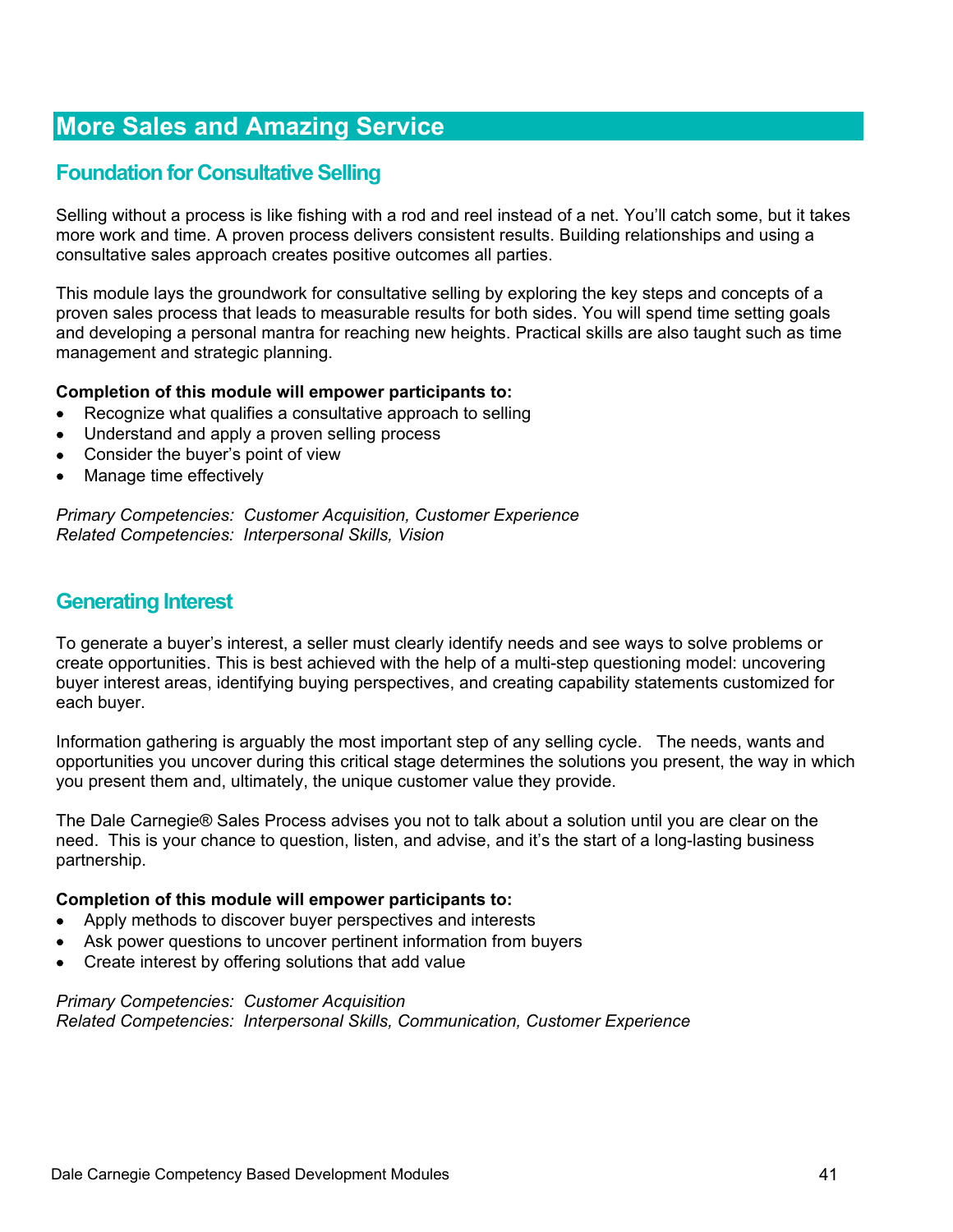## **Internal Customer Service**

Customer-focused organizations recognize that customers aren't just external, they're internal as well. The same emphasis placed on external customer care is required for internal customers to ensure a highfunctioning organization where processes flow smoothly, and products and services move efficiently through to the end customer.

In this module, you receive the best possible toolkit for servicing internal customers. You begin by shifting your own mindset to one of customer, not process- focused. You will discover techniques for keeping the lines of communication open and managing shared expectations. When internal partners work together it has a powerful effect on job satisfaction, and external customers reap the benefits!

#### **Completion of this module will empower participants to:**

- Gain a clear picture of the internal service relationships in their position
- Understand and meet the expectations of their internal customers
- Demonstrate superior internal customer service and care
- Implement techniques and tools for improving working relationships

#### *Primary Competencies: Conflict Resolution, Adaptability*

*Related Competencies: Attitude, Professionalism, Stress Management, Interpersonal Skills, Change Management, Customer Experience* 

## **Manage Customer Expectations**

Expectations will vary among customers. The secret to exceeding expectations lies in uncovering their basic requirements and then going above and beyond to meet them. But don't make promises that you can't keep. The best approach is to under-promise and over-deliver.

This module shows you ways to understand your customer's expectations so that together, you can shape them. Learning to monitor and influence customer expectations enables you to better partner with them, making you an integral part of their solution.

#### **Completion of this module will empower participants to:**

- Determine the expectations of their customers
- Manage customer expectations to exceed them
- Implement a customer expectations management process
- Partner with customers to build relationship

*Primary Competencies: Customer Experience, Interpersonal Skills Related Competencies: Conflict Resolution, Attitude, Communication*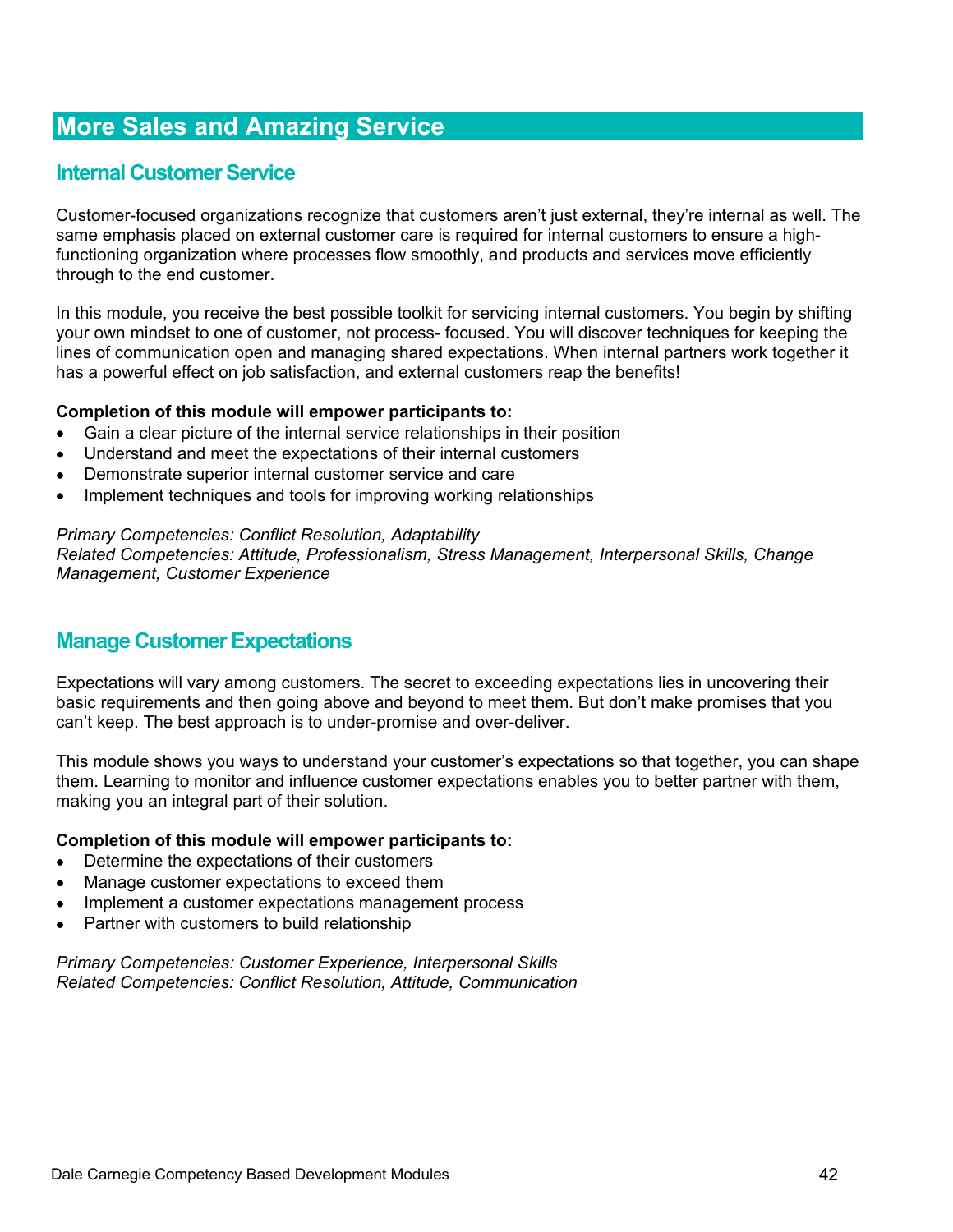## **Master the Selling Process**

The ability to apply learned skills is the most important measure of participation in a training program. This session provides the opportunity to demonstrate the sales process. Practicing a sales presentation in front of colleagues provides a comfortable environment for feedback before trying the new techniques in front of actual buyers. Using a time-tested, repeatable process enables a sales person to address any situation with confidence -- and customizing solutions to each buyer gives them an edge over their competitors.

This module gives sales executives the opportunity to practice the full sales process. They will be evaluated by their peers and given valuable feedback as well as observe and determine best practices and capitalize on the strengths of each other.

#### **Completion of this module will empower participants to:**

- Understand the sales process in its entirety
- Deliver a sales presentation, customized to their client's business
- Receive valuable feedback and pointers for improvement
- Assess colleagues on their ability to present solutions

*Primary Competencies: Customer Acquisition, Communication Related Competencies: Customer Experience, Influence* 

## **Motive and Commitment**

As you near the end of the sales cycle, it becomes important to create a sense of urgency for the buyer, so you can find a natural way to ask for the commitment. By demonstrating what the buyer needs are and painting a clear picture of how your solution will resolve those needs, you create the perfect opportunity to ask for the business.

Throughout the sale, you're on stage, and buyers are continually evaluating your performance. But they're communicating with your too, either verbally, physically, or emotionally. If you learn to recognize responses early, as either objections that need to be addressed or buying signals urging you to ask for a commitment, you will pave the way for a comfortable and seamless close.

An over-emphasis on closing can lead to strained buyer relationships. Don't try to fit a square peg into a round hole. In today's competitive marketplace, successful sales people know that to gain trust and earn repeat business, they shouldn't try to manipulate buyers into commitments they might later regret.

#### **Completion of this module will empower participants to:**

- Recognize buying signals through the sales process
- Evaluate and acknowledge buyer perspectives to move the sale forward
- Engage the prospect's emotions at every stage
- Practice six time-tested methods to ask for the sale with confidence

#### *Primary Competencies: Customer Acquisition*

*Related Competencies: Communication, Influence, Customer Experience*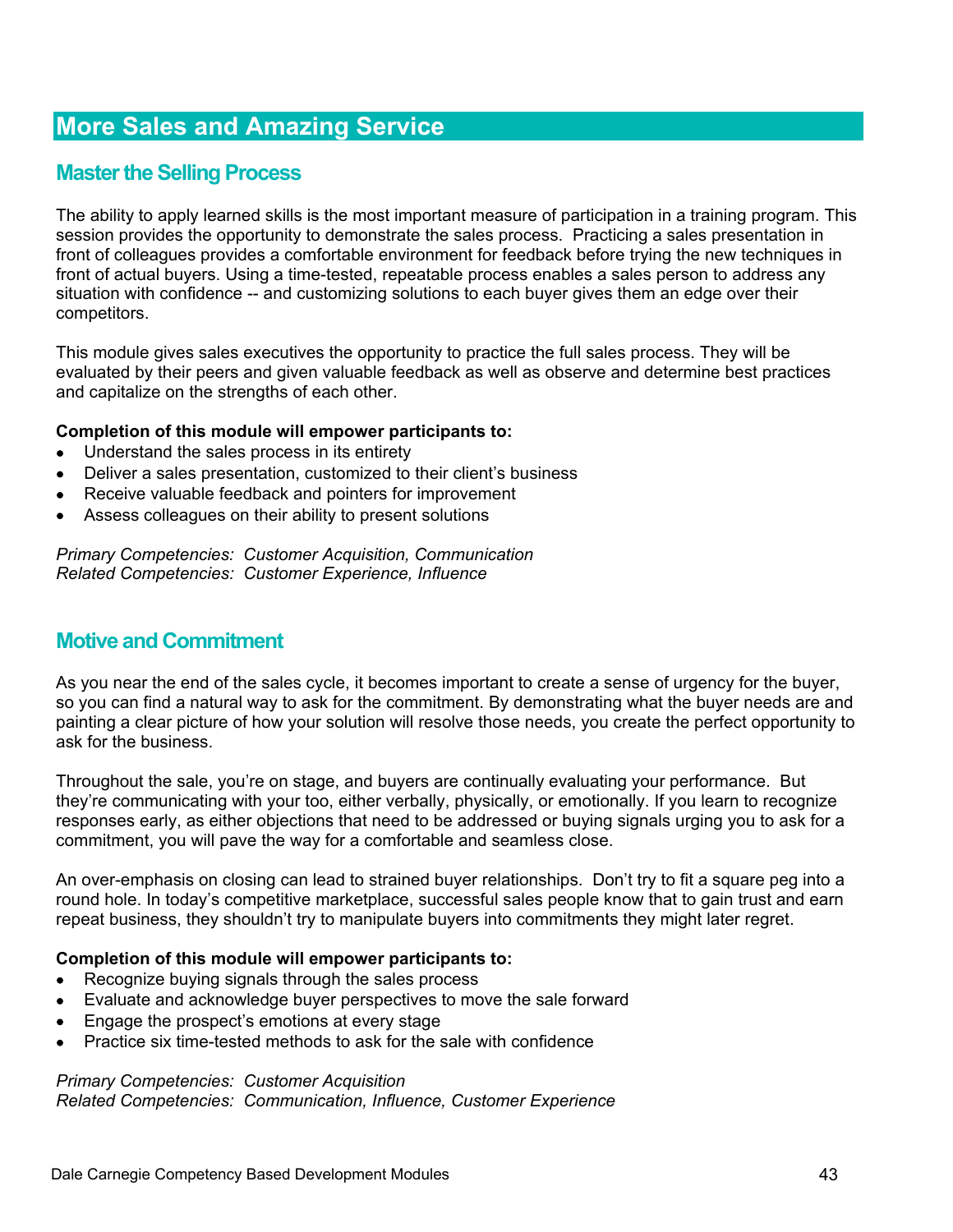## **Negotiations: Bargaining and Agreement**

Some people love the bargaining phase of negotiations because of the thrill of the chase that creates an interesting give and take. Others love the excitement of competition, the challenge to get the best possible deal, or the recognition that comes with winning. Other people dislike, maybe even despise bargaining. They don't enjoy the confrontation, competition, or the feeling of losing. When you get to the final agreement in a negotiation, you want both sides to feel that they got a fair deal and be willing do business together again.

In this module, you learn to identify the key bargaining points of your client, which are non-negotiable, and which ones she's willing to abandon. You analyze proven negotiations tactics to form a clear understanding of which ones work best in specific situations. Of most value, you'll practice four principles to help you control your reactions, which will lead you to your goal of closing a sale that is mutually beneficial and will ensure a long-term business partnership.

#### **Completion of this module will empower participants to:**

- Better appreciate negotiating by focusing on the outcomes
- Determine negotiations actions, agendas, and alternatives
- Respond to common negotiations tactics
- Implement strategies for effective negotiation planning and preparation

*Primary Competencies: Customer Acquisition, Customer Experience, Conflict Resolution Related Competencies: Communication, External Awareness* 

### **Negotiations: Collaborate to Win**

"If you'll clean the kitchen, I'll take the trash out for two weeks!" Negotiating. You do it every day. When negotiating with a client, it's one of a few critical parts of the sales cycle when you try to find common ground. You want to make your client's needs align with your proposal. If you approach negotiating in search of a positive outcome for all parties, you will form a collaborative, long-term partnership based on trust.

In this module, you develop the skills necessary to negotiate a win-win outcome. A variety of negotiation points, besides price, are explored that strengthen your proposal. You will learn to reframe conversations and objections, resulting in a collaborative dialogue that earns trust and enables you to close the sale.

#### **Completion of this module will empower participants to:**

- Adapt the characteristics and skills of an effective negotiator
- Expand negotiation points to include topics other than price
- Respond to a counterpoint logically rather than emotionally
- Apply a process for negotiations

*Primary Competencies: Customer Experience, External Awareness, Attitude Related Competencies: Adaptability, Interpersonal Skills, Professionalism*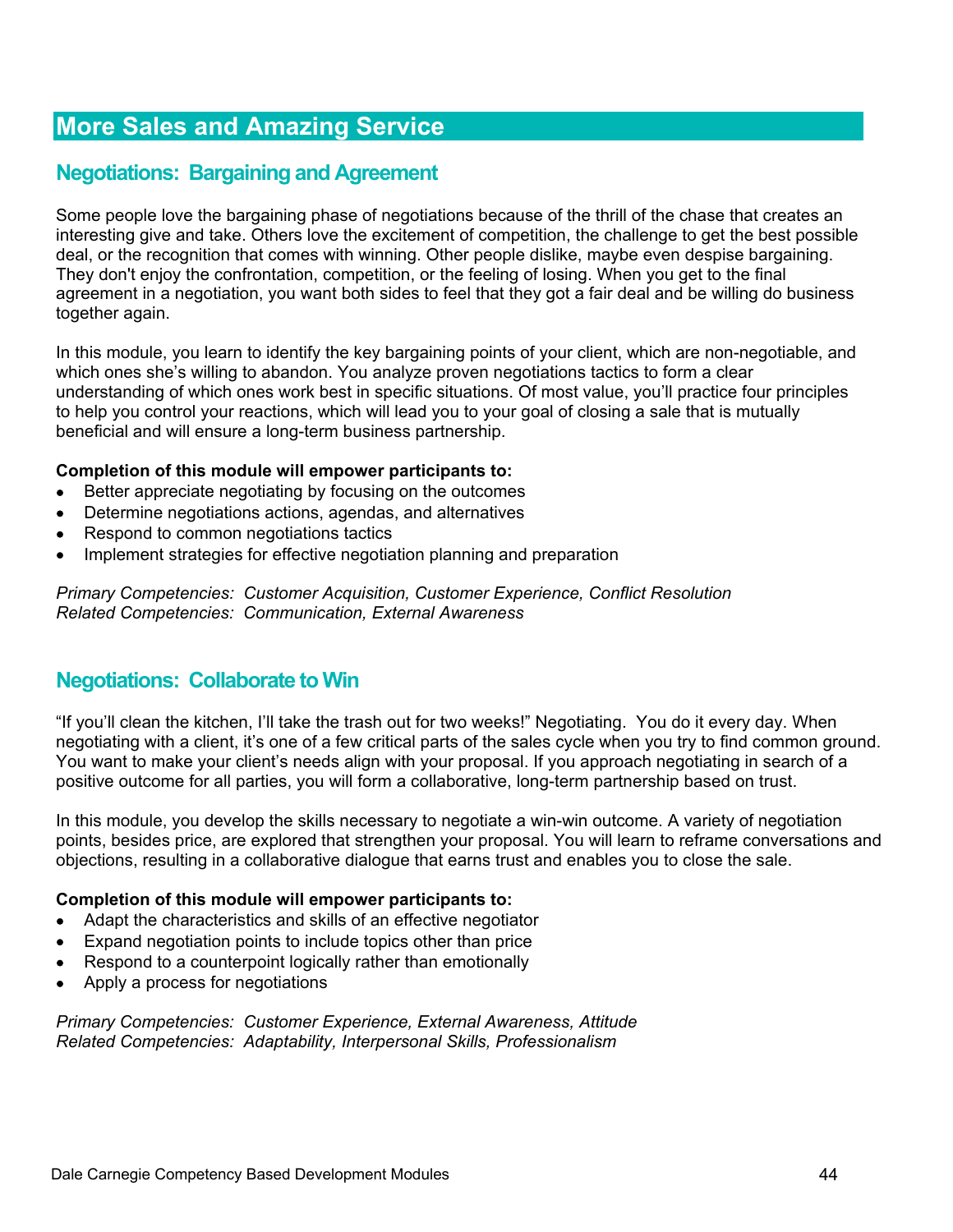### **Objections**

It is likely in any selling situation that obstacles will have to be overcome before a buying decision is made. Often you make the mistake of "handling" objections in such a way that the buyer is turned off. Resolving objections effectively is a process that involves careful, sensitive listening along with positive, factual responses to buyer concerns.

You must understand that buyer objections are not always rational. Objections are often emotional. You must respond to customers' emotional needs, along with the obstacles preventing them from buying, if you want to build long-term relationships.

#### **Completion of this module will empower participants to:**

- Apply a Win-Win process to resolve objections
- Identify points of agreement to lower buyer resistance
- Respond to the six most common objections with confidence

*Primary Competencies: Customer Acquisition Related Competencies: Stress Management, Interpersonal Skills, Communication, Customer Experience* 

### **Pipeline and Territory Management**

Pipeline and territory management: the predictors and measures of sales success. As a sales executive, your first step is to establish a realistic sales goal, followed by an itemized list of the elements necessary to achieve that goal. Those elements, also known as your pipeline, include projected business from existing accounts as well as any new prospects. Not every deal will close, at least not without a great deal of planning. Understanding closing ratios, and executing a concrete plan are essential to positive sales results.

Building long-term, positive relationships with clients is a champion sales executive's end game. But it takes consistent planning and organization of all clients in your pipeline, both existing and new prospects, to yield consistent positive results on your bottom line.

This module pulls the curtain back on the activities that must happen behind the scenes in order to grow your business. You'll explore the skills, critical steps, and analytics of sales growth planning.

#### **Completion of this module will empower participants to:**

- Establish realistic and measurable sales goals
- Accurately project revenue targets from existing accounts and new prospects
- Identify the status clients and prospects in the sales cycle
- Develop a territory plan to focus your sales activities

*Primary Competencies: Vision, Customer Acquisition, Results Oriented Related Competencies: Initiative, Accountability*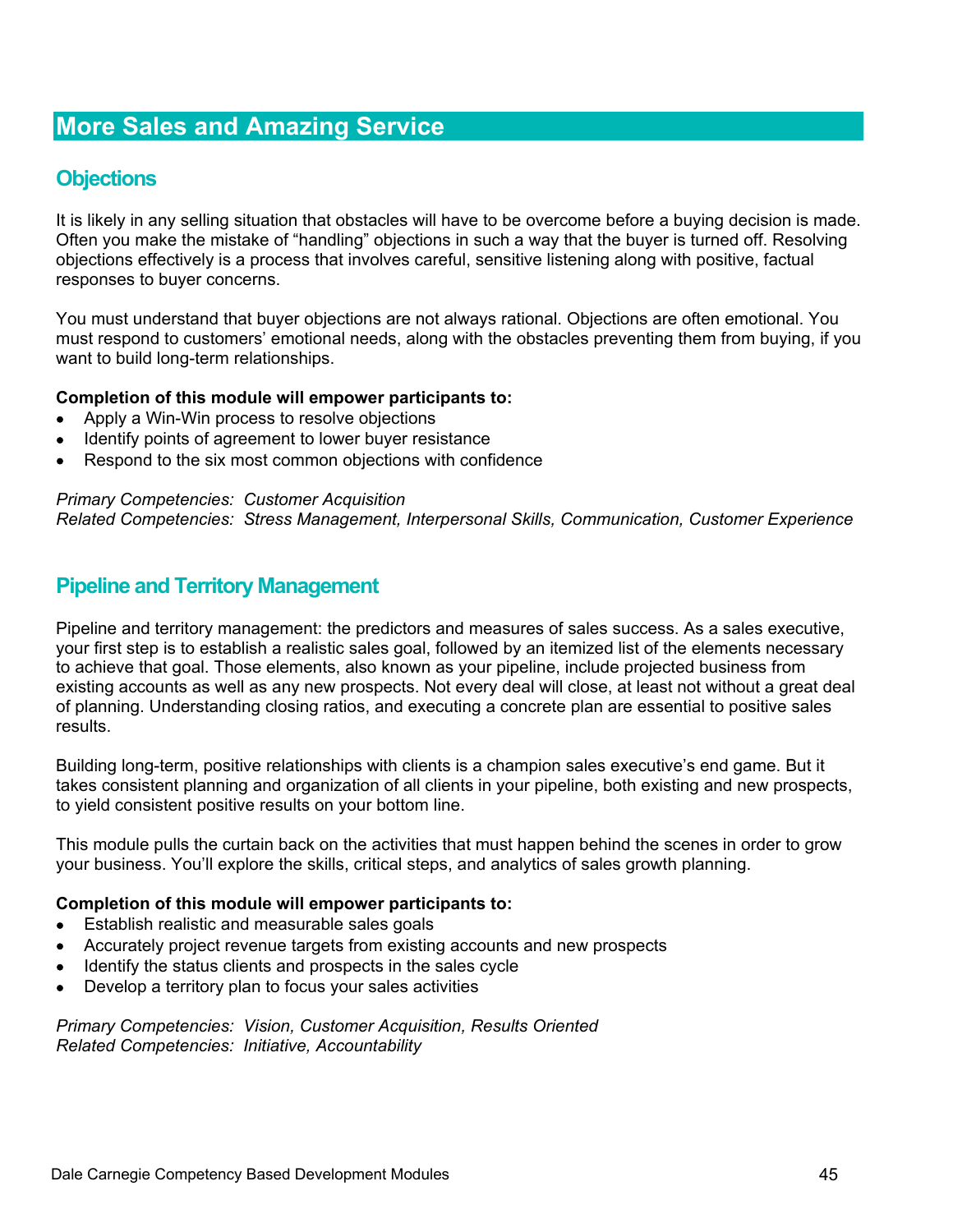## **Presenting Solutions to Buying Teams**

These days it's not unusual for sales people to be approaching multiple buyers. A buying team may include the CEO, the CFO, a technical expert, Procurement, and even the end user of your product or service. When presenting to a buying team it's important to understand that the buying criteria will differ for each person.

This module presents how to anticipate and acknowledge the different perspectives and priorities of diverse buying teams, and how to address them, individually and as a group. With the right approach, you stand a better chance of earning their business.

#### **Completion of this module will empower participants to:**

- Sell to multiple decision makers
- Appeal to diverse functional and personality buying perspectives
- Develop a compelling competitive analysis
- Create proposals based on human relationship principles

*Primary Competencies: Customer Acquisition, Customer Experience Related Competencies: Professionalism, Interpersonal Skills* 

### **Rapport**

Probably the most important contact point is what you say first when you are face-to-face or phone-tophone with a buyer. This first impression is critical, even with customers you may have known for years. The first few minutes of any sales interview can set you apart from the competition and build personal and product credibility.

When you are calling on new prospects, you are usually facing an uphill battle to overcome preoccupations on the part of the buyer. They are dealing with their problems and issues. You need to show that you understand these issues and begin your sales call with evidence that you can help them, based on what you have done for other clients.

#### **Completion of this module will empower participants to:**

- Determine value from a buyer's point-of-view
- Employ three strategies to make buyers eager to talk
- Establish immediate credibility to build alignment with buyers

*Primary Competencies: Customer Acquisition, Customer Experience, Communication Related Competencies: Professionalism, Interpersonal Skills*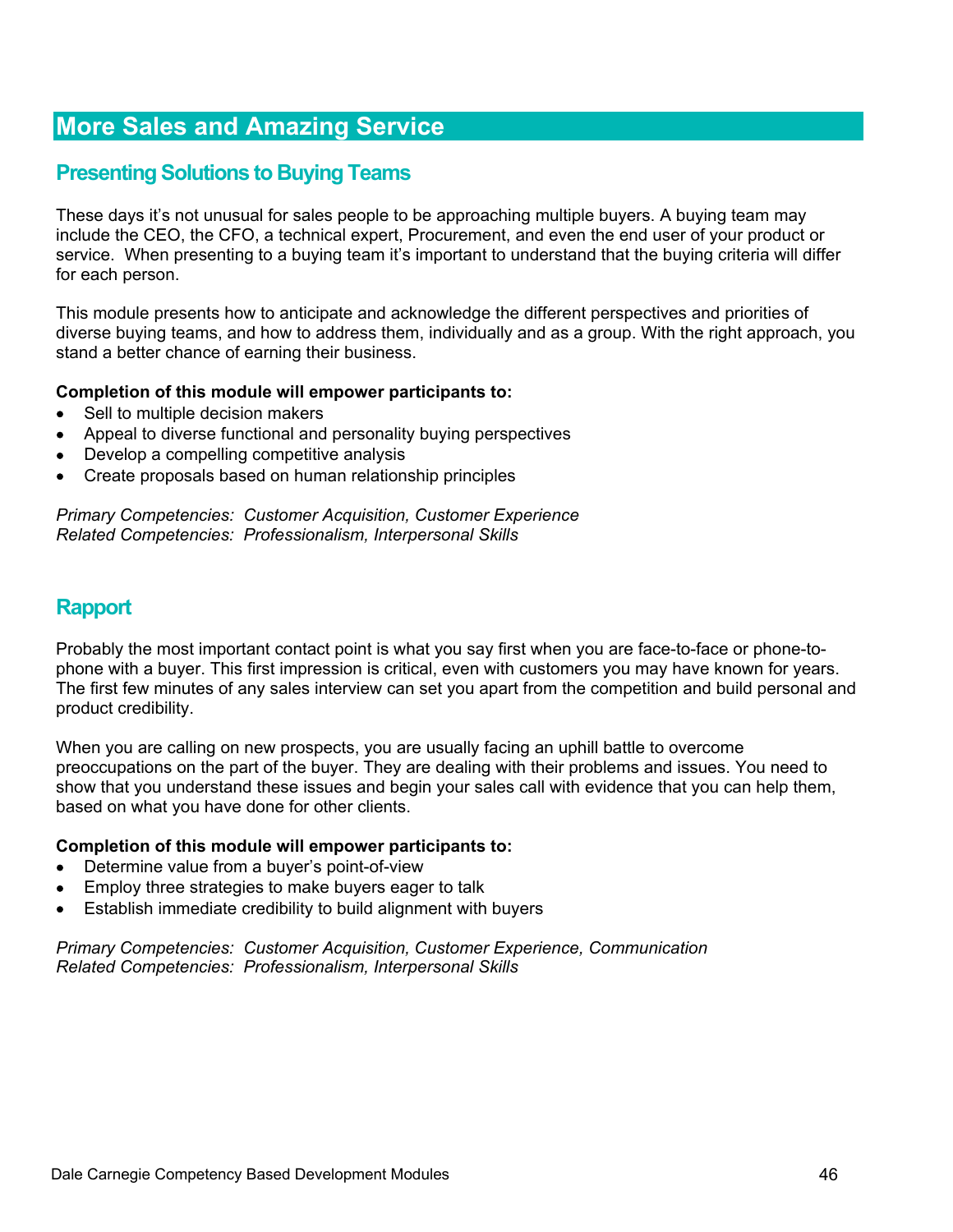## **Rapport: Becoming A Trusted Advisor**

Building client rapport is like an investment in your sales future. Buyers are much more likely to buy from individuals who they perceive as trustworthy, and with whom they feel a connection. Rapport building begins with your first contact with the prospective client. They are sizing you up, analyzing your organizational skills, your professionalism, and your character. Even with existing clients, things change. The receptionist that you met last year may be the new decision maker at your next appointment. It's important to establish a wide range of contacts in established accounts while continuing to strengthen the rapport with your current contacts.

In this module, you examine the four phases of client relationships and learn rapport development techniques for new prospects. You also review ways to maintain and develop rapport with existing clients and create a plan to sustain future rapport.

#### **Completion of this module will empower participants to:**

- Appreciate the benefit of making authentic connections with all contacts
- Build trusting client relationships
- Develop rapport with new accounts
- Enhance connections with existing accounts

*Primary Competencies: Customer Experience, Customer Acquisition, Interpersonal Skills Related Competencies: Communication, Professionalism* 

### **Referrals**

There are plenty of reasons not to ask for a referral, you don't know how, you don't want to seem pushy, or you just forget. But none of those reasons hold water when you consider the benefits. When you ask for a referral, you are giving your customer the opportunity to help both you and his contact; you get the chance to communicate the value you bring; and the potential new customer gets to see alternative solutions to business goals. Benefits abound!

In this module, you explore the most common reasons to avoid asking for a referral, and why and how to overcome hesitancy. You will learn a simple, conversational approach to ask, with confidence, for additional business opportunities. It's easy and it works every time!

#### **Completion of this module will empower participants to:**

- Overcome the logical and emotional hurdles to asking for referrals
- Understand the all-around benefits to asking for referrals
- Apply a process to ask for referrals with confidence
- Follow through on referrals to gain new customers

*Primary Competencies: Interpersonal Skills, Customer Experience Related Competencies: Professionalism, Customer Acquisition*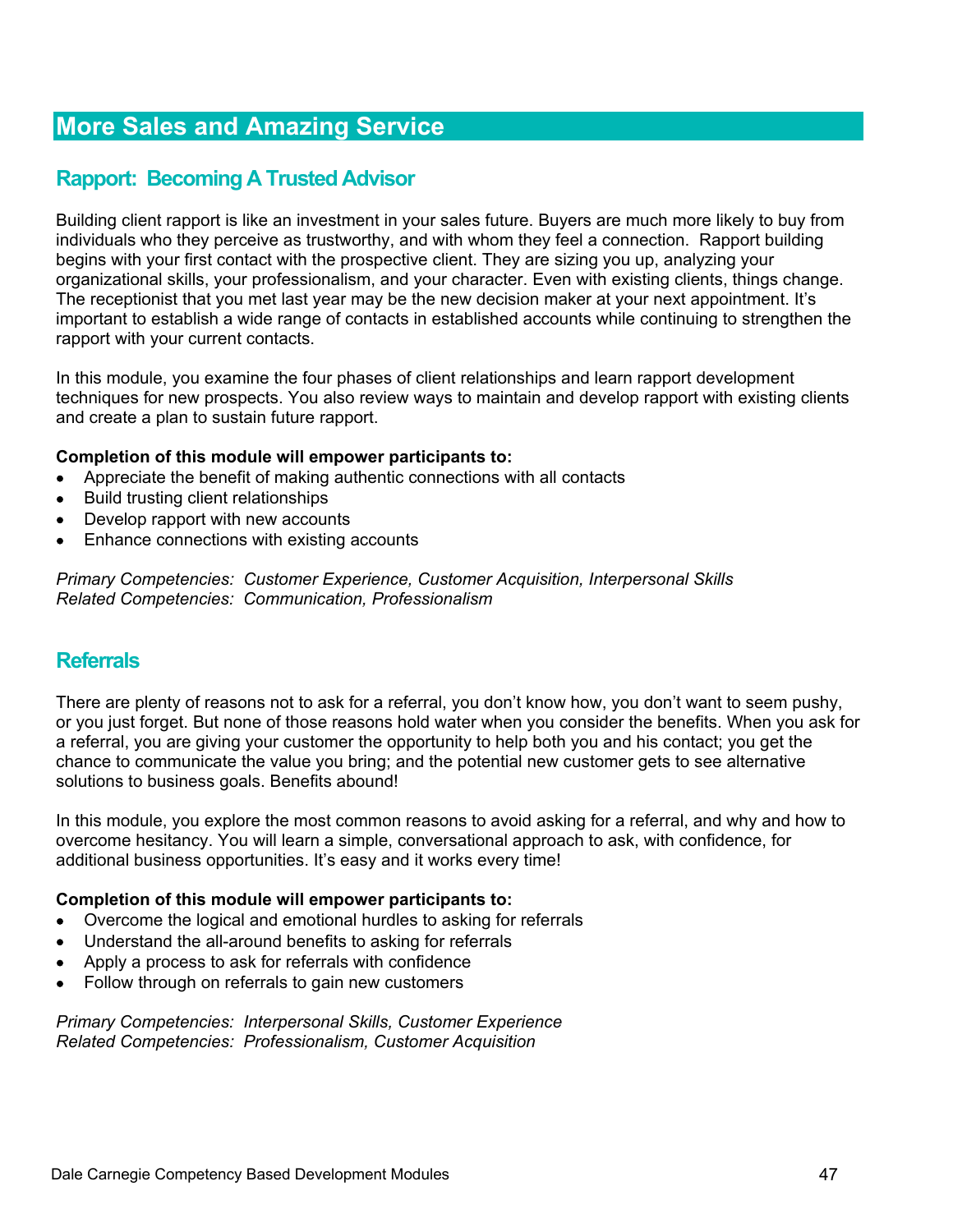## **Sales Performance Defined**

Everyone performs better with a plan. A sales manager can maximize the abilities – and opportunities - of each team member by clarifying expectations, identifying the goals, and assigning responsibilities based on skill and experience. Regular follow up via individual coaching sessions and status check-ins keeps everyone focused on goals and results.

In this module, you learn how to clarify goals, determine the results needed from each team member, and assign activities necessary to achieve those results. By establishing clearly defined performance goals, a sales leader can quickly identify areas that need to be improved as well as uncover opportunities for growth.

#### **Completion of this module will empower participants to:**

- Create a job description for the ideal salesperson
- Write a document that defines performance expectations
- Identify key skills, knowledge, and abilities essential to optimum job performance
- Translate business objectives into daily activities with measurable results
- Apply a process for conducting one-on-one sales status meetings

#### *Primary Competencies: Accountability, Communication Related Competencies: Vision, Results Oriented, Human Resource Management, Leadership*

## **Service to Sales**

Clients expect better customer service than ever before. And they have options. You aren't the only game in town. Consequently, organizations are investing heavily in making sure customers are treated promptly, effectively and courteously. And because customer service professionals are interacting with customers daily, they have an additional responsibility -- to recognize opportunities for additional sales.

In this module, you examine ways to increase customer satisfaction by suggesting additional products or services that offer further value. You explore the mindset and methods to transition from service to sales seamlessly. By understanding your customer, anticipating and uncovering their needs, and knowing your product, you're able to recognize and suggest sound business solutions that will keep your competition at bay.

#### **Completion of this module will empower participants to:**

- Adopt a "service to sales" mentality that makes work rewarding
- Anticipate and uncover customer needs
- Guide customers to additional purchases that bring extra value
- Identify selling opportunities

*Primary Competencies: Customer Acquisition, Customer Experience Related Competencies: Decision Making, Influence*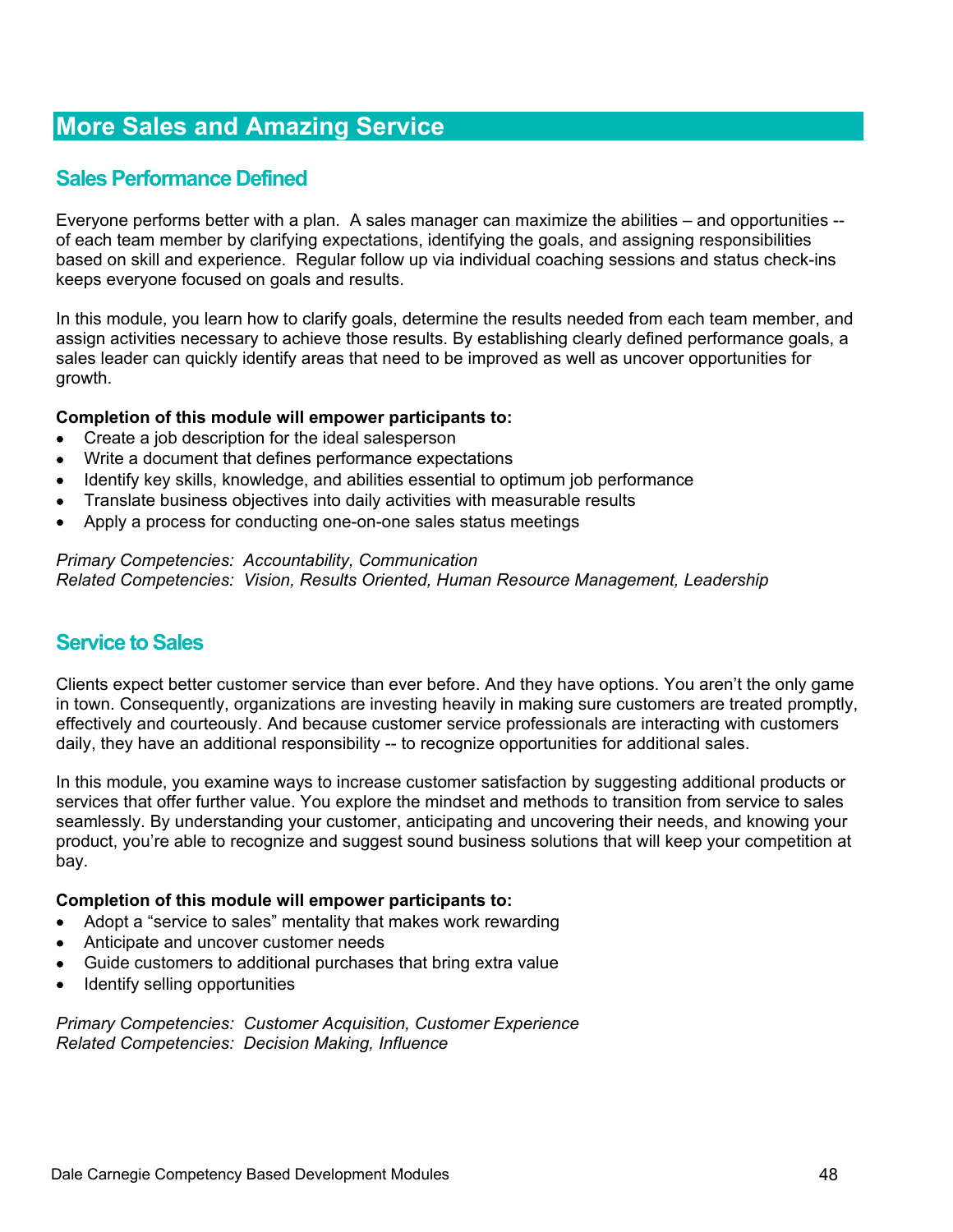## **Telephone Skills: Inbound**

In an Inbound call setting, chances are pretty good that the person isn't calling to wish you a happy birthday. Most often, people are calling with concerns relating to your products, processes, or services. The manner in which you address those concerns influences their willingness to continue choosing you as their supplier. You can go from Zero to Hero if you use an enthusiastic phone style and apply a process to resolve issues.

This module examines ways to capitalize on inbound call opportunities. You will practice a proven questioning model designed to help you evaluate the reason for a customer's call and determine the most effective ways to address their concerns. You will receive pointers for improving your human relation skills over the phone, always remembering that a smile is audible!

#### **Completion of this module will empower participants to:**

- Make the most of inbound sales and customer service opportunities
- Develop confidence when interacting with customers on inbound calls
- Use the Information Gathering Model to evaluate how to best meet their caller's needs
- Make every customer interaction an opportunity to deepen the client relationship

#### *Primary Competencies: Communication, Customer Experience Related Competencies: Attitude, Interpersonal Skills, Adaptability, Customer Acquisition*

## **Telephone Skills: Inbound and Outbound**

The voice of the consumer continues to get louder. As it does, the pressure to make the most of every customer contact intensifies. At times the first contact with a customer is via the phone. At other times, customers call in as a last resort. Either way, customer service teams and call centers need to be prepared to deal with any situation they might encounter on the other end of the line.

This module increases the knowledge and skills of sales and service agents who interact with customers via the vocal channel of phone calls. Armed with these new skills, phone agents will build relationships, uncover customer needs through questioning, close sales, and exceed customer expectations, without ever seeing a customer face-to-face!

#### **Completion of this module will empower participants to:**

- Interact confidently with customers on the
- Apply relationship fundamentals to deal with difficult customers via phone
- Use the in-bound information gathering model to understand customer needs
- Use the outbound call purpose outline to gain attention quickly!

#### *Primary Competencies: Communication, Customer Experience Related Competencies: Attitude, Interpersonal Skills, Adaptability, Customer Acquisition*